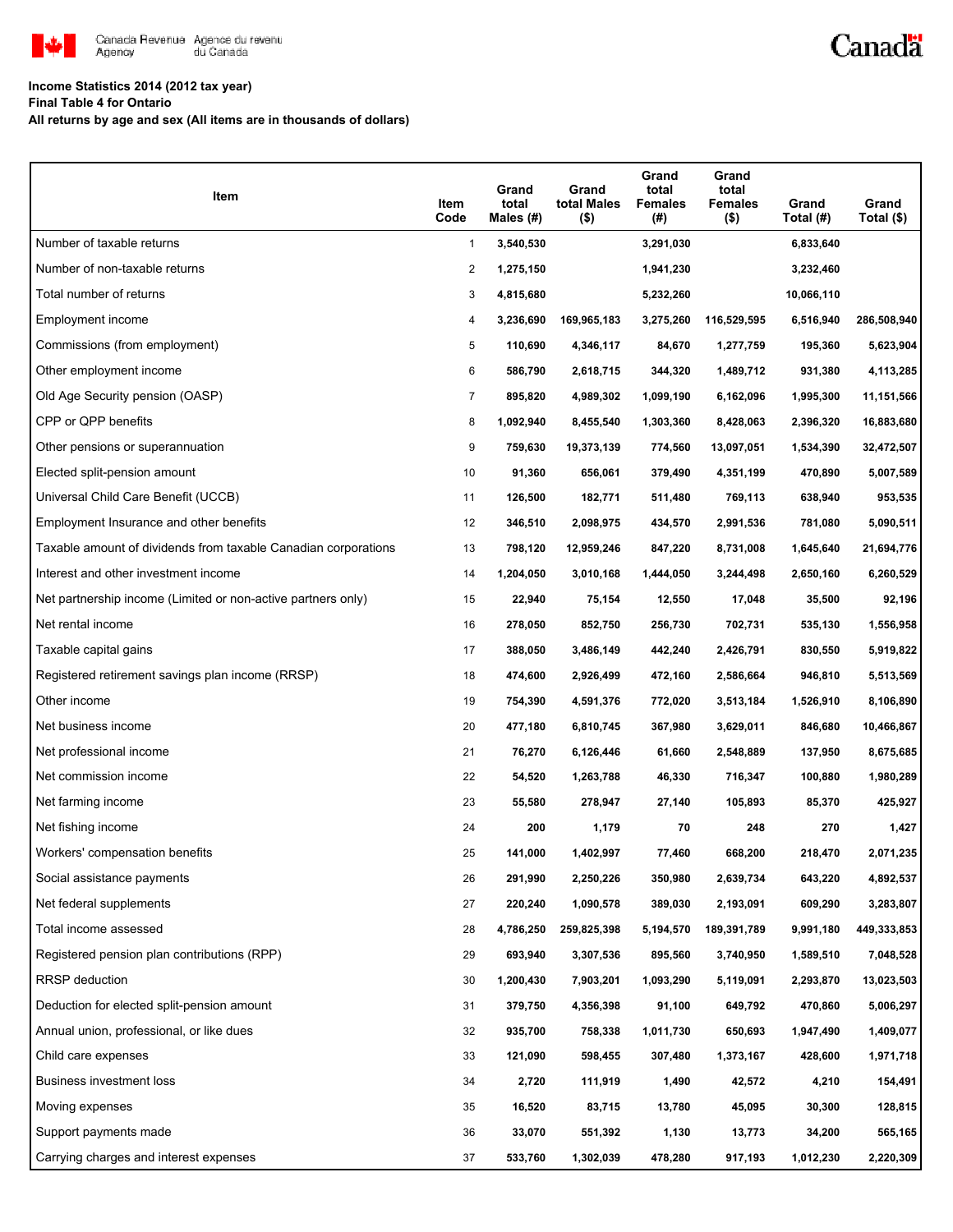

## **Income Statistics 2014 (2012 tax year)**

**Final Table 4 for Ontario**

**All returns by age and sex (All items are in thousands of dollars)**

| Item                                                                                           | Item<br>Code | Grand<br>total<br>Males $(H)$ | Grand<br>total Males<br>$($ \$) | Grand<br>total<br><b>Females</b><br>$(\#)$ | Grand<br>total<br><b>Females</b><br>$($ \$) | Grand<br>Total (#) | Grand<br>Total (\$) |
|------------------------------------------------------------------------------------------------|--------------|-------------------------------|---------------------------------|--------------------------------------------|---------------------------------------------|--------------------|---------------------|
| Deductions for CPP/QPP contributions on self-employment and other<br>earnings                  | 38           | 378,760                       | 322,599                         | 287,900                                    | 189,468                                     | 666,930            | 512,274             |
| Deductions for provincial parental insurance plan (PPIP) premiums<br>on self-employment income | 39           |                               |                                 |                                            |                                             |                    |                     |
| Exploration and development expenses                                                           | 40           | 17,620                        | 368,167                         | 9,010                                      | 102,375                                     | 26,630             | 470,542             |
| Other employment expenses                                                                      | 41           | 239,490                       | 1,432,521                       | 125,540                                    | 506,732                                     | 365,050            | 1,939,288           |
| Clergy residence deduction                                                                     | 42           | 8,930                         | 130,187                         | 2,630                                      | 31,270                                      | 11,570             | 161,497             |
| Other deductions                                                                               | 43           | 136,940                       | 317,259                         | 155,970                                    | 472,474                                     | 292,960            | 789,903             |
| Total deductions before adjustments                                                            | 44           | 2,818,260                     | 21,545,736                      | 2,567,720                                  | 13,859,302                                  | 5,386,700          | 35,408,116          |
| Social benefits repayment                                                                      | 45           | 119,940                       | 336,207                         | 77,760                                     | 231,123                                     | 197,690            | 567,331             |
| Net income after adjustments                                                                   | 46           | 4,767,340                     | 238,260,555                     | 5,173,900                                  | 175,455,713                                 | 9,951,510          | 413,831,167         |
| Canadian Forces personnel and police deduction                                                 | 47           | 1,130                         | 26,383                          | 230                                        | 4,436                                       | 1,370              | 30,819              |
| Security options deductions                                                                    | 48           | 11,900                        | 661,686                         | 4,880                                      | 114,365                                     | 16,780             | 776,133             |
| Other payments deductions                                                                      | 49           | 601,460                       | 4,743,391                       | 739,650                                    | 5,500,366                                   | 1,341,370          | 10,246,510          |
| Non-capital losses of other years                                                              | 50           | 6,950                         | 117,352                         | 6,130                                      | 48,163                                      | 13,090             | 165,570             |
| Net capital losses of other years                                                              | 51           | 112,810                       | 360,054                         | 109,500                                    | 243,725                                     | 222,330            | 603,856             |
| Capital gains deduction                                                                        | 52           | 9,860                         | 798,599                         | 7,520                                      | 489,756                                     | 17,490             | 1,294,267           |
| Northern residents deductions                                                                  | 53           | 3,320                         | 9,729                           | 1,850                                      | 5,761                                       | 5,170              | 15,490              |
| Additional deductions                                                                          | 54           | 29,320                        | 136,167                         | 37,200                                     | 151,001                                     | 66,590             | 287,558             |
| Farming/fishing losses of prior years                                                          | 55           | 2,730                         | 29,890                          | 1,170                                      | 10,115                                      | 3,950              | 40,679              |
| Total deductions from net income                                                               | 56           | 762,580                       | 6,885,509                       | 889,830                                    | 6,568,497                                   | 1,652,930          | 13,463,949          |
| Taxable income assessed                                                                        | 57           | 4,626,800                     | 231,394,670                     | 5,036,640                                  | 168,900,705                                 | 9,673,560          | 400,400,418         |
| Basic personal amount                                                                          | 58           | 4,815,500                     | 51,835,463                      | 5,232,110                                  | 56,349,611                                  | 10,065,770         | 108,362,828         |
| Age amount                                                                                     | 59           | 831,410                       | 4,841,053                       | 1,054,630                                  | 6,386,953                                   | 1,886,690          | 11,232,059          |
| Spouse or common-law partner amount                                                            | 60           | 612,210                       | 4,629,131                       | 224,180                                    | 1,689,388                                   | 837,960            | 6,331,875           |
| Amount for eligible dependant                                                                  | 61           | 50,190                        | 510,282                         | 322,380                                    | 3,331,599                                   | 372,660            | 3,842,795           |
| Amount for children 17 and under                                                               | 62           | 801,170                       | 3,204,291                       | 674,250                                    | 2,477,214                                   | 1,477,190          | 5,694,077           |
| Amount for infirm dependants age 18 or older                                                   | 63           | 4,880                         | 21,391                          | 4,090                                      | 17,589                                      | 8,980              | 39,012              |
| CPP or QPP contributions through employment                                                    | 64           | 2,831,120                     | 4,683,506                       | 2,764,430                                  | 3,893,921                                   | 5,595,990          | 8,577,804           |
| CPP or QPP contributions on self-employment and other earnings                                 | 65           | 378,760                       | 322,599                         | 287,900                                    | 189,468                                     | 666,930            | 512,274             |
| Employment Insurance premiums                                                                  | 66           | 2,752,430                     | 1,705,255                       | 2,778,680                                  | 1,494,058                                   | 5,531,560          | 3,199,476           |
| PPIP premiums paid                                                                             | 67           |                               |                                 |                                            |                                             |                    |                     |
| PPIP premiums payable on employment income                                                     | 68           |                               |                                 |                                            |                                             |                    |                     |
| PPIP premiums payable on self-employment income                                                | 69           |                               |                                 |                                            |                                             |                    |                     |
| Volunteer firefighters' amount                                                                 | 70           | 7,570                         | 22,712                          | 520                                        | 1,566                                       | 8,090              | 24,281              |
| Canada employment amount                                                                       | 71           | 3,321,970                     | 3,458,454                       | 3,186,190                                  | 3,371,976                                   | 6,509,020          | 6,831,283           |
| Public transit amount                                                                          | 72           | 306,070                       | 325,676                         | 355,440                                    | 364,068                                     | 662,100            | 690,012             |
| Children's fitness amount                                                                      | 73           | 376,330                       | 233,654                         | 270,080                                    | 151,933                                     | 646,460            | 385,613             |
| Children's arts amount                                                                         | 74           | 136,390                       | 78,141                          | 92,930                                     | 49,517                                      | 229,340            | 127,672             |

Canadä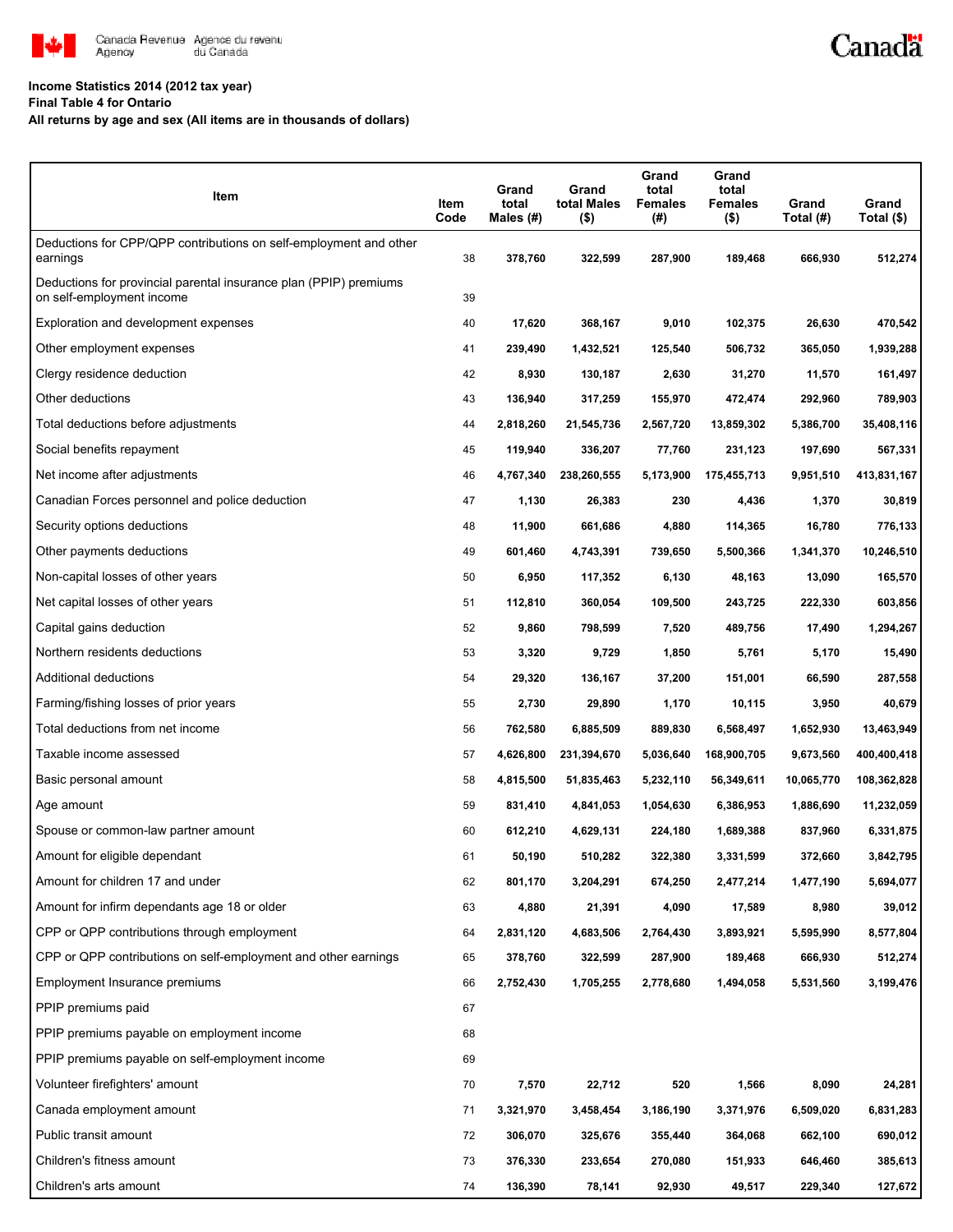

## Canadä

## **Income Statistics 2014 (2012 tax year)**

**Final Table 4 for Ontario**

**All returns by age and sex (All items are in thousands of dollars)**

| Item                                                              | Item<br>Code | Grand<br>total<br>Males (#) | Grand<br>total Males<br>$($ \$) | Grand<br>total<br><b>Females</b><br>(# ) | Grand<br>total<br><b>Females</b><br>$($ \$) | Grand<br>Total (#) | Grand<br>Total (\$) |
|-------------------------------------------------------------------|--------------|-----------------------------|---------------------------------|------------------------------------------|---------------------------------------------|--------------------|---------------------|
| Home buyers' amount                                               | 75           | 37,230                      | 171,919                         | 25,740                                   | 114,586                                     | 62,990             | 286,598             |
| Pension income amount                                             | 76           | 803,580                     | 1,547,566                       | 985,900                                  | 1,885,758                                   | 1,789,680          | 3,433,704           |
| Caregiver amount                                                  | 77           | 58,300                      | 316,011                         | 45,060                                   | 229,538                                     | 103,390            | 545,771             |
| Disability amount                                                 | 78           | 139,650                     | 1,053,709                       | 160,580                                  | 1,209,386                                   | 300,240            | 2,263,231           |
| Disability amount transferred from a dependant                    | 79           | 52,860                      | 525,897                         | 48,850                                   | 474,120                                     | 101,740            | 1,000,390           |
| Interest paid on student loans                                    | 80           | 90,820                      | 47,810                          | 129,490                                  | 71,149                                      | 220,310            | 118,960             |
| Tuition, education, and textbook amounts                          | 81           | 281,870                     | 1,745,075                       | 360,840                                  | 2,006,125                                   | 642,760            | 3,751,624           |
| Tuition, education, and textbook amounts transferred from a child | 82           | 183,260                     | 1,004,768                       | 128,780                                  | 668,438                                     | 312,040            | 1,673,236           |
| Amounts transferred from spouse or common-law partner             | 83           | 273,730                     | 1,384,335                       | 218,080                                  | 1,048,640                                   | 492,860            | 2,438,003           |
| Medical expenses                                                  | 84           | 460,370                     | 1,315,475                       | 671,620                                  | 1,918,301                                   | 1,133,350          | 3,237,481           |
| Total tax credits on personal amounts                             | 85           | 4,815,590                   | 12,748,109                      | 5,232,180                                | 13,409,612                                  | 10,065,940         | 26,190,868          |
| Allowable charitable donations and government gifts               | 86           | 1,218,650                   | 2,584,651                       | 1,089,810                                | 1,494,410                                   | 2,309,590          | 4,082,254           |
| Eligible cultural and ecological gifts                            | 87           | 1,310                       | 18,253                          | 1,360                                    | 8,273                                       | 2,680              | 26,529              |
| Total tax credit on donations and gifts                           | 88           | 1,212,730                   | 726,905                         | 1,084,510                                | 399,236                                     | 2,298,360          | 1,127,037           |
| Total federal non-refundable tax credits                          | 89           | 4,815,590                   | 13,475,014                      | 5,232,190                                | 13,808,848                                  | 10,065,940         | 27,317,905          |
| Federal dividend tax credit                                       | 90           | 724,710                     | 1,756,067                       | 734,370                                  | 1,175,780                                   | 1,459,280          | 2,932,391           |
| Overseas employment tax credit                                    | 91           | 1,200                       | 11,673                          | 150                                      | 839                                         | 1,350              | 12,528              |
| Minimum tax carryover                                             | 92           | 7,390                       | 26,960                          | 5,700                                    | 14,717                                      | 13,110             | 41,709              |
| Basic federal tax                                                 | 93           | 3,223,160                   | 30,877,712                      | 2,967,530                                | 17,218,668                                  | 6,192,380          | 48,103,487          |
| Federal Foreign Tax Credit                                        | 94           | 269,990                     | 339,819                         | 267,170                                  | 124,169                                     | 537,270            | 464,750             |
| Federal Political contribution tax credit                         | 95           | 40,480                      | 6,995                           | 23,990                                   | 3,697                                       | 64,480             | 10,692              |
| <b>Investment Tax Credit</b>                                      | 96           | 11,740                      | 30,994                          | 5,550                                    | 8,203                                       | 17,400             | 39,200              |
| Labour-sponsored funds tax credit                                 | 97           | 950                         | 526                             | 620                                      | 328                                         | 1,570              | 854                 |
| Alternative minimum tax payable                                   | 98           | 6,100                       | 40,141                          | 3,880                                    | 21,624                                      | 10,000             | 61,850              |
| Net federal tax                                                   | 99           | 3,213,070                   | 30,512,633                      | 2,959,240                                | 17,085,059                                  | 6,173,950          | 47,604,034          |
| CPP contributions on self-employment                              | 100          | 378,750                     | 645,198                         | 287,890                                  | 378,937                                     | 666,920            | 1,024,548           |
| Social Benefits repayment                                         | 101          | 119,940                     | 336,207                         | 77,760                                   | 231,123                                     | 197,690            | 567,331             |
| Net Provincial Tax                                                | 102          | 3,335,880                   | 17,331,495                      | 3,082,490                                | 9,391,123                                   | 6,420,130          | 26,726,161          |
| Total tax payable                                                 | 103          | 3,540,530                   | 48,825,659                      | 3,291,030                                | 27,086,908                                  | 6,833,640          | 75,922,865          |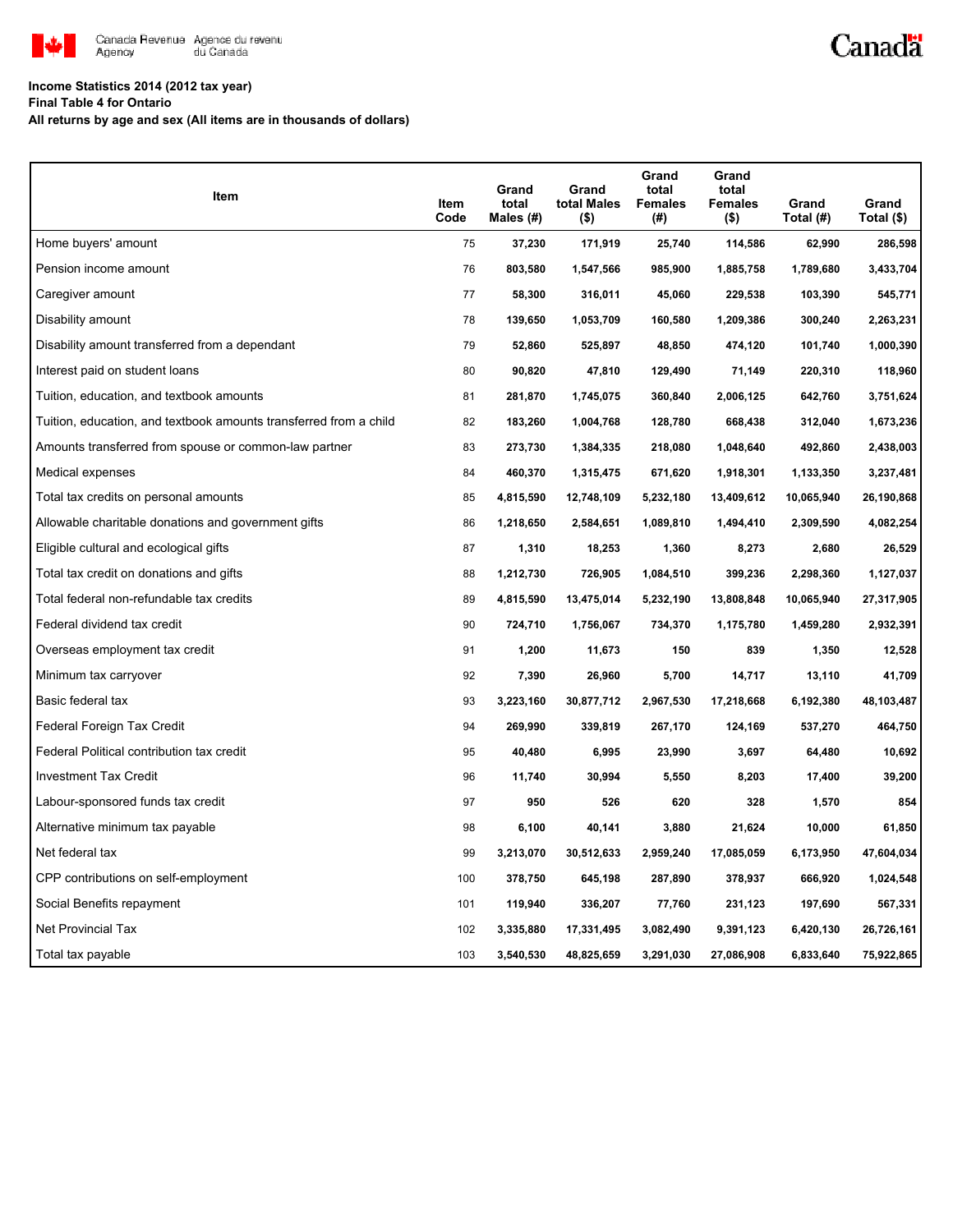| Item                                                                                           | Item<br>Code   | Age<br>group:<br>under 20<br>Males (#) | Age<br>group:<br>under 20<br>Males (\$) | Age<br>group:<br>under 20<br><b>Females</b><br>(#) | Age<br>group:<br>under 20<br><b>Females</b><br>$($ \$) | Age<br>group:<br>under 20<br>total $(H)$ | Age<br>group:<br>under 20<br>total $($)$ |
|------------------------------------------------------------------------------------------------|----------------|----------------------------------------|-----------------------------------------|----------------------------------------------------|--------------------------------------------------------|------------------------------------------|------------------------------------------|
| Number of taxable returns                                                                      | $\mathbf{1}$   | 28,730                                 |                                         | 17,420                                             |                                                        | 46,190                                   |                                          |
| Number of non-taxable returns                                                                  | $\overline{2}$ | 178,230                                |                                         | 190,570                                            |                                                        | 371,170                                  |                                          |
| Total number of returns                                                                        | 3              | 206,950                                |                                         | 207,990                                            |                                                        | 417,360                                  |                                          |
| Employment income                                                                              | 4              | 178,520                                | 1,156,962                               | 179,890                                            | 987,799                                                | 359,450                                  | 2,145,110                                |
| Commissions (from employment)                                                                  | 5              | 1,650                                  | 2,252                                   | 2,690                                              | 2,538                                                  | 4,340                                    | 4,790                                    |
| Other employment income                                                                        | 6              | 5,810                                  | 16,485                                  | 6,130                                              | 14,406                                                 | 11,950                                   | 30,903                                   |
| Old Age Security pension (OASP)                                                                | $\overline{7}$ |                                        |                                         |                                                    |                                                        |                                          |                                          |
| CPP or QPP benefits                                                                            | 8              | 4,850                                  | 9,455                                   | 5,200                                              | 10,422                                                 | 10,050                                   | 19,877                                   |
| Other pensions or superannuation                                                               | 9              | 310                                    | 1,998                                   | 320                                                | 1,832                                                  | 640                                      | 3,830                                    |
| Elected split-pension amount                                                                   | 10             |                                        |                                         |                                                    |                                                        |                                          |                                          |
| Universal Child Care Benefit (UCCB)                                                            | 11             | 160                                    | 194                                     | 3,560                                              | 3,795                                                  | 3,720                                    | 3,990                                    |
| Employment Insurance and other benefits                                                        | 12             | 1,870                                  | 6,279                                   | 970                                                | 3,478                                                  | 2,840                                    | 9,757                                    |
| Taxable amount of dividends from taxable Canadian corporations                                 | 13             | 8,930                                  | 119,659                                 | 8,360                                              | 117,543                                                | 17,300                                   | 237,269                                  |
| Interest and other investment income                                                           | 14             | 16,610                                 | 10,932                                  | 15,930                                             | 11,928                                                 | 32,600                                   | 22,904                                   |
| Net partnership income (Limited or non-active partners only)                                   | 15             |                                        |                                         |                                                    |                                                        | 40                                       | 324                                      |
| Net rental income                                                                              | 16             | 210                                    | 961                                     | 180                                                | 620                                                    | 400                                      | 1,612                                    |
| Taxable capital gains                                                                          | 17             | 4,100                                  | 32,651                                  | 3,800                                              | 25,993                                                 | 7,910                                    | 59,154                                   |
| Registered retirement savings plan income (RRSP)                                               | 18             | 240                                    | 1,018                                   | 150                                                | 1,082                                                  | 390                                      | 2,100                                    |
| Other income                                                                                   | 19             | 34,510                                 | 133,972                                 | 39,110                                             | 145,457                                                | 73,650                                   | 279,563                                  |
| Net business income                                                                            | 20             | 7,930                                  | 46,609                                  | 6,460                                              | 34,221                                                 | 14,400                                   | 81,062                                   |
| Net professional income                                                                        | 21             | 430                                    | 2,200                                   | 370                                                | 2,071                                                  | 800                                      | 4,271                                    |
| Net commission income                                                                          | 22             | 520                                    | 2,080                                   | 500                                                | 1,724                                                  | 1,020                                    | 3,804                                    |
| Net farming income                                                                             | 23             | 520                                    | 3,697                                   | 260                                                | 1,550                                                  | 790                                      | 5,393                                    |
| Net fishing income                                                                             | 24             |                                        |                                         |                                                    |                                                        |                                          |                                          |
| Workers' compensation benefits                                                                 | 25             | 670                                    | 646                                     | 400                                                | 326                                                    | 1,060                                    | 972                                      |
| Social assistance payments                                                                     | 26             | 6,630                                  | 37,229                                  | 8,520                                              | 47,291                                                 | 15,160                                   | 84,544                                   |
| Net federal supplements                                                                        | 27             |                                        |                                         |                                                    |                                                        |                                          |                                          |
| Total income assessed                                                                          | 28             | 202,040                                | 1,585,342                               | 203,300                                            | 1,414,419                                              | 406,500                                  | 3,001,311                                |
| Registered pension plan contributions (RPP)                                                    | 29             | 920                                    | 660                                     | 410                                                | 157                                                    | 1,330                                    | 817                                      |
| RRSP deduction                                                                                 | 30             | 1,740                                  | 2,561                                   | 960                                                | 1,192                                                  | 2,700                                    | 3,753                                    |
| Deduction for elected split-pension amount                                                     | 31             |                                        |                                         |                                                    |                                                        |                                          |                                          |
| Annual union, professional, or like dues                                                       | 32             | 20,940                                 | 4,249                                   | 18,810                                             | 3,239                                                  | 39,750                                   | 7,487                                    |
| Child care expenses                                                                            | 33             |                                        |                                         | 90                                                 | 107                                                    | 90                                       | 113                                      |
| Business investment loss                                                                       | 34             |                                        |                                         |                                                    |                                                        |                                          |                                          |
| Moving expenses                                                                                | 35             | 780                                    | 406                                     | 1,060                                              | 551                                                    | 1,840                                    | 957                                      |
| Support payments made                                                                          | 36             |                                        |                                         |                                                    |                                                        |                                          |                                          |
| Carrying charges and interest expenses                                                         | 37             | 1,510                                  | 1,234                                   | 1,440                                              | 1,159                                                  | 2,950                                    | 2,412                                    |
| Deductions for CPP/QPP contributions on self-employment and other<br>earnings                  | 38             | 3,980                                  | 853                                     | 2,990                                              | 544                                                    | 6,970                                    | 1,400                                    |
| Deductions for provincial parental insurance plan (PPIP) premiums on<br>self-employment income | 39             |                                        |                                         |                                                    |                                                        |                                          |                                          |
| Exploration and development expenses                                                           | 40             |                                        |                                         |                                                    |                                                        |                                          |                                          |
| Other employment expenses                                                                      | 41             | 990                                    | 1,433                                   | 350                                                | 318                                                    | 1,330                                    | 1,751                                    |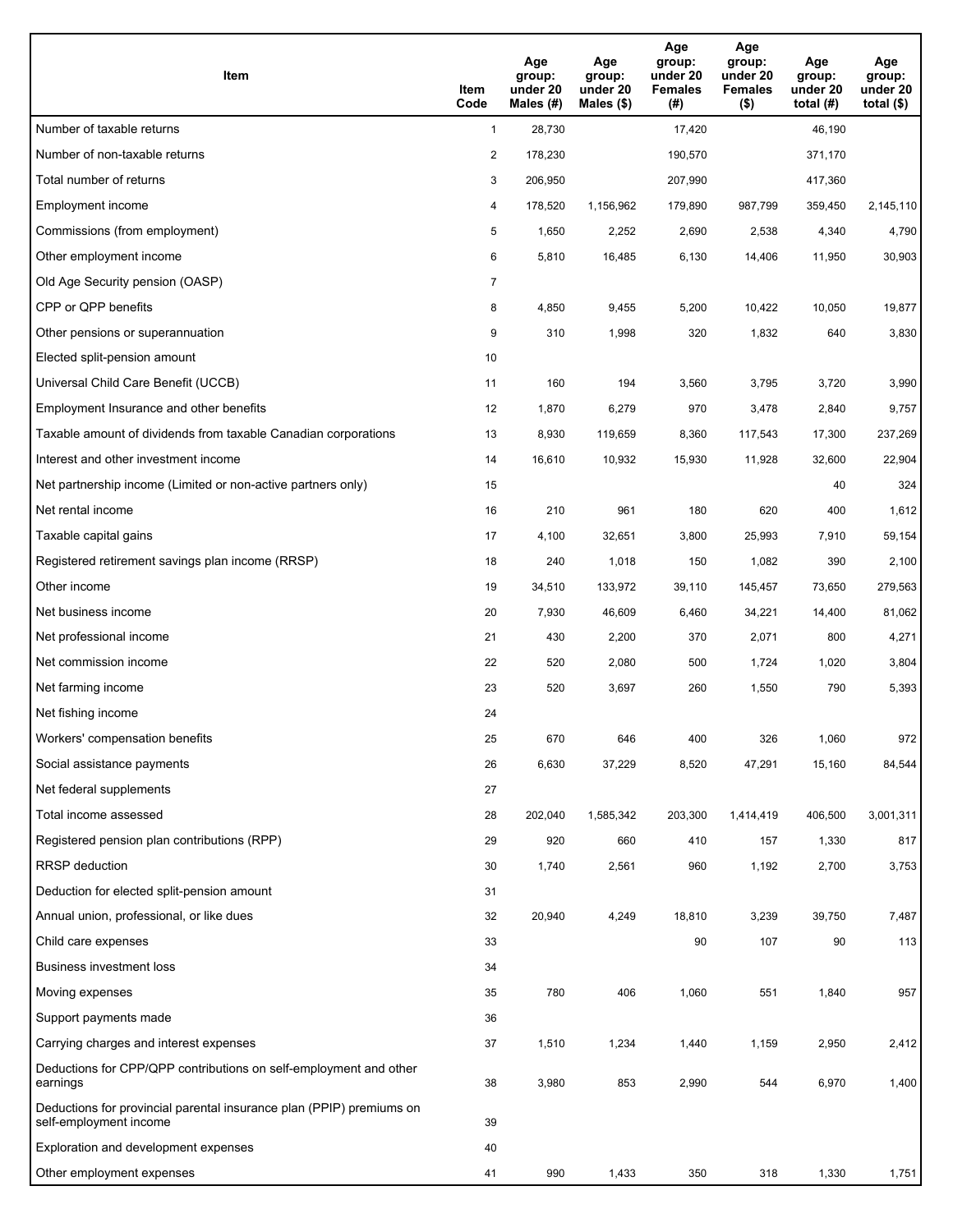| Item                                                              | Item<br>Code | Age<br>group:<br>under 20<br>Males $(H)$ | Age<br>group:<br>under 20<br>Males (\$) | Age<br>group:<br>under 20<br><b>Females</b><br>(#) | Age<br>group:<br>under 20<br><b>Females</b><br>$($ \$) | Age<br>group:<br>under 20<br>total $(H)$ | Age<br>group:<br>under 20<br>total $($)$ |
|-------------------------------------------------------------------|--------------|------------------------------------------|-----------------------------------------|----------------------------------------------------|--------------------------------------------------------|------------------------------------------|------------------------------------------|
| Clergy residence deduction                                        | 42           |                                          |                                         |                                                    |                                                        |                                          |                                          |
| Other deductions                                                  | 43           | 1,550                                    | 5,010                                   | 1,440                                              | 5,950                                                  | 2,990                                    | 10,966                                   |
| Total deductions before adjustments                               | 44           | 30,380                                   | 16,432                                  | 26,190                                             | 13,446                                                 | 56,570                                   | 29,906                                   |
| Social benefits repayment                                         | 45           |                                          |                                         |                                                    |                                                        |                                          |                                          |
| Net income after adjustments                                      | 46           | 201,770                                  | 1,569,472                               | 203,020                                            | 1,401,419                                              | 405,950                                  | 2,972,420                                |
| Canadian Forces personnel and police deduction                    | 47           |                                          |                                         |                                                    |                                                        |                                          |                                          |
| Security options deductions                                       | 48           |                                          |                                         |                                                    |                                                        |                                          |                                          |
| Other payments deductions                                         | 49           | 7,280                                    | 37,878                                  | 8,890                                              | 47,617                                                 | 16,170                                   | 85,517                                   |
| Non-capital losses of other years                                 | 50           | 20                                       | 35                                      | 10                                                 | 25                                                     | 30                                       | 60                                       |
| Net capital losses of other years                                 | 51           | 180                                      | 364                                     | 150                                                | 326                                                    | 330                                      | 693                                      |
| Capital gains deduction                                           | 52           | 130                                      | 18,562                                  | 110                                                | 13,743                                                 | 250                                      | 32,618                                   |
| Northern residents deductions                                     | 53           | 20                                       | 34                                      | 10                                                 | 16                                                     | 40                                       | 50                                       |
| Additional deductions                                             | 54           | 80                                       | 156                                     | 80                                                 | 147                                                    | 160                                      | 303                                      |
| Farming/fishing losses of prior years                             | 55           |                                          |                                         |                                                    |                                                        |                                          |                                          |
| Total deductions from net income                                  | 56           | 7,710                                    | 57,037                                  | 9,250                                              | 61,875                                                 | 16,970                                   | 119,250                                  |
| Taxable income assessed                                           | 57           | 198,240                                  | 1,512,459                               | 199,670                                            | 1,339,563                                              | 399,070                                  | 2,853,213                                |
| Basic personal amount                                             | 58           | 206,950                                  | 2,233,325                               | 207,980                                            | 2,245,338                                              | 417,350                                  | 4,499,163                                |
| Age amount                                                        | 59           |                                          |                                         |                                                    |                                                        |                                          |                                          |
| Spouse or common-law partner amount                               | 60           | 400                                      | 3,529                                   | 500                                                | 4,515                                                  | 910                                      | 8,092                                    |
| Amount for eligible dependant                                     | 61           | 60                                       | 614                                     | 2,740                                              | 29,150                                                 | 2,800                                    | 29,768                                   |
| Amount for children 17 and under                                  | 62           | 280                                      | 669                                     | 3,690                                              | 8,789                                                  | 3,970                                    | 9,460                                    |
| Amount for infirm dependants age 18 or older                      | 63           |                                          |                                         |                                                    |                                                        |                                          |                                          |
| CPP or QPP contributions through employment                       | 64           | 78,370                                   | 25,141                                  | 76,960                                             | 17,301                                                 | 155,350                                  | 42,454                                   |
| CPP or QPP contributions on self-employment and other<br>earnings | 65           | 3,980                                    | 853                                     | 2,990                                              | 544                                                    | 6,970                                    | 1,400                                    |
| Employment Insurance premiums                                     | 66           | 122,680                                  | 18,934                                  | 125,190                                            | 16,195                                                 | 247,890                                  | 35,135                                   |
| PPIP premiums paid                                                | 67           |                                          |                                         |                                                    |                                                        |                                          |                                          |
| PPIP premiums payable on employment income                        | 68           |                                          |                                         |                                                    |                                                        |                                          |                                          |
| PPIP premiums payable on self-employment income                   | 69           |                                          |                                         |                                                    |                                                        |                                          |                                          |
| Volunteer firefighters' amount                                    | 70           | 60                                       | 168                                     |                                                    |                                                        | 60                                       | 177                                      |
| Canada employment amount                                          | 71           | 161,640                                  | 168,360                                 | 163,770                                            | 170,668                                                | 325,440                                  | 339,058                                  |
| Public transit amount                                             | 72           | 12,690                                   | 5,481                                   | 16,900                                             | 7,213                                                  | 29,700                                   | 12,734                                   |
| Children's fitness amount                                         | 73           | 10                                       | 4                                       | 60                                                 | 9                                                      | 70                                       | 13                                       |
| Children's arts amount                                            | 74           |                                          |                                         |                                                    |                                                        | 10                                       | 6                                        |
| Home buyers' amount                                               | 75           | 70                                       | 337                                     | 50                                                 | 215                                                    | 120                                      | 562                                      |
| Pension income amount                                             | 76           | 310                                      | 516                                     | 310                                                | 512                                                    | 620                                      | 1,028                                    |
| Caregiver amount                                                  | 77           | 10                                       | 62                                      |                                                    |                                                        | 20                                       | 85                                       |
| Disability amount                                                 | 78           | 2,410                                    | 20,670                                  | 1,360                                              | 11,600                                                 | 3,770                                    | 32,270                                   |
| Disability amount transferred from a dependant                    | 79           |                                          |                                         |                                                    |                                                        |                                          |                                          |
| Interest paid on student loans                                    | 80           | 240                                      | 53                                      | 230                                                | 57                                                     | 470                                      | 109                                      |
| Tuition, education, and textbook amounts                          | 81           | 14,330                                   | 60,184                                  | 13,760                                             | 54,097                                                 | 28,090                                   | 114,292                                  |
| Tuition, education, and textbook amounts transferred from a child | 82           | 20                                       | 109                                     | 40                                                 | 172                                                    | 60                                       | 281                                      |
| Amounts transferred from spouse or common-law partner             | 83           | 120                                      | 321                                     | 380                                                | 905                                                    | 500                                      | 1,239                                    |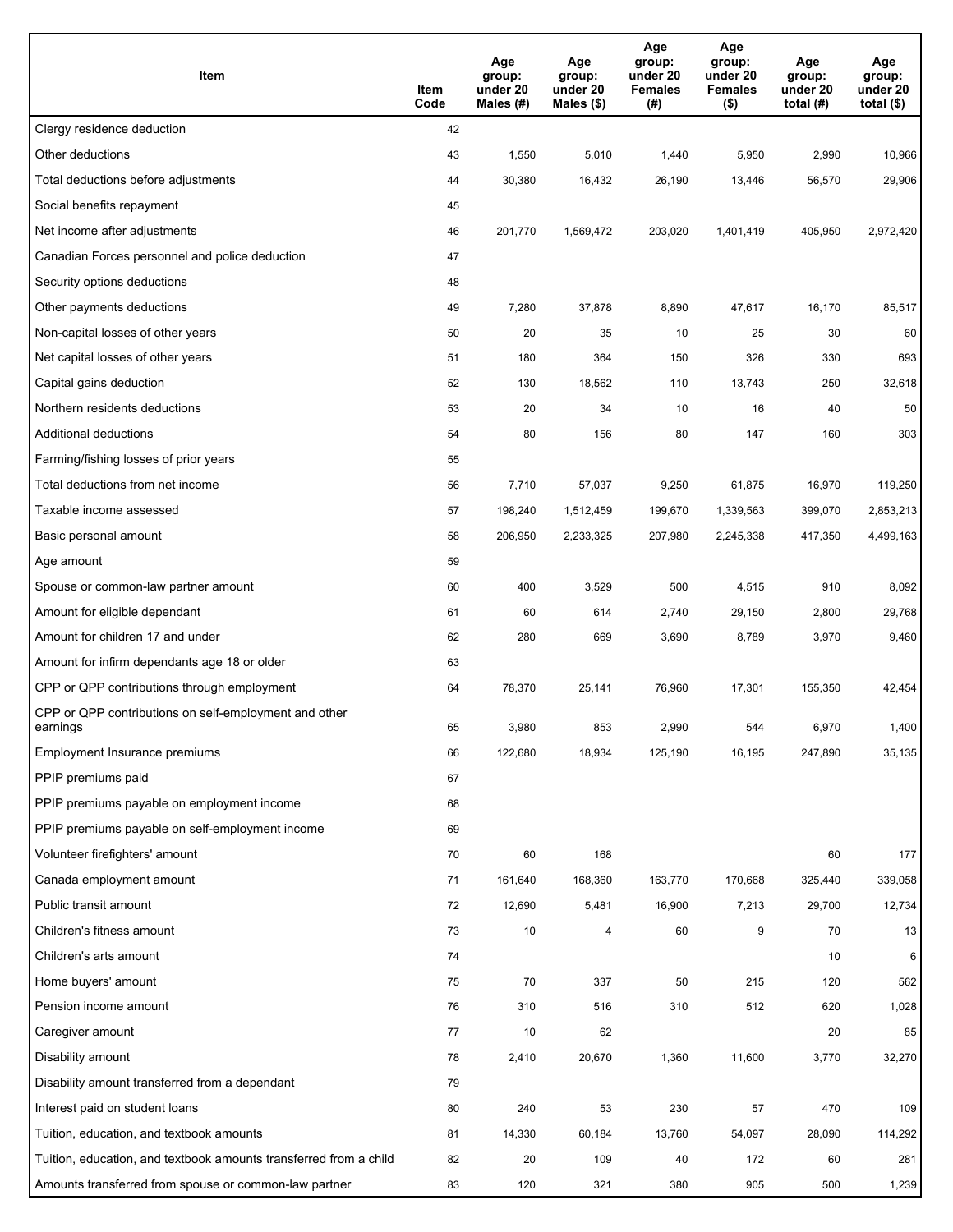| Item                                                | <b>Item</b><br>Code | Age<br>group:<br>under 20<br>Males (#) | Age<br>group:<br>under 20<br>Males $(\$)$ | Age<br>group:<br>under 20<br><b>Females</b><br>(#) | Age<br>group:<br>under 20<br><b>Females</b><br>$($ \$) | Age<br>group:<br>under 20<br>total $(H)$ | Age<br>group:<br>under 20<br>total $($)$ |
|-----------------------------------------------------|---------------------|----------------------------------------|-------------------------------------------|----------------------------------------------------|--------------------------------------------------------|------------------------------------------|------------------------------------------|
| Medical expenses                                    | 84                  | 2,430                                  | 2,129                                     | 3,540                                              | 2,724                                                  | 5,980                                    | 4,863                                    |
| Total tax credits on personal amounts               | 85                  | 206,950                                | 381,231                                   | 207,990                                            | 385,513                                                | 417,360                                  | 769,848                                  |
| Allowable charitable donations and government gifts | 86                  | 2,540                                  | 1,359                                     | 1,930                                              | 570                                                    | 4,470                                    | 1,932                                    |
| Eligible cultural and ecological gifts              | 87                  |                                        |                                           |                                                    |                                                        |                                          |                                          |
| Total tax credit on donations and gifts             | 88                  | 2,430                                  | 358                                       | 1,850                                              | 143                                                    | 4,280                                    | 501                                      |
| Total federal non-refundable tax credits            | 89                  | 206,950                                | 381,589                                   | 207,990                                            | 385,656                                                | 417,360                                  | 770,348                                  |
| Federal dividend tax credit                         | 90                  | 4,710                                  | 14,076                                    | 4,220                                              | 13,807                                                 | 8,940                                    | 27,888                                   |
| Overseas employment tax credit                      | 91                  |                                        |                                           |                                                    |                                                        |                                          |                                          |
| Minimum tax carryover                               | 92                  | 100                                    | 233                                       | 110                                                | 246                                                    | 220                                      | 479                                      |
| Basic federal tax                                   | 93                  | 24,070                                 | 33,761                                    | 13,500                                             | 17,010                                                 | 37,610                                   | 50,853                                   |
| Federal Foreign Tax Credit                          | 94                  | 580                                    | 362                                       | 430                                                | 139                                                    | 1,010                                    | 502                                      |
| Federal Political contribution tax credit           | 95                  |                                        |                                           |                                                    |                                                        | 10                                       | $\mathbf{1}$                             |
| <b>Investment Tax Credit</b>                        | 96                  |                                        |                                           |                                                    |                                                        |                                          |                                          |
| Labour-sponsored funds tax credit                   | 97                  |                                        |                                           |                                                    |                                                        |                                          |                                          |
| Alternative minimum tax payable                     | 98                  | 90                                     | 1,193                                     | 80                                                 | 818                                                    | 170                                      | 2,034                                    |
| Net federal tax                                     | 99                  | 23,850                                 | 33,400                                    | 13,270                                             | 16,870                                                 | 37,160                                   | 50,352                                   |
| CPP contributions on self-employment                | 100                 | 3,980                                  | 1,707                                     | 2,990                                              | 1,088                                                  | 6,970                                    | 2,800                                    |
| Social Benefits repayment                           | 101                 |                                        |                                           |                                                    |                                                        |                                          |                                          |
| <b>Net Provincial Tax</b>                           | 102                 | 20,200                                 | 18,215                                    | 10,930                                             | 9,804                                                  | 31,170                                   | 28,054                                   |
| Total tax payable                                   | 103                 | 28,730                                 | 53,322                                    | 17,420                                             | 27,763                                                 | 46,190                                   | 81,207                                   |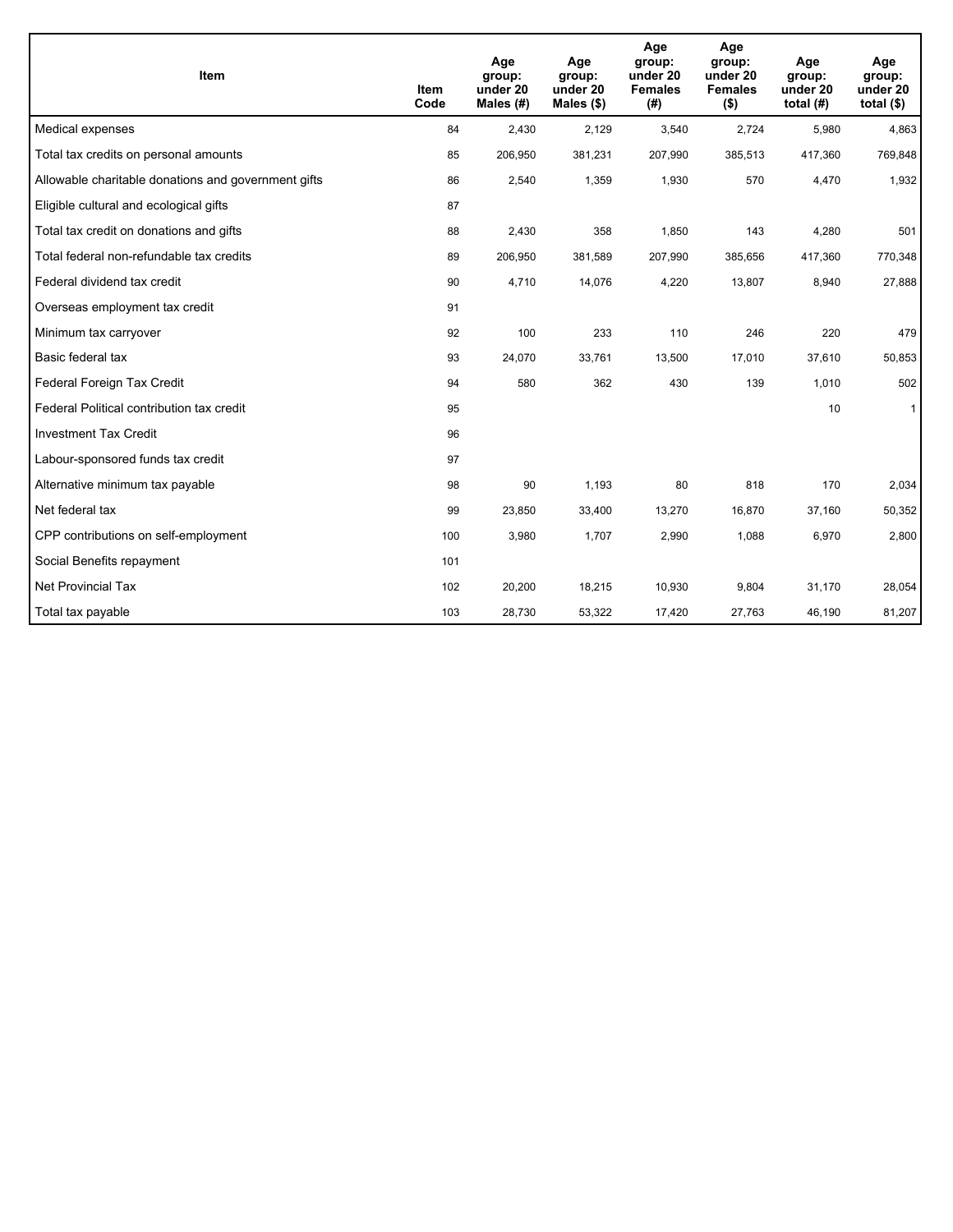| <b>Item</b>                                                                                    | Item<br>Code   | Age<br>group:<br>20 to 24<br>Males $(H)$ | Age<br>group:<br>20 to 24<br>Males (\$) | Age<br>group:<br>20 to 24<br><b>Females</b><br>(#) | Age<br>group:<br>20 to 24<br><b>Females</b><br>$($ \$) | Age<br>group:<br>20 to 24<br>total $(H)$ | Age<br>group:<br>20 to 24<br>total $(\$)$ |
|------------------------------------------------------------------------------------------------|----------------|------------------------------------------|-----------------------------------------|----------------------------------------------------|--------------------------------------------------------|------------------------------------------|-------------------------------------------|
| Number of taxable returns                                                                      | $\mathbf{1}$   | 180,670                                  |                                         | 131,940                                            |                                                        | 312,820                                  |                                           |
| Number of non-taxable returns                                                                  | $\overline{2}$ | 230,370                                  |                                         | 276,800                                            |                                                        | 513,970                                  |                                           |
| Total number of returns                                                                        | 3              | 411,030                                  |                                         | 408,740                                            |                                                        | 826,790                                  |                                           |
| Employment income                                                                              | 4              | 364,260                                  | 6,315,382                               | 356,400                                            | 4,930,227                                              | 722,410                                  | 11,247,574                                |
| Commissions (from employment)                                                                  | 5              | 10,120                                   | 57,024                                  | 14,640                                             | 40,838                                                 | 24,760                                   | 97,869                                    |
| Other employment income                                                                        | 6              | 22,590                                   | 73,784                                  | 21,490                                             | 60,865                                                 | 44,120                                   | 134,813                                   |
| Old Age Security pension (OASP)                                                                | $\overline{7}$ |                                          |                                         |                                                    |                                                        |                                          |                                           |
| CPP or QPP benefits                                                                            | 8              | 8,850                                    | 21,579                                  | 11,900                                             | 29,594                                                 | 20,750                                   | 51,173                                    |
| Other pensions or superannuation                                                               | 9              | 410                                      | 2,021                                   | 420                                                | 1,582                                                  | 840                                      | 3,603                                     |
| Elected split-pension amount                                                                   | 10             |                                          |                                         |                                                    |                                                        | 10                                       | 92                                        |
| Universal Child Care Benefit (UCCB)                                                            | 11             | 1,790                                    | 2,352                                   | 33,010                                             | 46,180                                                 | 34,890                                   | 48,660                                    |
| Employment Insurance and other benefits                                                        | 12             | 32,620                                   | 162,547                                 | 21,640                                             | 115,798                                                | 54,260                                   | 278,344                                   |
| Taxable amount of dividends from taxable Canadian corporations                                 | 13             | 20,980                                   | 286,620                                 | 18,790                                             | 274,133                                                | 39,790                                   | 560,855                                   |
| Interest and other investment income                                                           | 14             | 35,800                                   | 20,455                                  | 35,920                                             | 18,914                                                 | 72,130                                   | 39,632                                    |
| Net partnership income (Limited or non-active partners only)                                   | 15             | 50                                       | 214                                     |                                                    |                                                        | 100                                      | 315                                       |
| Net rental income                                                                              | 16             | 3,440                                    | 5,913                                   | 2,310                                              | 4,955                                                  | 5,810                                    | 11,186                                    |
| Taxable capital gains                                                                          | 17             | 8,240                                    | 22,599                                  | 6,850                                              | 18,956                                                 | 15,110                                   | 41,578                                    |
| Registered retirement savings plan income (RRSP)                                               | 18             | 4,360                                    | 8,132                                   | 2,820                                              | 4,099                                                  | 7,180                                    | 12,239                                    |
| Other income                                                                                   | 19             | 59,580                                   | 174,441                                 | 57,840                                             | 174,973                                                | 117,480                                  | 349,671                                   |
| Net business income                                                                            | 20             | 22,710                                   | 174,272                                 | 17,570                                             | 108,033                                                | 40,430                                   | 284,758                                   |
| Net professional income                                                                        | 21             | 1,750                                    | 11,496                                  | 1,780                                              | 12,242                                                 | 3,530                                    | 23,751                                    |
| Net commission income                                                                          | 22             | 2,490                                    | 15,981                                  | 2,290                                              | 10,568                                                 | 4,790                                    | 26,563                                    |
| Net farming income                                                                             | 23             | 1,230                                    | 10,650                                  | 440                                                | $-2,633$                                               | 1,950                                    | 10,933                                    |
| Net fishing income                                                                             | 24             |                                          |                                         |                                                    |                                                        |                                          |                                           |
| Workers' compensation benefits                                                                 | 25             | 3,050                                    | 5,994                                   | 1,600                                              | 2,524                                                  | 4,660                                    | 8,520                                     |
| Social assistance payments                                                                     | 26             | 29,110                                   | 192,837                                 | 34,170                                             | 245,205                                                | 63,300                                   | 438,168                                   |
| Net federal supplements                                                                        | 27             |                                          |                                         |                                                    |                                                        |                                          |                                           |
| Total income assessed                                                                          | 28             | 404,640                                  | 7,564,451                               | 403,280                                            | 6,097,631                                              | 810,460                                  | 13,670,894                                |
| Registered pension plan contributions (RPP)                                                    | 29             | 16,940                                   | 29,060                                  | 17,400                                             | 29,209                                                 | 34,340                                   | 58,274                                    |
| RRSP deduction                                                                                 | 30             | 30,430                                   | 77,946                                  | 23,850                                             | 48,139                                                 | 54,290                                   | 126,151                                   |
| Deduction for elected split-pension amount                                                     | 31             |                                          |                                         |                                                    |                                                        | 10                                       | 13                                        |
| Annual union, professional, or like dues                                                       | 32             | 64,230                                   | 26,803                                  | 65,440                                             | 18,801                                                 | 129,670                                  | 45,605                                    |
| Child care expenses                                                                            | 33             | 400                                      | 929                                     | 3,650                                              | 7,830                                                  | 4,060                                    | 8,761                                     |
| Business investment loss                                                                       | 34             |                                          |                                         |                                                    |                                                        |                                          |                                           |
| Moving expenses                                                                                | 35             | 3,570                                    | 2,918                                   | 3,720                                              | 2,818                                                  | 7,290                                    | 5,736                                     |
| Support payments made                                                                          | 36             |                                          |                                         |                                                    |                                                        |                                          |                                           |
| Carrying charges and interest expenses                                                         | 37             | 5,670                                    | 3,371                                   | 4,760                                              | 2,259                                                  | 10,440                                   | 5,635                                     |
| Deductions for CPP/QPP contributions on self-employment and other<br>earnings                  | 38             | 19,710                                   | 7,646                                   | 15,230                                             | 4,826                                                  | 34,960                                   | 12,484                                    |
| Deductions for provincial parental insurance plan (PPIP) premiums on<br>self-employment income | 39             |                                          |                                         |                                                    |                                                        |                                          |                                           |
| Exploration and development expenses                                                           | 40             |                                          |                                         |                                                    |                                                        |                                          |                                           |
| Other employment expenses                                                                      | 41             | 8,240                                    | 23,086                                  | 3,910                                              | 8,003                                                  | 12,150                                   | 31,090                                    |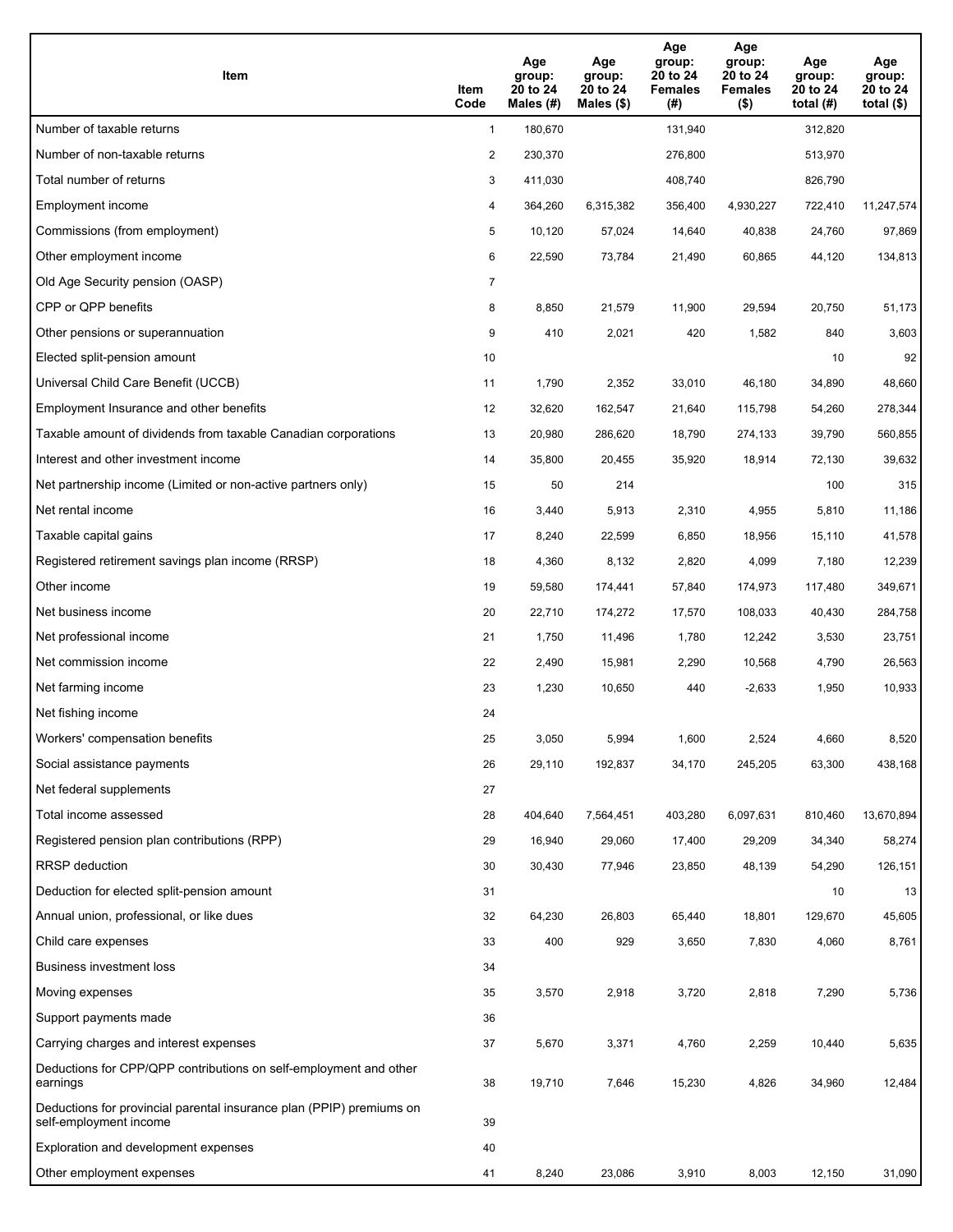| Item                                                              | Item<br>Code | Age<br>group:<br>20 to 24<br>Males (#) | Age<br>group:<br>20 to 24<br>Males (\$) | Age<br>group:<br>20 to 24<br><b>Females</b><br>(#) | Age<br>group:<br>20 to 24<br><b>Females</b><br>$($ \$) | Age<br>group:<br>20 to 24<br>total $(#)$ | Age<br>group:<br>20 to 24<br>total $($)$ |
|-------------------------------------------------------------------|--------------|----------------------------------------|-----------------------------------------|----------------------------------------------------|--------------------------------------------------------|------------------------------------------|------------------------------------------|
| Clergy residence deduction                                        | 42           |                                        |                                         |                                                    |                                                        |                                          |                                          |
| Other deductions                                                  | 43           | 4,930                                  | 2,168                                   | 4,720                                              | 1,780                                                  | 9,650                                    | 3,948                                    |
| Total deductions before adjustments                               | 44           | 124,700                                | 174,532                                 | 112,490                                            | 124,595                                                | 237,240                                  | 299,220                                  |
| Social benefits repayment                                         | 45           |                                        |                                         | 20                                                 | 16                                                     |                                          |                                          |
| Net income after adjustments                                      | 46           | 404,000                                | 7,392,380                               | 402,640                                            | 5,979,964                                              | 809,180                                  | 13,381,090                               |
| Canadian Forces personnel and police deduction                    | 47           | 40                                     | 754                                     | 20                                                 | 136                                                    | 60                                       | 890                                      |
| Security options deductions                                       | 48           |                                        |                                         | 100                                                | 86                                                     |                                          |                                          |
| Other payments deductions                                         | 49           | 31,950                                 | 198,845                                 | 35,610                                             | 247,729                                                | 67,570                                   | 446,701                                  |
| Non-capital losses of other years                                 | 50           | 100                                    | 409                                     | 70                                                 | 168                                                    | 180                                      | 578                                      |
| Net capital losses of other years                                 | 51           | 790                                    | 669                                     | 600                                                | 512                                                    | 1,380                                    | 1,182                                    |
| Capital gains deduction                                           | 52           | 120                                    | 7,719                                   | 130                                                | 7,756                                                  | 250                                      | 15,481                                   |
| Northern residents deductions                                     | 53           | 220                                    | 504                                     | 140                                                | 362                                                    | 370                                      | 866                                      |
| Additional deductions                                             | 54           | 100                                    | 662                                     | 140                                                | 1,205                                                  | 240                                      | 1,867                                    |
| Farming/fishing losses of prior years                             | 55           |                                        |                                         |                                                    |                                                        |                                          |                                          |
| Total deductions from net income                                  | 56           | 33,360                                 | 209,713                                 | 36,770                                             | 258,003                                                | 70,150                                   | 467,905                                  |
| Taxable income assessed                                           | 57           | 391,510                                | 7,182,752                               | 392,420                                            | 5,722,149                                              | 786,450                                  | 12,913,460                               |
| Basic personal amount                                             | 58           | 411,020                                | 4,422,380                               | 408,730                                            | 4,397,311                                              | 826,760                                  | 8,888,736                                |
| Age amount                                                        | 59           |                                        |                                         |                                                    |                                                        |                                          |                                          |
| Spouse or common-law partner amount                               | 60           | 8,840                                  | 69,304                                  | 6,070                                              | 50,515                                                 | 15,060                                   | 121,152                                  |
| Amount for eligible dependant                                     | 61           | 1,010                                  | 10,100                                  | 20,000                                             | 210,408                                                | 21,020                                   | 220,549                                  |
| Amount for children 17 and under                                  | 62           | 6,380                                  | 18,456                                  | 27,640                                             | 79,509                                                 | 34,090                                   | 98,199                                   |
| Amount for infirm dependants age 18 or older                      | 63           |                                        |                                         |                                                    |                                                        |                                          |                                          |
| CPP or QPP contributions through employment                       | 64           | 299,680                                | 244,829                                 | 288,890                                            | 184,445                                                | 588,660                                  | 429,333                                  |
| CPP or QPP contributions on self-employment and other<br>earnings | 65           | 19,710                                 | 7,646                                   | 15,230                                             | 4,826                                                  | 34,960                                   | 12,484                                   |
| Employment Insurance premiums                                     | 66           | 307,600                                | 106,388                                 | 302,350                                            | 86,127                                                 | 610,040                                  | 192,542                                  |
| PPIP premiums paid                                                | 67           |                                        |                                         |                                                    |                                                        |                                          |                                          |
| PPIP premiums payable on employment income                        | 68           |                                        |                                         |                                                    |                                                        |                                          |                                          |
| PPIP premiums payable on self-employment income                   | 69           |                                        |                                         |                                                    |                                                        |                                          |                                          |
| Volunteer firefighters' amount                                    | 70           | 610                                    | 1,833                                   | 70                                                 | 219                                                    | 680                                      | 2,052                                    |
| Canada employment amount                                          | 71           | 339,730                                | 363,817                                 | 334,310                                            | 357,528                                                | 674,210                                  | 721,499                                  |
| Public transit amount                                             | 72           | 47,010                                 | 29,739                                  | 60,590                                             | 37,579                                                 | 107,940                                  | 67,451                                   |
| Children's fitness amount                                         | 73           | 370                                    | 98                                      | 1,580                                              | 412                                                    | 1,960                                    | 510                                      |
| Children's arts amount                                            | 74           | 50                                     | 21                                      | 250                                                | 84                                                     | 300                                      | 105                                      |
| Home buyers' amount                                               | 75           | 3,800                                  | 17,568                                  | 2,680                                              | 11,564                                                 | 6,490                                    | 29,195                                   |
| Pension income amount                                             | 76           | 400                                    | 580                                     | 430                                                | 614                                                    | 830                                      | 1,194                                    |
| Caregiver amount                                                  | 77           | 200                                    | 1,028                                   |                                                    |                                                        | 370                                      | 1,944                                    |
| Disability amount                                                 | 78           | 4,660                                  | 35,023                                  | 2,910                                              | 21,867                                                 | 7,570                                    | 56,890                                   |
| Disability amount transferred from a dependant                    | 79           |                                        |                                         |                                                    |                                                        |                                          |                                          |
| Interest paid on student loans                                    | 80           | 15,060                                 | 6,034                                   | 19,380                                             | 8,945                                                  | 34,440                                   | 14,979                                   |
| Tuition, education, and textbook amounts                          | 81           | 103,140                                | 643,062                                 | 114,420                                            | 704,765                                                | 217,580                                  | 1,348,003                                |
| Tuition, education, and textbook amounts transferred from a child | 82           | 90                                     | 436                                     | 90                                                 | 395                                                    | 180                                      | 831                                      |
| Amounts transferred from spouse or common-law partner             | 83           | 2,480                                  | 8,574                                   | 3,260                                              | 10,185                                                 | 5,820                                    | 18,980                                   |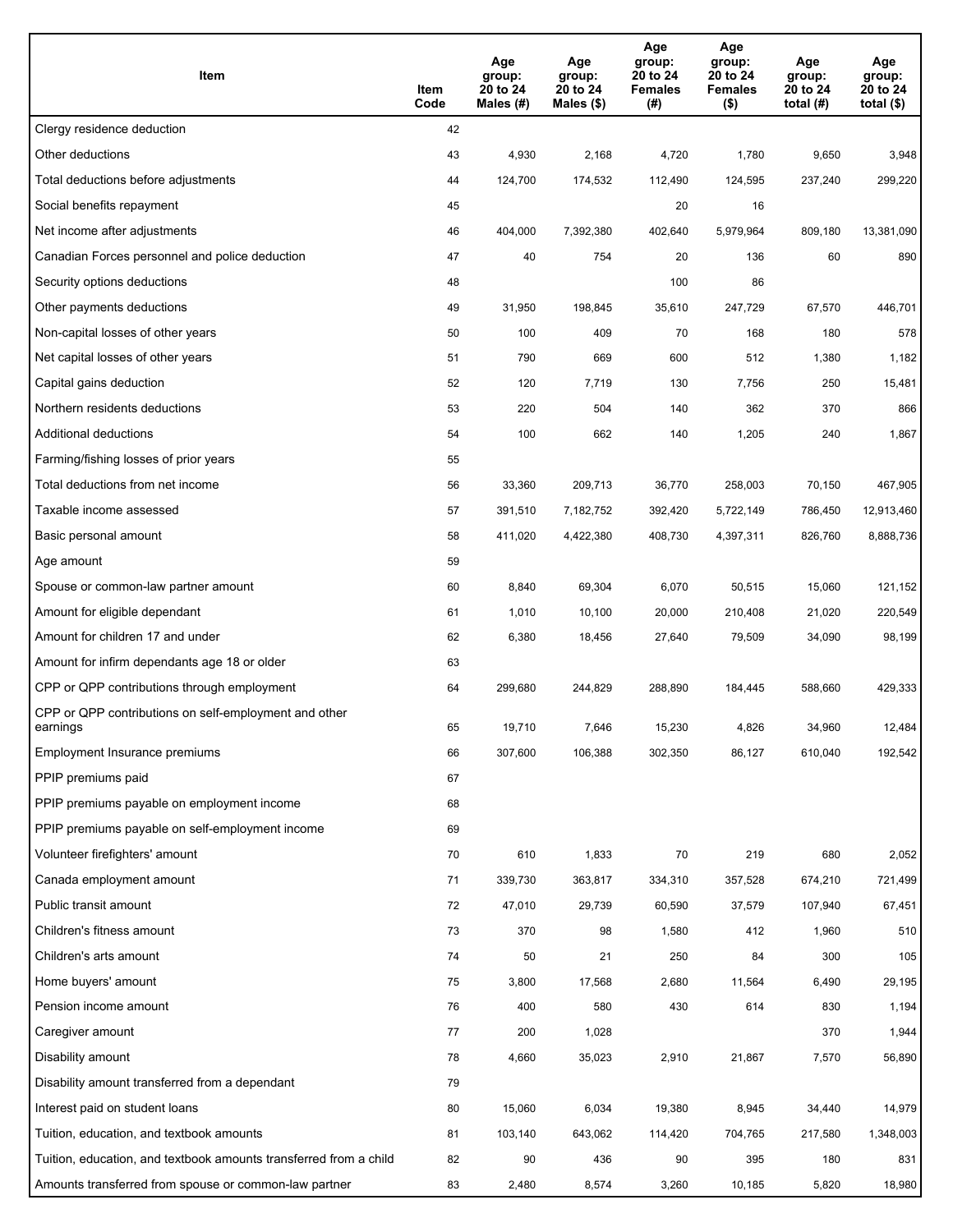| Item                                                | <b>Item</b><br>Code | Age<br>group:<br>20 to 24<br>Males (#) | Age<br>group:<br>20 to 24<br>Males $(\$)$ | Age<br>group:<br>20 to 24<br><b>Females</b><br>(#) | Age<br>group:<br>20 to 24<br><b>Females</b><br>$($ \$) | Age<br>group:<br>20 to 24<br>total $(H)$ | Age<br>group:<br>20 to 24<br>total $($)$ |
|-----------------------------------------------------|---------------------|----------------------------------------|-------------------------------------------|----------------------------------------------------|--------------------------------------------------------|------------------------------------------|------------------------------------------|
| Medical expenses                                    | 84                  | 10,890                                 | 11,138                                    | 17,260                                             | 16,055                                                 | 28,350                                   | 27,414                                   |
| Total tax credits on personal amounts               | 85                  | 411,030                                | 899,888                                   | 408,740                                            | 928,045                                                | 826,780                                  | 1,838,691                                |
| Allowable charitable donations and government gifts | 86                  | 22,030                                 | 11,072                                    | 21,470                                             | 8,463                                                  | 43,580                                   | 19,641                                   |
| Eligible cultural and ecological gifts              | 87                  | 30                                     | 9                                         | 30                                                 | 6                                                      | 60                                       | 15                                       |
| Total tax credit on donations and gifts             | 88                  | 21,370                                 | 2,883                                     | 20,850                                             | 2,127                                                  | 42,300                                   | 5,039                                    |
| Total federal non-refundable tax credits            | 89                  | 411,030                                | 902,771                                   | 408,740                                            | 930,172                                                | 826,780                                  | 1,843,729                                |
| Federal dividend tax credit                         | 90                  | 15,810                                 | 34,202                                    | 13,580                                             | 32,090                                                 | 29,400                                   | 66,302                                   |
| Overseas employment tax credit                      | 91                  | 30                                     | 130                                       |                                                    |                                                        | 40                                       | 150                                      |
| Minimum tax carryover                               | 92                  | 160                                    | 251                                       | 140                                                | 239                                                    | 300                                      | 490                                      |
| Basic federal tax                                   | 93                  | 147,630                                | 399,997                                   | 96,310                                             | 194,368                                                | 244,120                                  | 594,769                                  |
| Federal Foreign Tax Credit                          | 94                  | 3,120                                  | 3,042                                     | 1,860                                              | 848                                                    | 4,980                                    | 3,891                                    |
| Federal Political contribution tax credit           | 95                  |                                        |                                           |                                                    |                                                        | 230                                      | 27                                       |
| <b>Investment Tax Credit</b>                        | 96                  |                                        |                                           |                                                    |                                                        |                                          |                                          |
| Labour-sponsored funds tax credit                   | 97                  |                                        |                                           |                                                    |                                                        |                                          |                                          |
| Alternative minimum tax payable                     | 98                  | 70                                     | 373                                       | 70                                                 | 418                                                    | 140                                      | 790                                      |
| Net federal tax                                     | 99                  | 146,920                                | 396,930                                   | 95,730                                             | 193,527                                                | 242,830                                  | 590,860                                  |
| CPP contributions on self-employment                | 100                 | 19,710                                 | 15,292                                    | 15,220                                             | 9,652                                                  | 34,960                                   | 24,969                                   |
| Social Benefits repayment                           | 101                 |                                        |                                           | 20                                                 | 16                                                     |                                          |                                          |
| <b>Net Provincial Tax</b>                           | 102                 | 160,400                                | 219,419                                   | 115,210                                            | 117,375                                                | 275,770                                  | 337,000                                  |
| Total tax payable                                   | 103                 | 180,670                                | 632,566                                   | 131,940                                            | 320,576                                                | 312,820                                  | 953,776                                  |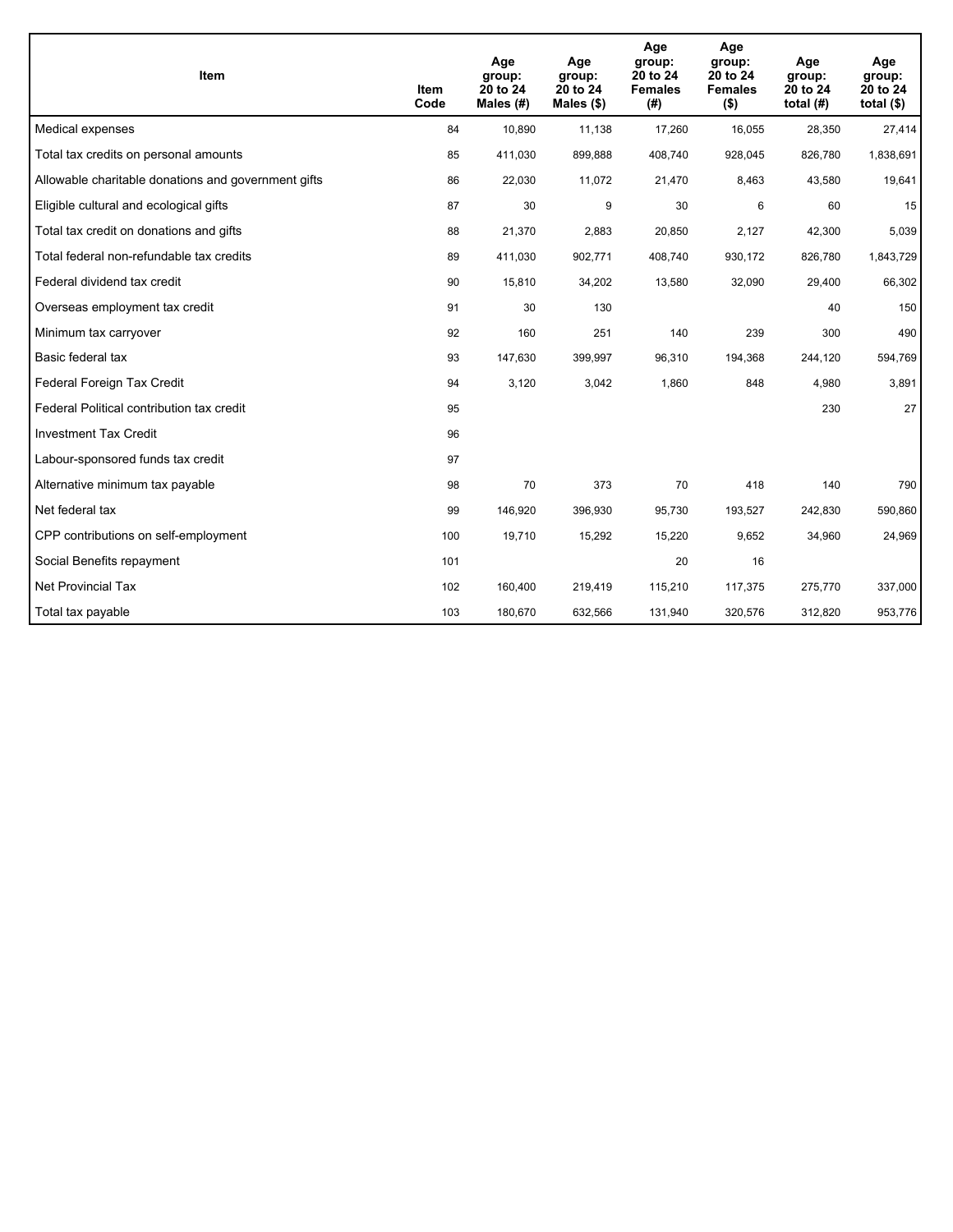| <b>Item</b>                                                                                    | Item<br>Code   | Age<br>group:<br>25 to 29<br>Males $(H)$ | Age<br>group:<br>25 to 29<br>Males $(\$)$ | Age<br>group:<br>25 to 29<br><b>Females</b><br>(#) | Age<br>group:<br>25 to 29<br><b>Females</b><br>$($ \$) | Age<br>group:<br>25 to 29<br>total $(H)$ | Age<br>group:<br>25 to 29<br>total $($)$ |
|------------------------------------------------------------------------------------------------|----------------|------------------------------------------|-------------------------------------------|----------------------------------------------------|--------------------------------------------------------|------------------------------------------|------------------------------------------|
| Number of taxable returns                                                                      | $\mathbf{1}$   | 291,800                                  |                                           | 263,470                                            |                                                        | 555,570                                  |                                          |
| Number of non-taxable returns                                                                  | $\overline{2}$ | 103,210                                  |                                           | 150,860                                            |                                                        | 256,320                                  |                                          |
| Total number of returns                                                                        | 3              | 395,020                                  |                                           | 414,330                                            |                                                        | 811,880                                  |                                          |
| Employment income                                                                              | 4              | 345,720                                  | 12,414,214                                | 345,370                                            | 9,905,655                                              | 691,800                                  | 22,321,839                               |
| Commissions (from employment)                                                                  | 5              | 13,670                                   | 208,989                                   | 13,300                                             | 100,093                                                | 26,960                                   | 309,083                                  |
| Other employment income                                                                        | 6              | 35,590                                   | 127,175                                   | 27,190                                             | 107,089                                                | 62,810                                   | 235,246                                  |
| Old Age Security pension (OASP)                                                                | $\overline{7}$ |                                          |                                           |                                                    |                                                        |                                          |                                          |
| CPP or QPP benefits                                                                            | 8              | 1,160                                    | 4,125                                     | 1,490                                              | 4,643                                                  | 2,640                                    | 8,768                                    |
| Other pensions or superannuation                                                               | 9              | 240                                      | 969                                       | 210                                                | 936                                                    | 440                                      | 1,905                                    |
| Elected split-pension amount                                                                   | 10             |                                          |                                           |                                                    |                                                        | 80                                       | 594                                      |
| Universal Child Care Benefit (UCCB)                                                            | 11             | 9,230                                    | 12.663                                    | 90,160                                             | 139,047                                                | 99,660                                   | 152,156                                  |
| Employment Insurance and other benefits                                                        | 12             | 46,810                                   | 270,646                                   | 65,530                                             | 487,306                                                | 112,350                                  | 757,951                                  |
| Taxable amount of dividends from taxable Canadian corporations                                 | 13             | 30,310                                   | 222,357                                   | 26,650                                             | 180,103                                                | 56,980                                   | 402,853                                  |
| Interest and other investment income                                                           | 14             | 50,170                                   | 32,153                                    | 53,580                                             | 28,527                                                 | 103,970                                  | 60,846                                   |
| Net partnership income (Limited or non-active partners only)                                   | 15             | 120                                      | $-146$                                    | 70                                                 | 117                                                    | 190                                      | $-29$                                    |
| Net rental income                                                                              | 16             | 11,760                                   | 9,985                                     | 9,090                                              | 11,159                                                 | 20,880                                   | 21,266                                   |
| Taxable capital gains                                                                          | 17             | 12,880                                   | 42,318                                    | 10,580                                             | 27,858                                                 | 23,470                                   | 70,337                                   |
| Registered retirement savings plan income (RRSP)                                               | 18             | 17,550                                   | 42,143                                    | 14,500                                             | 27,253                                                 | 32,070                                   | 69,470                                   |
| Other income                                                                                   | 19             | 37,130                                   | 103,213                                   | 29,950                                             | 88,715                                                 | 67,130                                   | 192,137                                  |
| Net business income                                                                            | 20             | 35,560                                   | 397,856                                   | 28,230                                             | 227,969                                                | 64,050                                   | 630,125                                  |
| Net professional income                                                                        | 21             | 3,680                                    | 57,676                                    | 4,780                                              | 84,978                                                 | 8,470                                    | 142,680                                  |
| Net commission income                                                                          | 22             | 3,870                                    | 51,039                                    | 3,920                                              | 30,330                                                 | 7,780                                    | 81,382                                   |
| Net farming income                                                                             | 23             | 1,710                                    | 12,107                                    | 660                                                | 1,954                                                  | 2,770                                    | 18,723                                   |
| Net fishing income                                                                             | 24             |                                          |                                           |                                                    |                                                        |                                          |                                          |
| Workers' compensation benefits                                                                 | 25             | 3,710                                    | 15,568                                    | 2,180                                              | 5,057                                                  | 5,890                                    | 20,625                                   |
| Social assistance payments                                                                     | 26             | 29,230                                   | 209,338                                   | 35,210                                             | 282,690                                                | 64,450                                   | 492,159                                  |
| Net federal supplements                                                                        | 27             |                                          |                                           |                                                    |                                                        |                                          |                                          |
| Total income assessed                                                                          | 28             | 391,760                                  | 14,234,749                                | 411,540                                            | 11,744,115                                             | 804,850                                  | 25,992,518                               |
| Registered pension plan contributions (RPP)                                                    | 29             | 52,270                                   | 163,200                                   | 73,410                                             | 221,148                                                | 125,690                                  | 384,349                                  |
| RRSP deduction                                                                                 | 30             | 86,220                                   | 337,275                                   | 85,790                                             | 253,746                                                | 172,030                                  | 591,150                                  |
| Deduction for elected split-pension amount                                                     | 31             |                                          |                                           |                                                    |                                                        | 20                                       | 56                                       |
| Annual union, professional, or like dues                                                       | 32             | 83,110                                   | 62,117                                    | 101,480                                            | 55,961                                                 | 184,590                                  | 118,079                                  |
| Child care expenses                                                                            | 33             | 3,600                                    | 12,657                                    | 23,960                                             | 77,439                                                 | 27,560                                   | 90,108                                   |
| <b>Business investment loss</b>                                                                | 34             | 110                                      | 1,297                                     | 40                                                 | 273                                                    | 150                                      | 1,570                                    |
| Moving expenses                                                                                | 35             | 3,370                                    | 7,172                                     | 3,170                                              | 5,331                                                  | 6,540                                    | 12,504                                   |
| Support payments made                                                                          | 36             | 220                                      | 342                                       |                                                    |                                                        | 240                                      | 364                                      |
| Carrying charges and interest expenses                                                         | 37             | 11,790                                   | 8,651                                     | 9,520                                              | 5,444                                                  | 21,320                                   | 14,119                                   |
| Deductions for CPP/QPP contributions on self-employment and other<br>earnings                  | 38             | 30,720                                   | 18,966                                    | 24,220                                             | 12,518                                                 | 54,980                                   | 31,511                                   |
| Deductions for provincial parental insurance plan (PPIP) premiums on<br>self-employment income | 39             |                                          |                                           |                                                    |                                                        |                                          |                                          |
| Exploration and development expenses                                                           | 40             | 50                                       | 645                                       | 20                                                 | 426                                                    | 70                                       | 1,070                                    |
| Other employment expenses                                                                      | 41             | 19,090                                   | 78,104                                    | 11,100                                             | 32,688                                                 | 30,190                                   | 110,793                                  |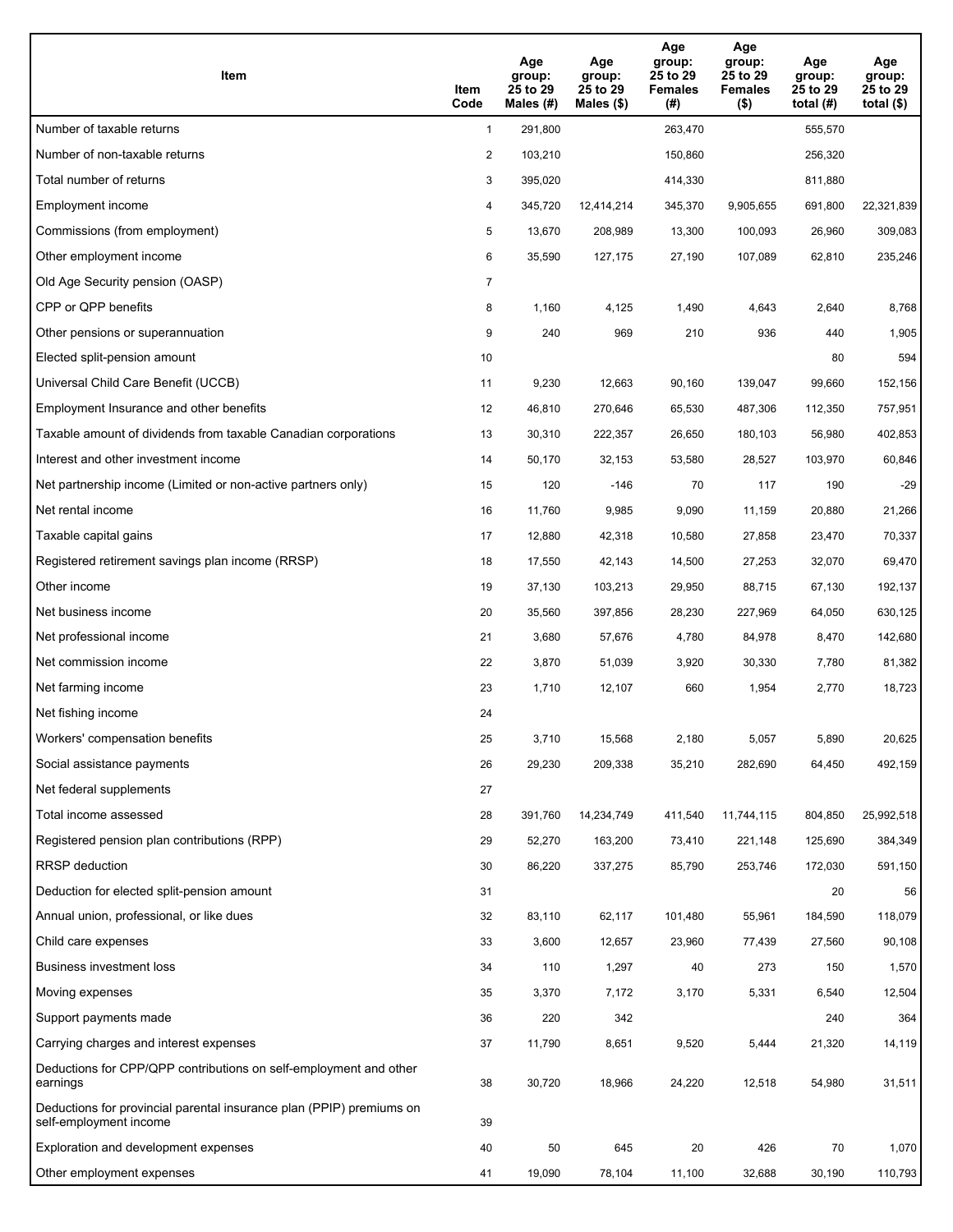| Item                                                              | Item<br>Code | Age<br>group:<br>25 to 29<br>Males (#) | Age<br>group:<br>25 to 29<br>Males (\$) | Age<br>group:<br>25 to 29<br><b>Females</b><br>(#) | Age<br>group:<br>25 to 29<br><b>Females</b><br>$($ \$) | Age<br>group:<br>25 to 29<br>total $(#)$ | Age<br>group:<br>25 to 29<br>total $($)$ |
|-------------------------------------------------------------------|--------------|----------------------------------------|-----------------------------------------|----------------------------------------------------|--------------------------------------------------------|------------------------------------------|------------------------------------------|
| Clergy residence deduction                                        | 42           | 310                                    | 3,231                                   | 120                                                | 853                                                    | 430                                      | 4,087                                    |
| Other deductions                                                  | 43           | 8,890                                  | 6,310                                   | 10,550                                             | 7,862                                                  | 19,450                                   | 14,180                                   |
| Total deductions before adjustments                               | 44           | 202,870                                | 700,061                                 | 210,650                                            | 674,333                                                | 413,610                                  | 1,374,619                                |
| Social benefits repayment                                         | 45           | 3,040                                  | 3,341                                   | 320                                                | 244                                                    | 3,350                                    | 3,585                                    |
| Net income after adjustments                                      | 46           | 390,630                                | 13,539,712                              | 410,320                                            | 11,075,714                                             | 802,490                                  | 24,629,122                               |
| Canadian Forces personnel and police deduction                    | 47           | 170                                    | 3,427                                   | 50                                                 | 754                                                    | 220                                      | 4,181                                    |
| Security options deductions                                       | 48           | 280                                    | 1,525                                   | 240                                                | 757                                                    | 510                                      | 2,282                                    |
| Other payments deductions                                         | 49           | 32,650                                 | 224,906                                 | 37,230                                             | 287,748                                                | 69,890                                   | 512,786                                  |
| Non-capital losses of other years                                 | 50           | 350                                    | 2,103                                   | 260                                                | 864                                                    | 610                                      | 2,968                                    |
| Net capital losses of other years                                 | 51           | 2,000                                  | 2,309                                   | 1,270                                              | 1,288                                                  | 3,280                                    | 3,604                                    |
| Capital gains deduction                                           | 52           | 330                                    | 18,062                                  | 240                                                | 11,825                                                 | 570                                      | 30,114                                   |
| Northern residents deductions                                     | 53           | 400                                    | 1,174                                   | 300                                                | 906                                                    | 710                                      | 2,081                                    |
| Additional deductions                                             | 54           | 180                                    | 2,660                                   | 220                                                | 2,956                                                  | 410                                      | 5,625                                    |
| Farming/fishing losses of prior years                             | 55           | 50                                     | 382                                     |                                                    |                                                        | 70                                       | 584                                      |
| Total deductions from net income                                  | 56           | 36,330                                 | 256,550                                 | 39,770                                             | 307,170                                                | 76,140                                   | 564,226                                  |
| Taxable income assessed                                           | 57           | 378,020                                | 13,283,521                              | 400,110                                            | 10,768,769                                             | 779,660                                  | 24,065,481                               |
| Basic personal amount                                             | 58           | 394,980                                | 4,235,918                               | 414,310                                            | 4,438,262                                              | 811,820                                  | 8,699,701                                |
| Age amount                                                        | 59           |                                        |                                         |                                                    |                                                        |                                          |                                          |
| Spouse or common-law partner amount                               | 60           | 32,730                                 | 253,663                                 | 17,090                                             | 133,336                                                | 50,180                                   | 390,297                                  |
| Amount for eligible dependant                                     | 61           | 3,050                                  | 30,541                                  | 36,400                                             | 381,093                                                | 39,450                                   | 411,688                                  |
| Amount for children 17 and under                                  | 62           | 35,130                                 | 119,906                                 | 64,250                                             | 221,519                                                | 99,690                                   | 342,699                                  |
| Amount for infirm dependants age 18 or older                      | 63           | 60                                     | 319                                     | 60                                                 | 322                                                    | 120                                      | 641                                      |
| CPP or QPP contributions through employment                       | 64           | 316,190                                | 464,136                                 | 306,620                                            | 389,541                                                | 622,900                                  | 853,749                                  |
| CPP or QPP contributions on self-employment and other<br>earnings | 65           | 30,720                                 | 18,966                                  | 24,220                                             | 12,518                                                 | 54,980                                   | 31,511                                   |
| Employment Insurance premiums                                     | 66           | 312,270                                | 179,278                                 | 310,240                                            | 156,874                                                | 622,590                                  | 336,183                                  |
| PPIP premiums paid                                                | 67           |                                        |                                         |                                                    |                                                        |                                          |                                          |
| PPIP premiums payable on employment income                        | 68           |                                        |                                         |                                                    |                                                        |                                          |                                          |
| PPIP premiums payable on self-employment income                   | 69           |                                        |                                         |                                                    |                                                        |                                          |                                          |
| Volunteer firefighters' amount                                    | 70           | 940                                    | 2,811                                   | 80                                                 | 234                                                    | 1,020                                    | 3,048                                    |
| Canada employment amount                                          | 71           | 335,260                                | 362,702                                 | 332,520                                            | 358,389                                                | 667,920                                  | 721,228                                  |
| Public transit amount                                             | 72           | 43,860                                 | 42,497                                  | 50,590                                             | 49,050                                                 | 94,530                                   | 91,601                                   |
| Children's fitness amount                                         | 73           | 6,300                                  | 1,987                                   | 11,770                                             | 3,977                                                  | 18,070                                   | 5,965                                    |
| Children's arts amount                                            | 74           | 1,000                                  | 352                                     | 2,140                                              | 788                                                    | 3,140                                    | 1,140                                    |
| Home buyers' amount                                               | 75           | 11,540                                 | 52,926                                  | 8,740                                              | 38,621                                                 | 20,290                                   | 91,562                                   |
| Pension income amount                                             | 76           | 240                                    | 301                                     | 250                                                | 320                                                    | 490                                      | 621                                      |
| Caregiver amount                                                  | 77           | 1,050                                  | 5,312                                   | 870                                                | 4,223                                                  | 1,920                                    | 9,543                                    |
| Disability amount                                                 | 78           | 3,960                                  | 29,784                                  | 2,840                                              | 21,376                                                 | 6,810                                    | 51,167                                   |
| Disability amount transferred from a dependant                    | 79           | 910                                    | 9,294                                   | 1,570                                              | 17,328                                                 | 2,470                                    | 26,658                                   |
| Interest paid on student loans                                    | 80           | 30,000                                 | 18,256                                  | 43,210                                             | 27,734                                                 | 73,220                                   | 45,990                                   |
| Tuition, education, and textbook amounts                          | 81           | 70,770                                 | 568,219                                 | 89,780                                             | 673,166                                                | 160,570                                  | 1,241,550                                |
| Tuition, education, and textbook amounts transferred from a child | 82           | 50                                     | 192                                     | 60                                                 | 275                                                    | 110                                      | 467                                      |
| Amounts transferred from spouse or common-law partner             | 83           | 8,840                                  | 33,117                                  | 10,080                                             | 37,029                                                 | 19,130                                   | 70,804                                   |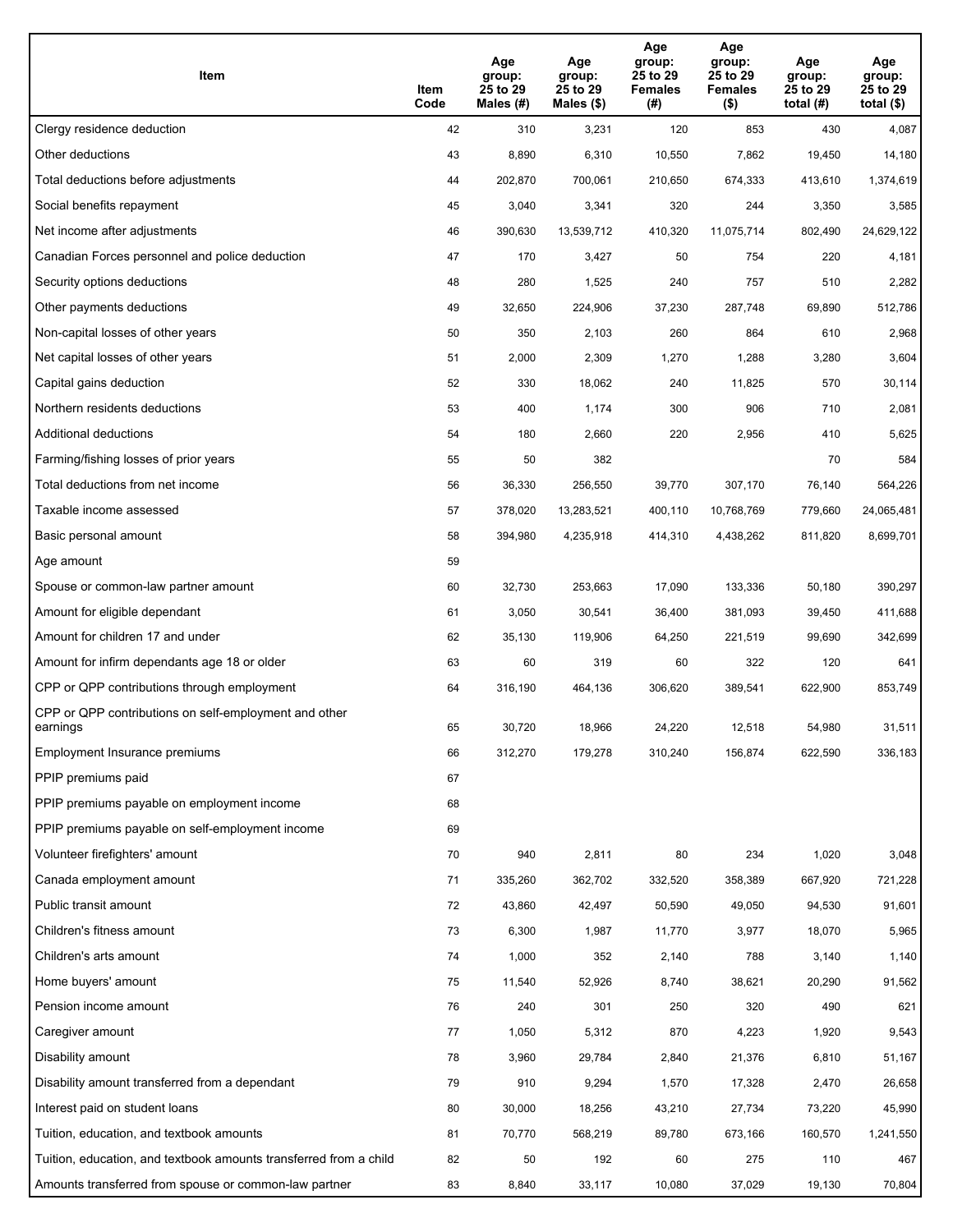| <b>Item</b>                                         | Item<br>Code | Age<br>group:<br>25 to 29<br>Males (#) | Age<br>group:<br>25 to 29<br>Males $(\$)$ | Age<br>group:<br>25 to 29<br><b>Females</b><br>(#) | Age<br>group:<br>25 to 29<br><b>Females</b><br>$($ \$) | Age<br>group:<br>25 to 29<br>total $(H)$ | Age<br>group:<br>25 to 29<br>total $($)$ |
|-----------------------------------------------------|--------------|----------------------------------------|-------------------------------------------|----------------------------------------------------|--------------------------------------------------------|------------------------------------------|------------------------------------------|
| Medical expenses                                    | 84           | 14,870                                 | 18,274                                    | 24,800                                             | 29,299                                                 | 39,850                                   | 48,372                                   |
| Total tax credits on personal amounts               | 85           | 394,990                                | 967,319                                   | 414,320                                            | 1,049,313                                              | 811,850                                  | 2,021,456                                |
| Allowable charitable donations and government gifts | 86           | 55,990                                 | 40,786                                    | 61,920                                             | 31,545                                                 | 118,090                                  | 72,670                                   |
| Eligible cultural and ecological gifts              | 87           |                                        |                                           | 90                                                 | 18                                                     | 150                                      | 107                                      |
| Total tax credit on donations and gifts             | 88           | 55,120                                 | 10,874                                    | 61,110                                             | 8,127                                                  | 116,410                                  | 19,095                                   |
| Total federal non-refundable tax credits            | 89           | 394,990                                | 978,193                                   | 414,320                                            | 1,057,440                                              | 811,850                                  | 2,040,551                                |
| Federal dividend tax credit                         | 90           | 27,780                                 | 27,645                                    | 24,030                                             | 22,282                                                 | 51,830                                   | 49,975                                   |
| Overseas employment tax credit                      | 91           | 130                                    | 922                                       | 30                                                 | 104                                                    | 160                                      | 1,025                                    |
| Minimum tax carryover                               | 92           | 150                                    | 427                                       | 110                                                | 255                                                    | 260                                      | 683                                      |
| Basic federal tax                                   | 93           | 260,270                                | 1,326,998                                 | 226,320                                            | 863,913                                                | 486,830                                  | 2,191,627                                |
| Federal Foreign Tax Credit                          | 94           | 8,540                                  | 8,914                                     | 6,180                                              | 5,351                                                  | 14,740                                   | 14,397                                   |
| Federal Political contribution tax credit           | 95           | 760                                    | 117                                       | 370                                                | 55                                                     | 1,130                                    | 171                                      |
| <b>Investment Tax Credit</b>                        | 96           | 90                                     | 101                                       |                                                    |                                                        | 130                                      | 113                                      |
| Labour-sponsored funds tax credit                   | 97           | 20                                     | $\overline{7}$                            | 20                                                 | 6                                                      | 30                                       | 13                                       |
| Alternative minimum tax payable                     | 98           | 130                                    | 959                                       | 70                                                 | 639                                                    | 210                                      | 1,599                                    |
| Net federal tax                                     | 99           | 259,610                                | 1,317,860                                 | 225,700                                            | 858,578                                                | 485,550                                  | 2,177,023                                |
| CPP contributions on self-employment                | 100          | 30,720                                 | 37,932                                    | 24,220                                             | 25,037                                                 | 54,980                                   | 63,022                                   |
| Social Benefits repayment                           | 101          | 3,040                                  | 3,341                                     | 320                                                | 244                                                    | 3,350                                    | 3,585                                    |
| Net Provincial Tax                                  | 102          | 273,060                                | 701,206                                   | 245,790                                            | 462,182                                                | 519,070                                  | 1,163,714                                |
| Total tax payable                                   | 103          | 291,800                                | 2,060,344                                 | 263,470                                            | 1,346,151                                              | 555,570                                  | 3,407,458                                |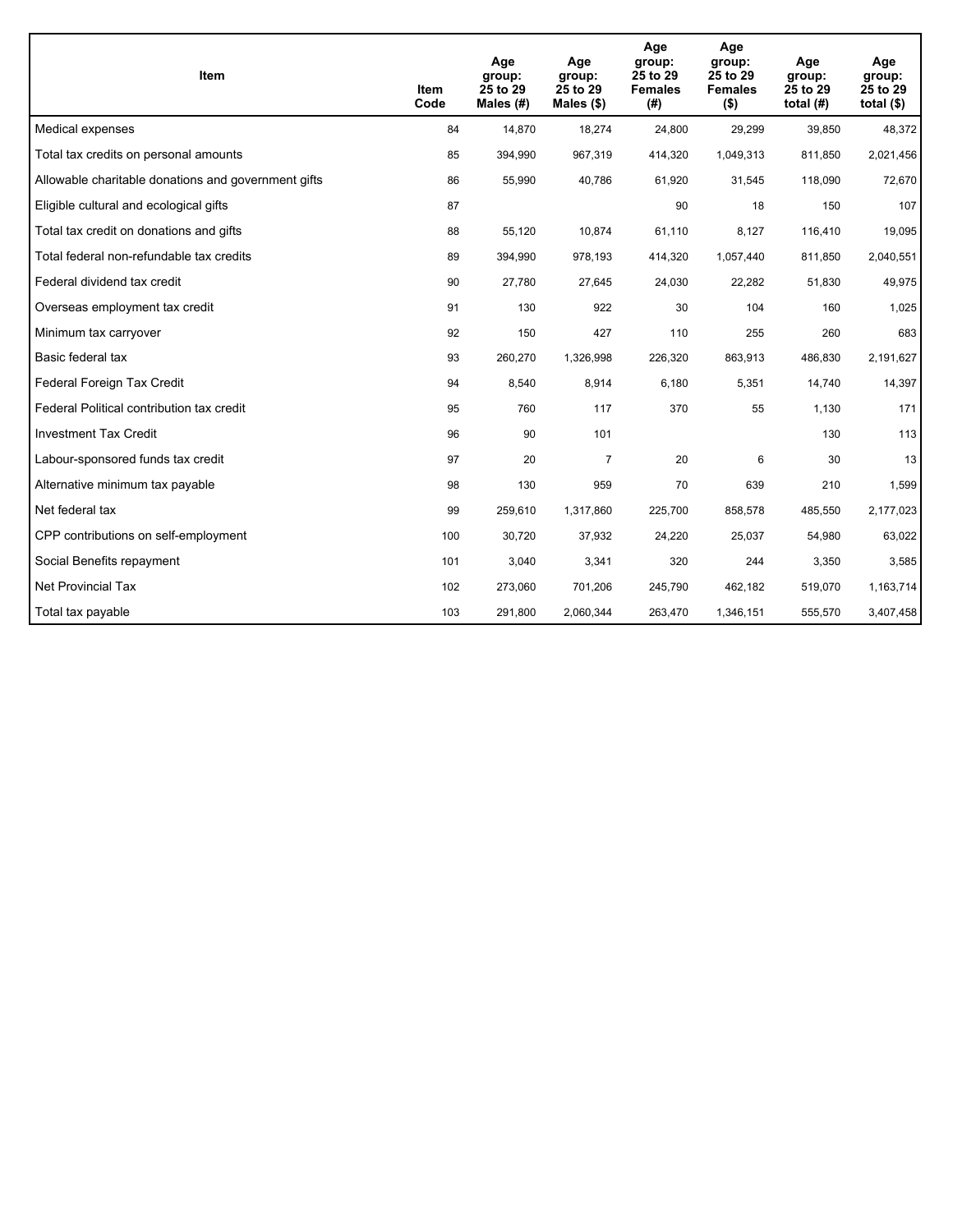| Item                                                                                           | Item<br>Code   | Age<br>group:<br>30 to 34<br>Males $(H)$ | Age<br>group:<br>30 to 34<br>Males $(\$)$ | Age<br>group:<br>30 to 34<br><b>Females</b><br>(#) | Age<br>group:<br>30 to 34<br><b>Females</b><br>$($ \$) | Age<br>group:<br>30 to 34<br>total $(H)$ | Age<br>group:<br>30 to 34<br>total $($)$ |
|------------------------------------------------------------------------------------------------|----------------|------------------------------------------|-------------------------------------------|----------------------------------------------------|--------------------------------------------------------|------------------------------------------|------------------------------------------|
| Number of taxable returns                                                                      | $\mathbf{1}$   | 311,650                                  |                                           | 284,800                                            |                                                        | 596.780                                  |                                          |
| Number of non-taxable returns                                                                  | $\overline{2}$ | 65,230                                   |                                           | 131,830                                            |                                                        | 198,410                                  |                                          |
| Total number of returns                                                                        | 3              | 376,880                                  |                                           | 416,630                                            |                                                        | 795,190                                  |                                          |
| Employment income                                                                              | 4              | 322,460                                  | 16,132,170                                | 329,770                                            | 11.868.821                                             | 652,700                                  | 28,003,206                               |
| Commissions (from employment)                                                                  | 5              | 13,770                                   | 388,368                                   | 9,770                                              | 128,945                                                | 23,530                                   | 517,313                                  |
| Other employment income                                                                        | 6              | 38,650                                   | 169,776                                   | 26,040                                             | 119,574                                                | 64,750                                   | 290,086                                  |
| Old Age Security pension (OASP)                                                                | $\overline{7}$ |                                          |                                           |                                                    |                                                        |                                          |                                          |
| CPP or QPP benefits                                                                            | 8              | 1,140                                    | 8,760                                     | 1,720                                              | 11,621                                                 | 2,860                                    | 20,381                                   |
| Other pensions or superannuation                                                               | 9              | 280                                      | 1,652                                     | 300                                                | 1,915                                                  | 580                                      | 3,571                                    |
| Elected split-pension amount                                                                   | 10             | 40                                       | 312                                       | 190                                                | 1,652                                                  | 230                                      | 1,964                                    |
| Universal Child Care Benefit (UCCB)                                                            | 11             | 26,830                                   | 40,084                                    | 153,080                                            | 245,417                                                | 180,180                                  | 285,994                                  |
| Employment Insurance and other benefits                                                        | 12             | 42,440                                   | 263,645                                   | 88,960                                             | 806,650                                                | 131,400                                  | 1,070,296                                |
| Taxable amount of dividends from taxable Canadian corporations                                 | 13             | 36,650                                   | 342,517                                   | 32,860                                             | 260,382                                                | 69,530                                   | 603,429                                  |
| Interest and other investment income                                                           | 14             | 56,980                                   | 41,338                                    | 63,570                                             | 38,417                                                 | 120,700                                  | 79,877                                   |
| Net partnership income (Limited or non-active partners only)                                   | 15             |                                          |                                           | 170                                                | 320                                                    | 500                                      | 5,341                                    |
| Net rental income                                                                              | 16             | 19,050                                   | 16,776                                    | 17,590                                             | 19,630                                                 | 36,670                                   | 36,473                                   |
| Taxable capital gains                                                                          | 17             | 16,030                                   | 70,649                                    | 14,000                                             | 41,377                                                 | 30,050                                   | 112,473                                  |
| Registered retirement savings plan income (RRSP)                                               | 18             | 37,870                                   | 93,623                                    | 35,870                                             | 72,189                                                 | 73,740                                   | 165,820                                  |
| Other income                                                                                   | 19             | 35,200                                   | 138,232                                   | 29,620                                             | 109,886                                                | 64,880                                   | 248,313                                  |
| Net business income                                                                            | 20             | 41,930                                   | 579,478                                   | 33,870                                             | 305,447                                                | 76,070                                   | 890,808                                  |
| Net professional income                                                                        | 21             | 5,300                                    | 189,743                                   | 6,360                                              | 217,165                                                | 11,660                                   | 406,945                                  |
| Net commission income                                                                          | 22             | 4,560                                    | 83,641                                    | 4,660                                              | 46,338                                                 | 9,220                                    | 130,003                                  |
| Net farming income                                                                             | 23             | 2,130                                    | 11,591                                    | 1,000                                              | 3,015                                                  | 3,550                                    | 21,302                                   |
| Net fishing income                                                                             | 24             | 10                                       | 60                                        |                                                    |                                                        | 10                                       | 65                                       |
| Workers' compensation benefits                                                                 | 25             | 4,340                                    | 29,033                                    | 2,530                                              | 11,995                                                 | 6,860                                    | 41,029                                   |
| Social assistance payments                                                                     | 26             | 25,180                                   | 197,556                                   | 31,300                                             | 273,458                                                | 56,500                                   | 471,176                                  |
| Net federal supplements                                                                        | 27             |                                          |                                           |                                                    |                                                        |                                          |                                          |
| Total income assessed                                                                          | 28             | 375,070                                  | 18,804,272                                | 414,430                                            | 14,593,226                                             | 790,810                                  | 33,415,119                               |
| Registered pension plan contributions (RPP)                                                    | 29             | 73,530                                   | 303,104                                   | 101,130                                            | 380,405                                                | 174,660                                  | 683,511                                  |
| RRSP deduction                                                                                 | 30             | 116,730                                  | 555,442                                   | 114,400                                            | 385,169                                                | 231,140                                  | 940,674                                  |
| Deduction for elected split-pension amount                                                     | 31             | 50                                       | 171                                       | 30                                                 | 74                                                     | 80                                       | 245                                      |
| Annual union, professional, or like dues                                                       | 32             | 87,530                                   | 78,685                                    | 108,420                                            | 70,537                                                 | 195,970                                  | 149,234                                  |
| Child care expenses                                                                            | 33             | 15,900                                   | 81,044                                    | 67,030                                             | 317,706                                                | 82,930                                   | 398,766                                  |
| <b>Business investment loss</b>                                                                | 34             | 140                                      | 2,541                                     | 70                                                 | 1,156                                                  | 210                                      | 3,697                                    |
| Moving expenses                                                                                | 35             | 2,410                                    | 13,336                                    | 1,740                                              | 7,381                                                  | 4,150                                    | 20,717                                   |
| Support payments made                                                                          | 36             | 690                                      | 3,058                                     | 40                                                 | 140                                                    | 740                                      | 3,198                                    |
| Carrying charges and interest expenses                                                         | 37             | 18,240                                   | 21,247                                    | 14,000                                             | 12,538                                                 | 32,260                                   | 33,794                                   |
| Deductions for CPP/QPP contributions on self-employment and other<br>earnings                  | 38             | 35,060                                   | 27,656                                    | 27,420                                             | 17,438                                                 | 62,540                                   | 45,140                                   |
| Deductions for provincial parental insurance plan (PPIP) premiums on<br>self-employment income | 39             |                                          |                                           |                                                    |                                                        |                                          |                                          |
| Exploration and development expenses                                                           | 40             | 160                                      | 3,071                                     | 60                                                 | 698                                                    | 220                                      | 3,768                                    |
| Other employment expenses                                                                      | 41             | 24,800                                   | 129,351                                   | 13,670                                             | 48,205                                                 | 38,470                                   | 177,568                                  |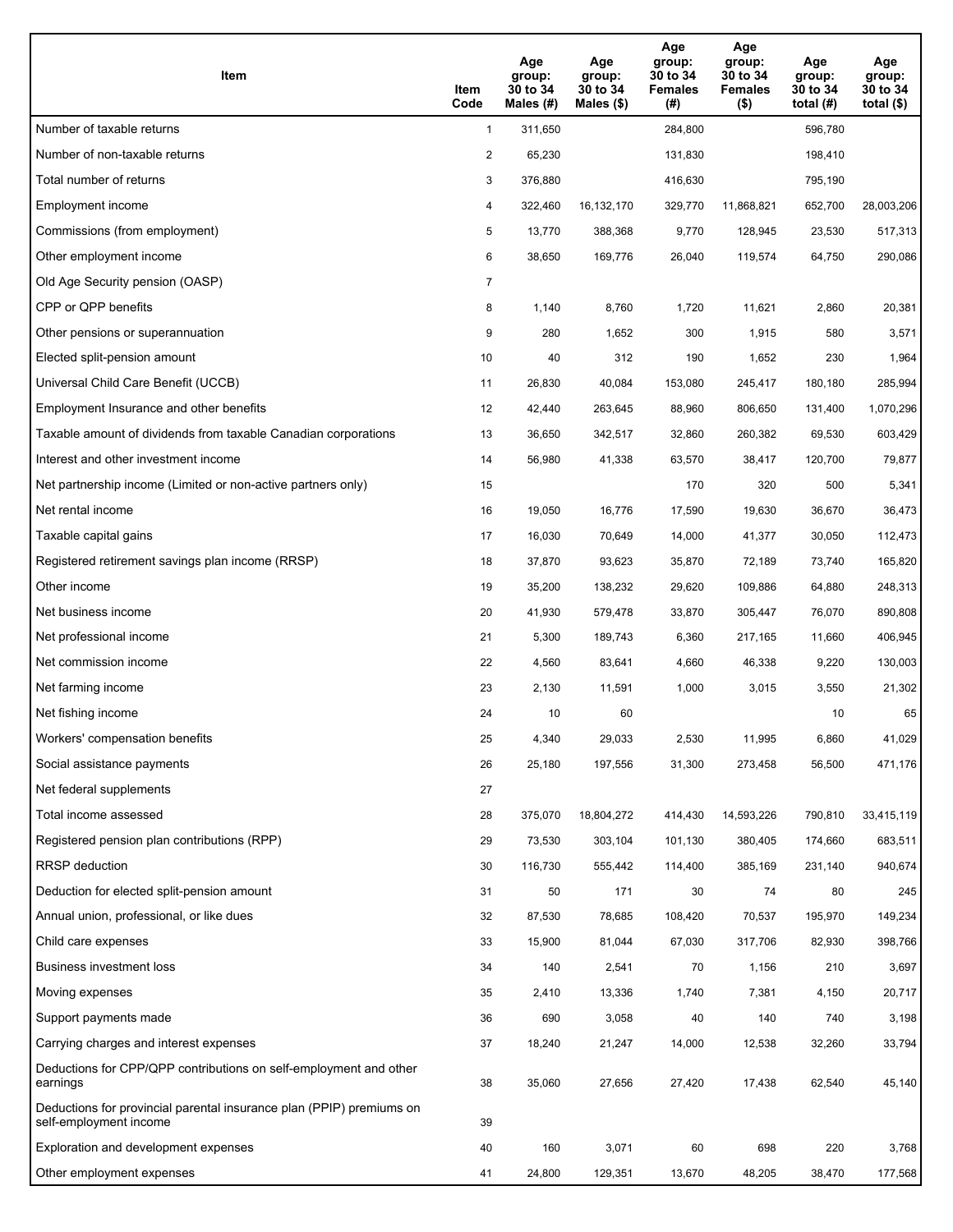| Item                                                              | Item<br>Code | Age<br>group:<br>30 to 34<br>Males (#) | Age<br>group:<br>30 to 34<br>Males (\$) | Age<br>group:<br>30 to 34<br><b>Females</b><br>(#) | Age<br>group:<br>30 to 34<br><b>Females</b><br>$($ \$) | Age<br>group:<br>30 to 34<br>total $(H)$ | Age<br>group:<br>30 to 34<br>total $($)$ |
|-------------------------------------------------------------------|--------------|----------------------------------------|-----------------------------------------|----------------------------------------------------|--------------------------------------------------------|------------------------------------------|------------------------------------------|
| Clergy residence deduction                                        | 42           | 620                                    | 8,099                                   | 180                                                | 1,619                                                  | 800                                      | 9,737                                    |
| Other deductions                                                  | 43           | 9,710                                  | 8,936                                   | 13,060                                             | 10,800                                                 | 22,780                                   | 19,797                                   |
| Total deductions before adjustments                               | 44           | 237,500                                | 1,235,904                               | 249,740                                            | 1,254,571                                              | 487,340                                  | 2,490,723                                |
| Social benefits repayment                                         | 45           | 3,730                                  | 3,991                                   | 540                                                | 458                                                    | 4,270                                    | 4,450                                    |
| Net income after adjustments                                      | 46           | 373,760                                | 17,576,107                              | 412,610                                            | 13,347,676                                             | 787,660                                  | 30,941,292                               |
| Canadian Forces personnel and police deduction                    | 47           | 200                                    | 3,583                                   | 30                                                 | 743                                                    | 230                                      | 4,326                                    |
| Security options deductions                                       | 48           | 720                                    | 6,860                                   | 400                                                | 2,685                                                  | 1,120                                    | 9,545                                    |
| Other payments deductions                                         | 49           | 29,250                                 | 226,677                                 | 33,620                                             | 285,473                                                | 62,900                                   | 512,313                                  |
| Non-capital losses of other years                                 | 50           | 520                                    | 3,666                                   | 410                                                | 1,931                                                  | 930                                      | 5,598                                    |
| Net capital losses of other years                                 | 51           | 3,320                                  | 4,033                                   | 1,970                                              | 2,198                                                  | 5,290                                    | 6,234                                    |
| Capital gains deduction                                           | 52           | 430                                    | 22,181                                  | 310                                                | 12,824                                                 | 750                                      | 35,477                                   |
| Northern residents deductions                                     | 53           | 370                                    | 1,063                                   | 210                                                | 677                                                    | 580                                      | 1,740                                    |
| Additional deductions                                             | 54           | 220                                    | 4,709                                   | 200                                                | 3,092                                                  | 430                                      | 7,816                                    |
| Farming/fishing losses of prior years                             | 55           | 90                                     | 678                                     | 40                                                 | 214                                                    | 140                                      | 1,017                                    |
| Total deductions from net income                                  | 56           | 34,970                                 | 273,455                                 | 37,110                                             | 309,839                                                | 72,130                                   | 584,073                                  |
| Taxable income assessed                                           | 57           | 361,960                                | 17,303,200                              | 401,710                                            | 13,038,430                                             | 764,960                                  | 30,358,367                               |
| Basic personal amount                                             | 58           | 376,850                                | 4,034,630                               | 416,600                                            | 4,463,303                                              | 795,130                                  | 8,514,709                                |
| Age amount                                                        | 59           |                                        |                                         |                                                    |                                                        |                                          |                                          |
| Spouse or common-law partner amount                               | 60           | 56,420                                 | 432,125                                 | 23,840                                             | 183,298                                                | 80,530                                   | 617,694                                  |
| Amount for eligible dependant                                     | 61           | 4,820                                  | 49,636                                  | 47,950                                             | 503,484                                                | 52,790                                   | 553,304                                  |
| Amount for children 17 and under                                  | 62           | 99,260                                 | 380,527                                 | 110,170                                            | 431,361                                                | 209,800                                  | 814,431                                  |
| Amount for infirm dependants age 18 or older                      | 63           | 120                                    | 586                                     | 90                                                 | 426                                                    | 210                                      | 1,011                                    |
| CPP or QPP contributions through employment                       | 64           | 304,590                                | 532,650                                 | 297,400                                            | 433,558                                                | 602,060                                  | 966,271                                  |
| CPP or QPP contributions on self-employment and other<br>earnings | 65           | 35,060                                 | 27,656                                  | 27,420                                             | 17,438                                                 | 62,540                                   | 45,140                                   |
| Employment Insurance premiums                                     | 66           | 293,100                                | 196,112                                 | 295,580                                            | 166,250                                                | 588,750                                  | 362,389                                  |
| PPIP premiums paid                                                | 67           |                                        |                                         |                                                    |                                                        |                                          |                                          |
| PPIP premiums payable on employment income                        | 68           |                                        |                                         |                                                    |                                                        |                                          |                                          |
| PPIP premiums payable on self-employment income                   | 69           |                                        |                                         |                                                    |                                                        |                                          |                                          |
| Volunteer firefighters' amount                                    | 70           | 950                                    | 2,850                                   | 70                                                 | 195                                                    | 1,020                                    | 3,045                                    |
| Canada employment amount                                          | 71           | 317,490                                | 344,431                                 | 319,130                                            | 344,074                                                | 636,770                                  | 688,646                                  |
| Public transit amount                                             | 72           | 38,080                                 | 43,849                                  | 38,130                                             | 42,254                                                 | 76,240                                   | 86,116                                   |
| Children's fitness amount                                         | 73           | 34,880                                 | 15,037                                  | 38,340                                             | 17,020                                                 | 73,220                                   | 32,060                                   |
| Children's arts amount                                            | 74           | 8,190                                  | 3,302                                   | 9,400                                              | 3,955                                                  | 17,590                                   | 7,258                                    |
| Home buyers' amount                                               | 75           | 8,370                                  | 38,693                                  | 5,630                                              | 25,400                                                 | 14,000                                   | 64,098                                   |
| Pension income amount                                             | 76           | 290                                    | 411                                     | 460                                                | 699                                                    | 750                                      | 1,112                                    |
| Caregiver amount                                                  | 77           | 2,440                                  | 12,370                                  | 1,910                                              | 9,799                                                  | 4,350                                    | 22,182                                   |
| Disability amount                                                 | 78           | 3,610                                  | 27,152                                  | 3,060                                              | 23,027                                                 | 6,670                                    | 50,187                                   |
| Disability amount transferred from a dependant                    | 79           | 2,700                                  | 30,124                                  | 3,700                                              | 43,825                                                 | 6,400                                    | 73,997                                   |
| Interest paid on student loans                                    | 80           | 21,800                                 | 11,841                                  | 31,560                                             | 17,262                                                 | 53,360                                   | 29,105                                   |
| Tuition, education, and textbook amounts                          | 81           | 33,030                                 | 230,762                                 | 42,940                                             | 239,475                                                | 75,980                                   | 470,273                                  |
| Tuition, education, and textbook amounts transferred from a child | 82           | 170                                    | 479                                     | 140                                                | 405                                                    | 310                                      | 883                                      |
| Amounts transferred from spouse or common-law partner             | 83           | 13,180                                 | 51,189                                  | 16,720                                             | 67,925                                                 | 30,110                                   | 120,076                                  |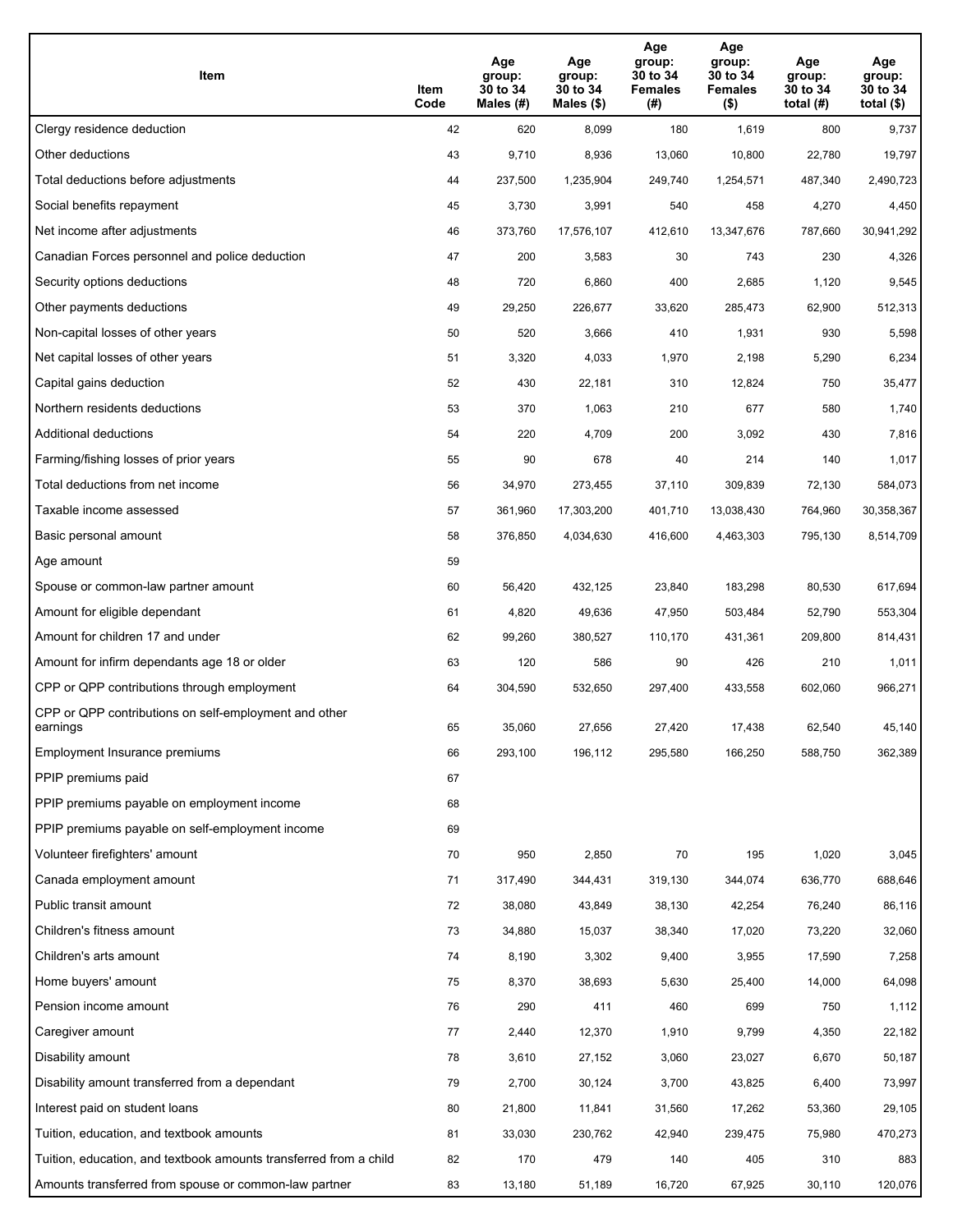| <b>Item</b>                                         | <b>Item</b><br>Code | Age<br>group:<br>30 to 34<br>Males (#) | Age<br>group:<br>30 to 34<br>Males $(\$)$ | Age<br>group:<br>30 to 34<br><b>Females</b><br>(#) | Age<br>group:<br>30 to 34<br><b>Females</b><br>$($ \$) | Age<br>group:<br>30 to 34<br>total $(H)$ | Age<br>group:<br>30 to 34<br>total $($)$ |
|-----------------------------------------------------|---------------------|----------------------------------------|-------------------------------------------|----------------------------------------------------|--------------------------------------------------------|------------------------------------------|------------------------------------------|
| Medical expenses                                    | 84                  | 16,730                                 | 29,014                                    | 28,740                                             | 44,616                                                 | 45,670                                   | 74,126                                   |
| Total tax credits on personal amounts               | 85                  | 376,870                                | 974,360                                   | 416,610                                            | 1,061,937                                              | 795,160                                  | 2,039,843                                |
| Allowable charitable donations and government gifts | 86                  | 79,740                                 | 74,865                                    | 74,380                                             | 47,726                                                 | 154,320                                  | 123,020                                  |
| Eligible cultural and ecological gifts              | 87                  | 90                                     | 91                                        |                                                    |                                                        | 190                                      | 287                                      |
| Total tax credit on donations and gifts             | 88                  | 79,080                                 | 20,216                                    | 73,700                                             | 12,547                                                 | 152,970                                  | 32,882                                   |
| Total federal non-refundable tax credits            | 89                  | 376,870                                | 994,576                                   | 416,610                                            | 1,074,484                                              | 795,160                                  | 2,072,725                                |
| Federal dividend tax credit                         | 90                  | 35,350                                 | 45,053                                    | 30,840                                             | 34,305                                                 | 66,210                                   | 79,416                                   |
| Overseas employment tax credit                      | 91                  | 120                                    | 1.092                                     | 30                                                 | 155                                                    | 150                                      | 1,263                                    |
| Minimum tax carryover                               | 92                  | 170                                    | 517                                       | 110                                                | 282                                                    | 280                                      | 801                                      |
| Basic federal tax                                   | 93                  | 288,050                                | 2,130,972                                 | 256,460                                            | 1,303,297                                              | 544,770                                  | 3,435,397                                |
| Federal Foreign Tax Credit                          | 94                  | 11,600                                 | 16,073                                    | 8,860                                              | 8,806                                                  | 20,460                                   | 24,983                                   |
| Federal Political contribution tax credit           | 95                  | 1,300                                  | 229                                       | 560                                                | 89                                                     | 1,850                                    | 318                                      |
| <b>Investment Tax Credit</b>                        | 96                  | 250                                    | 462                                       | 90                                                 | 173                                                    | 360                                      | 635                                      |
| Labour-sponsored funds tax credit                   | 97                  | 40                                     | 24                                        | 20                                                 | 11                                                     | 70                                       | 35                                       |
| Alternative minimum tax payable                     | 98                  | 230                                    | 972                                       | 130                                                | 667                                                    | 360                                      | 1,639                                    |
| Net federal tax                                     | 99                  | 287,390                                | 2,114,246                                 | 255,830                                            | 1,294,356                                              | 543,480                                  | 3,409,625                                |
| CPP contributions on self-employment                | 100                 | 35,060                                 | 55,313                                    | 27,420                                             | 34,876                                                 | 62,540                                   | 90,280                                   |
| Social Benefits repayment                           | 101                 | 3,730                                  | 3,991                                     | 540                                                | 458                                                    | 4,270                                    | 4,450                                    |
| <b>Net Provincial Tax</b>                           | 102                 | 293,850                                | 1,142,198                                 | 266,310                                            | 686,098                                                | 560,440                                  | 1,828,882                                |
| Total tax payable                                   | 103                 | 311,650                                | 3,315,763                                 | 284,800                                            | 2,016,046                                              | 596,780                                  | 5,333,509                                |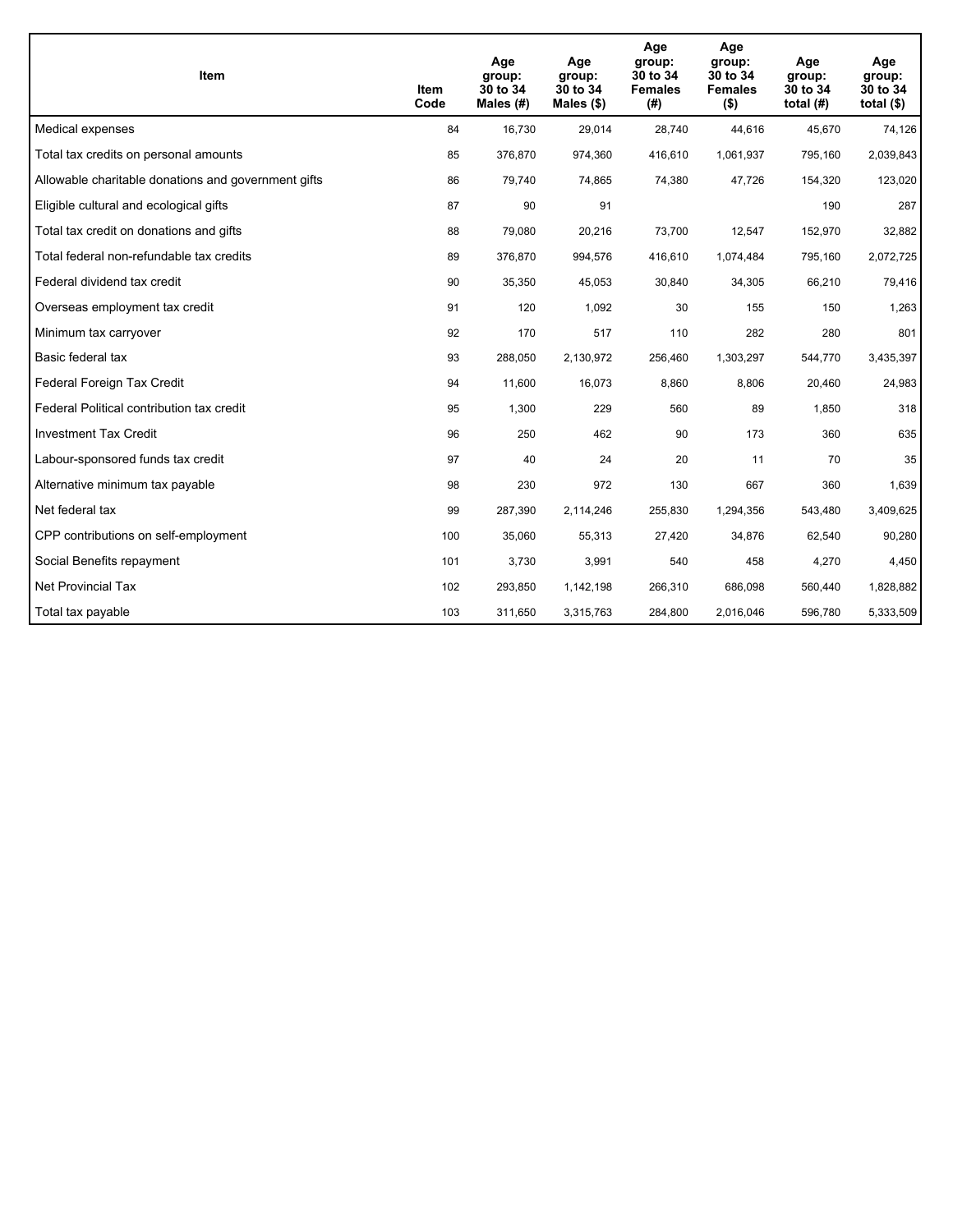| Item                                                                                           | Item<br>Code   | Age<br>group:<br>35 to 39<br>Males (#) | Age<br>group:<br>35 to 39<br>Males $(\$)$ | Age<br>group:<br>35 to 39<br><b>Females</b><br>(#) | Age<br>group:<br>35 to 39<br><b>Females</b><br>$($ \$) | Age<br>group:<br>35 to 39<br>total $(H)$ | Age<br>group:<br>35 to 39<br>total $(\$)$ |
|------------------------------------------------------------------------------------------------|----------------|----------------------------------------|-------------------------------------------|----------------------------------------------------|--------------------------------------------------------|------------------------------------------|-------------------------------------------|
| Number of taxable returns                                                                      | $\mathbf{1}$   | 324,340                                |                                           | 294,350                                            |                                                        | 618,970                                  |                                           |
| Number of non-taxable returns                                                                  | 2              | 57,730                                 |                                           | 128,040                                            |                                                        | 186,710                                  |                                           |
| Total number of returns                                                                        | 3              | 382,070                                |                                           | 422,390                                            |                                                        | 805,680                                  |                                           |
| Employment income                                                                              | 4              | 320,430                                | 19.631.595                                | 330,370                                            | 13,782,721                                             | 651,140                                  | 33,415,877                                |
| Commissions (from employment)                                                                  | 5              | 13,610                                 | 558,691                                   | 8,470                                              | 153,380                                                | 22,080                                   | 712,071                                   |
| Other employment income                                                                        | 6              | 41,260                                 | 235,507                                   | 26,450                                             | 133,372                                                | 67,750                                   | 369,576                                   |
| Old Age Security pension (OASP)                                                                | $\overline{7}$ |                                        |                                           |                                                    |                                                        |                                          |                                           |
| CPP or QPP benefits                                                                            | 8              | 2,390                                  | 19,448                                    | 4,020                                              | 28,939                                                 | 6,410                                    | 48,390                                    |
| Other pensions or superannuation                                                               | 9              | 440                                    | 4,392                                     | 480                                                | 4,117                                                  | 930                                      | 8,510                                     |
| Elected split-pension amount                                                                   | 10             | 110                                    | 722                                       | 570                                                | 5,609                                                  | 680                                      | 6,369                                     |
| Universal Child Care Benefit (UCCB)                                                            | 11             | 39,450                                 | 60,710                                    | 142,300                                            | 218,362                                                | 181,970                                  | 279,448                                   |
| Employment Insurance and other benefits                                                        | 12             | 37,290                                 | 233,257                                   | 66,130                                             | 559,202                                                | 103,410                                  | 792,459                                   |
| Taxable amount of dividends from taxable Canadian corporations                                 | 13             | 45,190                                 | 615,371                                   | 40,170                                             | 430,430                                                | 85,400                                   | 1,046,698                                 |
| Interest and other investment income                                                           | 14             | 63,750                                 | 63,488                                    | 71,130                                             | 56,398                                                 | 135,060                                  | 120,027                                   |
| Net partnership income (Limited or non-active partners only)                                   | 15             | 740                                    | 164                                       | 380                                                | 1,094                                                  | 1,120                                    | 1,258                                     |
| Net rental income                                                                              | 16             | 23,990                                 | 22,145                                    | 22,870                                             | 30,573                                                 | 46,900                                   | 52,876                                    |
| Taxable capital gains                                                                          | 17             | 19,870                                 | 146,416                                   | 17,660                                             | 59,532                                                 | 37,550                                   | 206,250                                   |
| Registered retirement savings plan income (RRSP)                                               | 18             | 56,400                                 | 159,508                                   | 54,420                                             | 129,371                                                | 110,830                                  | 288,938                                   |
| Other income                                                                                   | 19             | 36,770                                 | 177,985                                   | 32,590                                             | 147,091                                                | 69,410                                   | 325,222                                   |
| Net business income                                                                            | 20             | 46,070                                 | 673,886                                   | 38,940                                             | 394,195                                                | 85,210                                   | 1,071,945                                 |
| Net professional income                                                                        | 21             | 6,450                                  | 417,808                                   | 7,150                                              | 312,412                                                | 13,600                                   | 730,246                                   |
| Net commission income                                                                          | 22             | 5,110                                  | 114,516                                   | 5,150                                              | 59,072                                                 | 10,270                                   | 173,592                                   |
| Net farming income                                                                             | 23             | 2,590                                  | 14,914                                    | 1,270                                              | 5,262                                                  | 4,200                                    | 26,266                                    |
| Net fishing income                                                                             | 24             | 20                                     | 67                                        |                                                    |                                                        | 20                                       | 80                                        |
| Workers' compensation benefits                                                                 | 25             | 5,370                                  | 49,582                                    | 3,340                                              | 19,934                                                 | 8,720                                    | 69,520                                    |
| Social assistance payments                                                                     | 26             | 23,530                                 | 201,607                                   | 28,820                                             | 273,854                                                | 52,360                                   | 475,602                                   |
| Net federal supplements                                                                        | 27             |                                        |                                           |                                                    |                                                        |                                          |                                           |
| Total income assessed                                                                          | 28             | 380,420                                | 23,402,218                                | 419,630                                            | 16,827,688                                             | 801,040                                  | 40,244,435                                |
| Registered pension plan contributions (RPP)                                                    | 29             | 85,650                                 | 411,157                                   | 112,070                                            | 497,380                                                | 197,730                                  | 908,539                                   |
| RRSP deduction                                                                                 | 30             | 137,180                                | 788,451                                   | 124,210                                            | 491,740                                                | 261,410                                  | 1,280,343                                 |
| Deduction for elected split-pension amount                                                     | 31             | 100                                    | 495                                       | 70                                                 | 225                                                    | 170                                      | 719                                       |
| Annual union, professional, or like dues                                                       | 32             | 91,340                                 | 86,949                                    | 112,330                                            | 80,750                                                 | 203,680                                  | 167,712                                   |
| Child care expenses                                                                            | 33             | 31,560                                 | 185,442                                   | 89,440                                             | 482,153                                                | 121,020                                  | 667,618                                   |
| Business investment loss                                                                       | 34             | 210                                    | 4,950                                     | 100                                                | 1,980                                                  | 310                                      | 6,930                                     |
| Moving expenses                                                                                | 35             | 1,740                                  | 14,703                                    | 1,020                                              | 7,072                                                  | 2,760                                    | 21,780                                    |
| Support payments made                                                                          | 36             | 1,590                                  | 12,245                                    | 100                                                | 633                                                    | 1,690                                    | 12,878                                    |
| Carrying charges and interest expenses                                                         | 37             | 26,890                                 | 46,930                                    | 19,480                                             | 27,617                                                 | 46,390                                   | 74,571                                    |
| Deductions for CPP/QPP contributions on self-employment and other<br>earnings                  | 38             | 38,040                                 | 33,556                                    | 31,660                                             | 21,610                                                 | 69,740                                   | 55,197                                    |
| Deductions for provincial parental insurance plan (PPIP) premiums on<br>self-employment income | 39             |                                        |                                           |                                                    |                                                        |                                          |                                           |
| Exploration and development expenses                                                           | 40             | 420                                    | 7,532                                     | 160                                                | 2,227                                                  | 580                                      | 9,758                                     |
| Other employment expenses                                                                      | 41             | 29,010                                 | 172,009                                   | 15,090                                             | 60,104                                                 | 44,110                                   | 232,113                                   |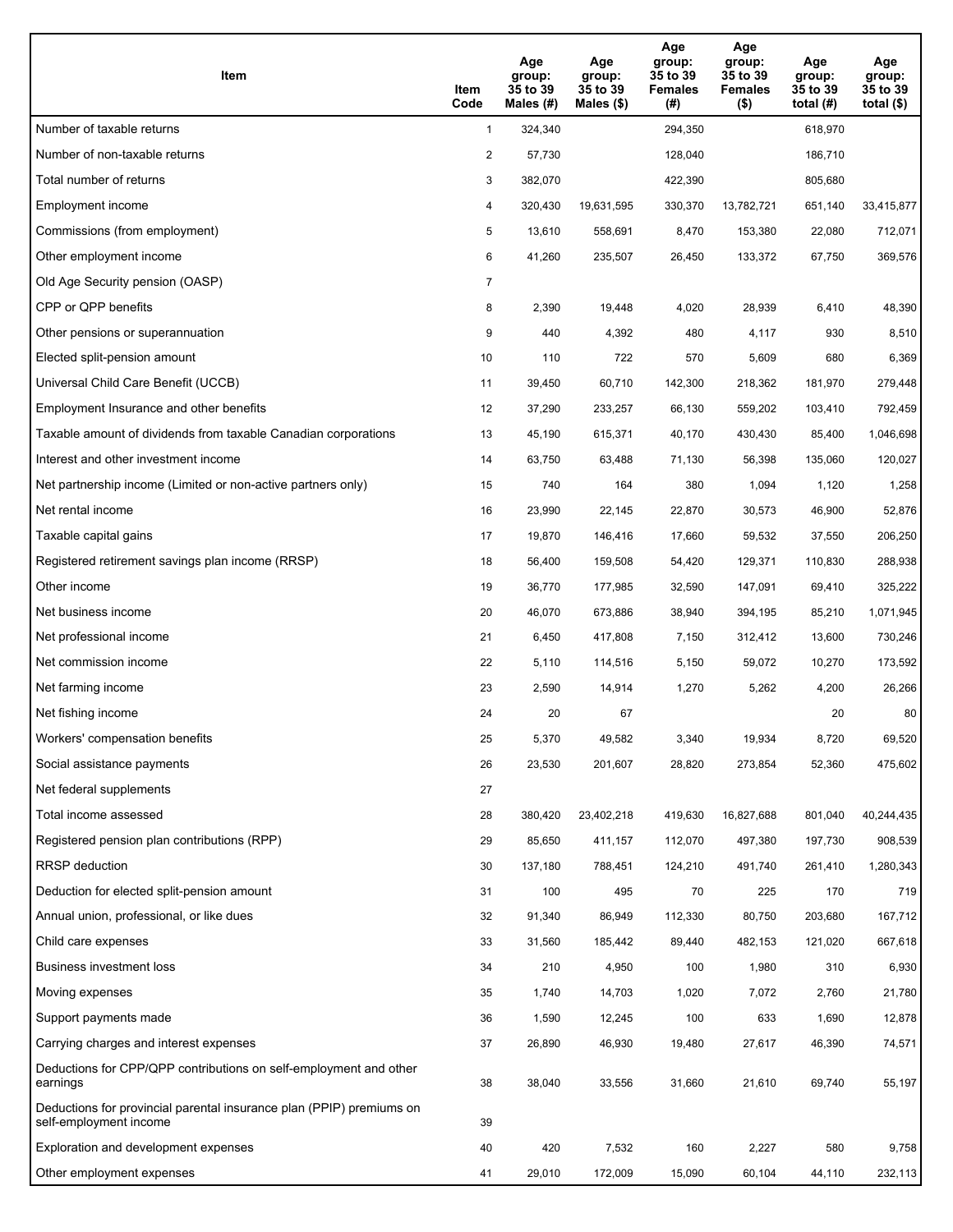| Item                                                              | Item<br>Code | Age<br>group:<br>35 to 39<br>Males (#) | Age<br>group:<br>35 to 39<br>Males (\$) | Age<br>group:<br>35 to 39<br><b>Females</b><br>(# ) | Age<br>group:<br>35 to 39<br><b>Females</b><br>$($ \$) | Age<br>group:<br>35 to 39<br>total $(H)$ | Age<br>group:<br>35 to 39<br>total $($)$ |
|-------------------------------------------------------------------|--------------|----------------------------------------|-----------------------------------------|-----------------------------------------------------|--------------------------------------------------------|------------------------------------------|------------------------------------------|
| Clergy residence deduction                                        | 42           | 840                                    | 12,190                                  | 190                                                 | 2,295                                                  | 1,030                                    | 14,493                                   |
| Other deductions                                                  | 43           | 10,070                                 | 11,209                                  | 12,630                                              | 12,346                                                 | 22,710                                   | 23,557                                   |
| Total deductions before adjustments                               | 44           | 262,940                                | 1,787,966                               | 266,260                                             | 1,688,804                                              | 529,300                                  | 3,477,043                                |
| Social benefits repayment                                         | 45           | 3,830                                  | 4,004                                   | 660                                                 | 592                                                    | 4,490                                    | 4,596                                    |
| Net income after adjustments                                      | 46           | 378,800                                | 21,652,626                              | 417,120                                             | 15,151,948                                             | 796,900                                  | 36,818,937                               |
| Canadian Forces personnel and police deduction                    | 47           | 160                                    | 3,435                                   | 30                                                  | 821                                                    | 190                                      | 4,257                                    |
| Security options deductions                                       | 48           | 1,480                                  | 34,898                                  | 640                                                 | 6,957                                                  | 2,120                                    | 41,855                                   |
| Other payments deductions                                         | 49           | 28,600                                 | 251,199                                 | 31,940                                              | 293,846                                                | 60,550                                   | 545,191                                  |
| Non-capital losses of other years                                 | 50           | 550                                    | 4,973                                   | 570                                                 | 3,583                                                  | 1,120                                    | 8,556                                    |
| Net capital losses of other years                                 | 51           | 4,900                                  | 8,590                                   | 3,030                                               | 4,290                                                  | 7,930                                    | 12,881                                   |
| Capital gains deduction                                           | 52           | 520                                    | 34,933                                  | 370                                                 | 17,467                                                 | 900                                      | 52,694                                   |
| Northern residents deductions                                     | 53           | 270                                    | 780                                     | 150                                                 | 473                                                    | 410                                      | 1,253                                    |
| Additional deductions                                             | 54           | 210                                    | 6,727                                   | 200                                                 | 4,057                                                  | 410                                      | 10,865                                   |
| Farming/fishing losses of prior years                             | 55           | 140                                    | 1,193                                   | 50                                                  | 348                                                    | 200                                      | 1,646                                    |
| Total deductions from net income                                  | 56           | 36,540                                 | 346,747                                 | 36,850                                              | 331,845                                                | 73,440                                   | 679,219                                  |
| Taxable income assessed                                           | 57           | 366,780                                | 21,306,695                              | 404,740                                             | 14,821,283                                             | 772,490                                  | 36, 141, 716                             |
| Basic personal amount                                             | 58           | 382,040                                | 4,095,361                               | 422,360                                             | 4,533,917                                              | 805,620                                  | 8,641,410                                |
| Age amount                                                        | 59           |                                        |                                         |                                                     |                                                        |                                          |                                          |
| Spouse or common-law partner amount                               | 60           | 71,960                                 | 557,642                                 | 26,380                                              | 203,148                                                | 98,530                                   | 762,245                                  |
| Amount for eligible dependant                                     | 61           | 7,760                                  | 81,301                                  | 58,480                                              | 614,623                                                | 66,250                                   | 696,083                                  |
| Amount for children 17 and under                                  | 62           | 158,190                                | 687,097                                 | 140,630                                             | 583,925                                                | 299,140                                  | 1,273,955                                |
| Amount for infirm dependants age 18 or older                      | 63           | 160                                    | 714                                     | 150                                                 | 739                                                    | 310                                      | 1,453                                    |
| CPP or QPP contributions through employment                       | 64           | 305,600                                | 571,004                                 | 298,620                                             | 467,674                                                | 604,280                                  | 1,038,728                                |
| CPP or QPP contributions on self-employment and other<br>earnings | 65           | 38,040                                 | 33,556                                  | 31,660                                              | 21,610                                                 | 69,740                                   | 55,197                                   |
| Employment Insurance premiums                                     | 66           | 286,960                                | 203,416                                 | 291,370                                             | 175,004                                                | 578,380                                  | 378,440                                  |
| PPIP premiums paid                                                | 67           |                                        |                                         |                                                     |                                                        |                                          |                                          |
| PPIP premiums payable on employment income                        | 68           |                                        |                                         |                                                     |                                                        |                                          |                                          |
| PPIP premiums payable on self-employment income                   | 69           |                                        |                                         |                                                     |                                                        |                                          |                                          |
| Volunteer firefighters' amount                                    | 70           | 1,080                                  | 3,240                                   | 70                                                  | 198                                                    | 1,150                                    | 3,438                                    |
| Canada employment amount                                          | 71           | 316,960                                | 344,171                                 | 317,650                                             | 342,824                                                | 634,710                                  | 687,103                                  |
| Public transit amount                                             | 72           | 32,790                                 | 41,431                                  | 31,890                                              | 37,838                                                 | 64,690                                   | 79,276                                   |
| Children's fitness amount                                         | 73           | 82,760                                 | 50,158                                  | 68,070                                              | 39,779                                                 | 150,850                                  | 89,943                                   |
| Children's arts amount                                            | 74           | 27,720                                 | 14,485                                  | 22,340                                              | 11,473                                                 | 50,060                                   | 25,960                                   |
| Home buyers' amount                                               | 75           | 4,950                                  | 23,283                                  | 2,890                                               | 13,224                                                 | 7,840                                    | 36,507                                   |
| Pension income amount                                             | 76           | 500                                    | 803                                     | 990                                                 | 1,751                                                  | 1,500                                    | 2,559                                    |
| Caregiver amount                                                  | 77           | 5,220                                  | 28,912                                  | 3,850                                               | 21,183                                                 | 9,070                                    | 50,096                                   |
| Disability amount                                                 | 78           | 3,720                                  | 28,014                                  | 3,700                                               | 27,842                                                 | 7,420                                    | 55,871                                   |
| Disability amount transferred from a dependant                    | 79           | 5,700                                  | 67,072                                  | 6,180                                               | 72,210                                                 | 11,890                                   | 139,325                                  |
| Interest paid on student loans                                    | 80           | 12,350                                 | 5,950                                   | 17,350                                              | 8,562                                                  | 29,700                                   | 14,512                                   |
| Tuition, education, and textbook amounts                          | 81           | 18,960                                 | 94,597                                  | 27,920                                              | 110,474                                                | 46,880                                   | 205,088                                  |
| Tuition, education, and textbook amounts transferred from a child | 82           | 1,280                                  | 4,681                                   | 1,890                                               | 7,533                                                  | 3,170                                    | 12,214                                   |
| Amounts transferred from spouse or common-law partner             | 83           | 14,960                                 | 60,165                                  | 19,440                                              | 85,359                                                 | 34,570                                   | 146,530                                  |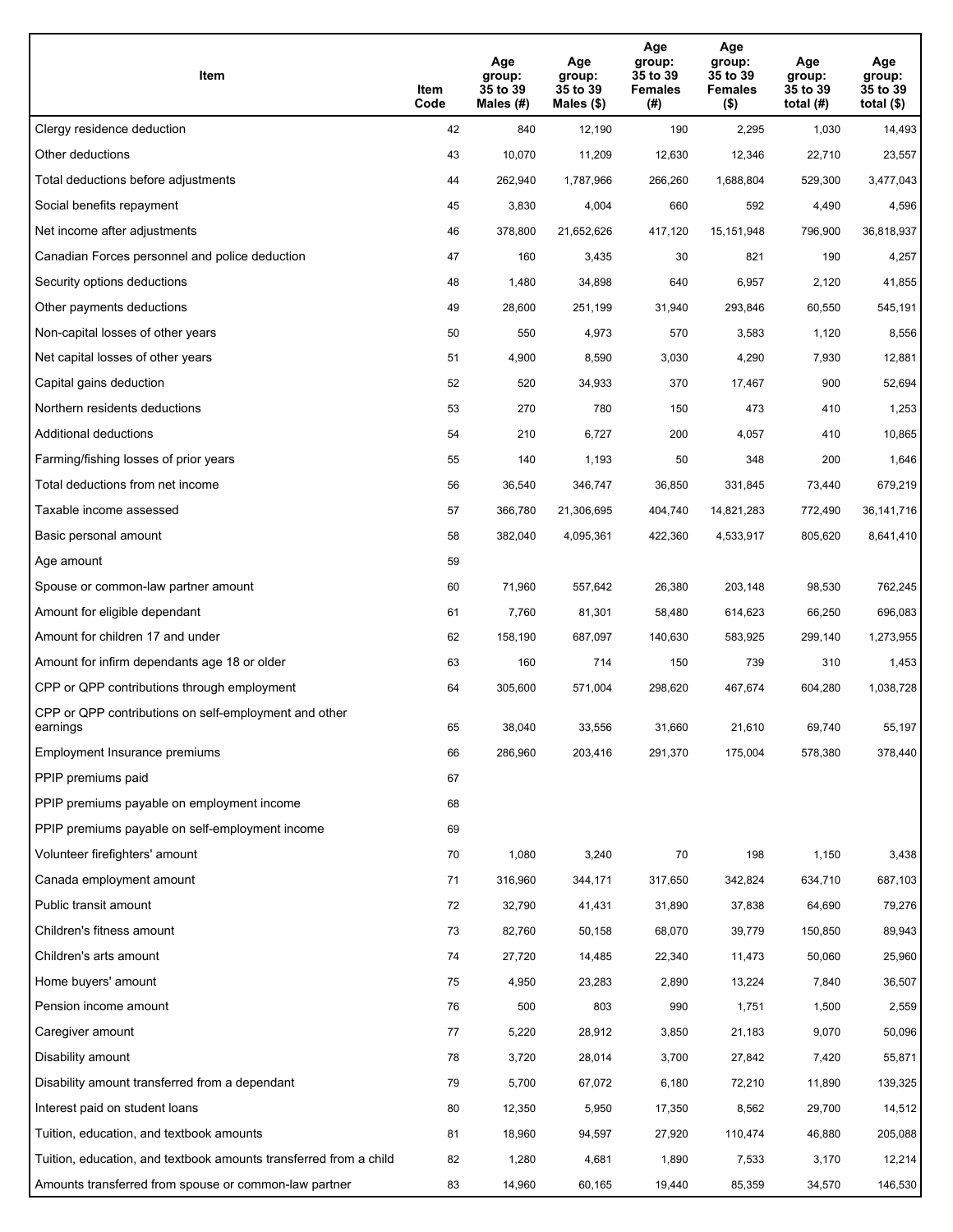| <b>Item</b>                                         | Item<br>Code | Age<br>group:<br>35 to 39<br>Males $(H)$ | Age<br>group:<br>35 to 39<br>Males $(\$)$ | Age<br>group:<br>35 to 39<br><b>Females</b><br>(#) | Age<br>group:<br>35 to 39<br><b>Females</b><br>$($ \$) | Age<br>group:<br>35 to 39<br>total $(H)$ | Age<br>group:<br>35 to 39<br>total $($)$ |
|-----------------------------------------------------|--------------|------------------------------------------|-------------------------------------------|----------------------------------------------------|--------------------------------------------------------|------------------------------------------|------------------------------------------|
| Medical expenses                                    | 84           | 21,540                                   | 43,890                                    | 35,470                                             | 65,588                                                 | 57,160                                   | 109,931                                  |
| Total tax credits on personal amounts               | 85           | 382,060                                  | 1,056,253                                 | 422,370                                            | 1,117,051                                              | 805,650                                  | 2,176,070                                |
| Allowable charitable donations and government gifts | 86           | 100,180                                  | 126,273                                   | 82,700                                             | 66,636                                                 | 183,020                                  | 193,327                                  |
| Eligible cultural and ecological gifts              | 87           | 80                                       | 20                                        | 100                                                | 25                                                     | 180                                      | 45                                       |
| Total tax credit on donations and gifts             | 88           | 99,540                                   | 34,616                                    | 82,170                                             | 17,752                                                 | 181,850                                  | 52,486                                   |
| Total federal non-refundable tax credits            | 89           | 382,060                                  | 1,090,869                                 | 422,370                                            | 1,134,804                                              | 805,650                                  | 2,228,556                                |
| Federal dividend tax credit                         | 90           | 43,950                                   | 82,075                                    | 37,020                                             | 57,023                                                 | 81,000                                   | 139,211                                  |
| Overseas employment tax credit                      | 91           | 140                                      | 1,182                                     | 10                                                 | 88                                                     | 150                                      | 1,270                                    |
| Minimum tax carryover                               | 92           | 280                                      | 1,069                                     | 200                                                | 482                                                    | 470                                      | 1,556                                    |
| Basic federal tax                                   | 93           | 300,540                                  | 2,945,958                                 | 264,910                                            | 1,620,112                                              | 565,670                                  | 4,566,819                                |
| Federal Foreign Tax Credit                          | 94           | 15,230                                   | 29,501                                    | 11,040                                             | 9,954                                                  | 26,280                                   | 39,522                                   |
| Federal Political contribution tax credit           | 95           | 1,470                                    | 263                                       | 610                                                | 94                                                     | 2,080                                    | 357                                      |
| <b>Investment Tax Credit</b>                        | 96           | 540                                      | 1,346                                     | 240                                                | 453                                                    | 790                                      | 1,799                                    |
| Labour-sponsored funds tax credit                   | 97           | 90                                       | 44                                        | 60                                                 | 31                                                     | 140                                      | 75                                       |
| Alternative minimum tax payable                     | 98           | 360                                      | 1,518                                     | 190                                                | 815                                                    | 550                                      | 2,333                                    |
| Net federal tax                                     | 99           | 299,670                                  | 2,915,513                                 | 264,330                                            | 1,609,918                                              | 564,210                                  | 4,526,114                                |
| CPP contributions on self-employment                | 100          | 38,040                                   | 67,112                                    | 31,660                                             | 43,220                                                 | 69,740                                   | 110,395                                  |
| Social Benefits repayment                           | 101          | 3,830                                    | 4,004                                     | 660                                                | 592                                                    | 4,490                                    | 4,596                                    |
| Net Provincial Tax                                  | 102          | 305,950                                  | 1,627,723                                 | 273,330                                            | 869,535                                                | 579,520                                  | 2,497,625                                |
| Total tax payable                                   | 103          | 324,340                                  | 4,614,375                                 | 294,350                                            | 2,523,416                                              | 618,970                                  | 7,138,903                                |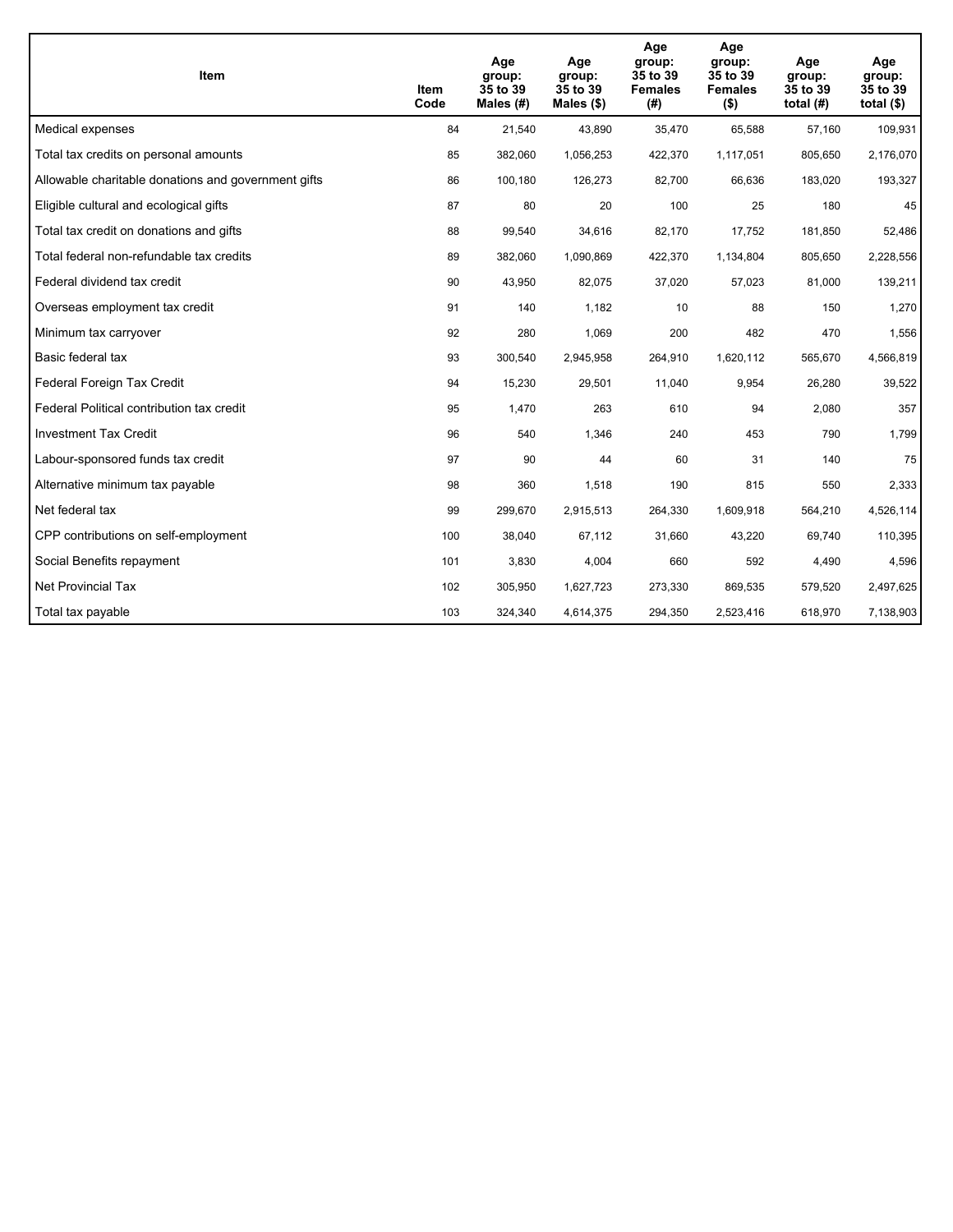| Item                                                                                           | Item<br>Code   | Age<br>group:<br>40 to 44<br>Males $(H)$ | Age<br>group:<br>40 to 44<br>Males $(\$)$ | Age<br>group:<br>40 to 44<br><b>Females</b><br>(#) | Age<br>group:<br>40 to 44<br><b>Females</b><br>$($ \$) | Age<br>group:<br>40 to 44<br>total $(H)$ | Age<br>group:<br>40 to 44<br>total $($ |
|------------------------------------------------------------------------------------------------|----------------|------------------------------------------|-------------------------------------------|----------------------------------------------------|--------------------------------------------------------|------------------------------------------|----------------------------------------|
| Number of taxable returns                                                                      | $\mathbf{1}$   | 354,570                                  |                                           | 325,070                                            |                                                        | 679.890                                  |                                        |
| Number of non-taxable returns                                                                  | 2              | 64,390                                   |                                           | 125,640                                            |                                                        | 190,670                                  |                                        |
| Total number of returns                                                                        | 3              | 418,960                                  |                                           | 450,710                                            |                                                        | 870,560                                  |                                        |
| Employment income                                                                              | 4              | 341,230                                  | 23,356,361                                | 357,950                                            | 16,119,025                                             | 699,390                                  | 39,476,650                             |
| Commissions (from employment)                                                                  | 5              | 13,890                                   | 734,048                                   | 8,640                                              | 200,023                                                | 22,530                                   | 934,090                                |
| Other employment income                                                                        | 6              | 47,090                                   | 328,405                                   | 29,870                                             | 163,764                                                | 76,980                                   | 492,777                                |
| Old Age Security pension (OASP)                                                                | $\overline{7}$ |                                          |                                           |                                                    |                                                        |                                          |                                        |
| CPP or QPP benefits                                                                            | 8              | 4,950                                    | 40,388                                    | 8,200                                              | 59,125                                                 | 13,150                                   | 99,513                                 |
| Other pensions or superannuation                                                               | 9              | 1,210                                    | 20,371                                    | 1,010                                              | 11,967                                                 | 2,220                                    | 32,338                                 |
| Elected split-pension amount                                                                   | 10             | 250                                      | 1,512                                     | 1,860                                              | 19,051                                                 | 2,110                                    | 20,563                                 |
| Universal Child Care Benefit (UCCB)                                                            | 11             | 30,450                                   | 42,695                                    | 70,810                                             | 94,322                                                 | 101,340                                  | 137,143                                |
| Employment Insurance and other benefits                                                        | 12             | 35,880                                   | 230,275                                   | 44,830                                             | 285,753                                                | 80,710                                   | 516,028                                |
| Taxable amount of dividends from taxable Canadian corporations                                 | 13             | 56,700                                   | 981,931                                   | 53,890                                             | 630,344                                                | 110,620                                  | 1,612,664                              |
| Interest and other investment income                                                           | 14             | 76,520                                   | 115,428                                   | 87,050                                             | 98,523                                                 | 163,740                                  | 214,493                                |
| Net partnership income (Limited or non-active partners only)                                   | 15             | 1,510                                    | 6,237                                     | 750                                                | 2,322                                                  | 2,260                                    | 8,560                                  |
| Net rental income                                                                              | 16             | 29,480                                   | 39,880                                    | 28,180                                             | 42,822                                                 | 57,690                                   | 83,151                                 |
| Taxable capital gains                                                                          | 17             | 25,360                                   | 175,892                                   | 24,210                                             | 105,534                                                | 49,600                                   | 282,666                                |
| Registered retirement savings plan income (RRSP)                                               | 18             | 67,110                                   | 239,958                                   | 62,410                                             | 197,444                                                | 129,530                                  | 437,456                                |
| Other income                                                                                   | 19             | 44,080                                   | 269,353                                   | 40,260                                             | 196,496                                                | 84,380                                   | 466,190                                |
| Net business income                                                                            | 20             | 54,150                                   | 850,447                                   | 43,940                                             | 481,494                                                | 98,260                                   | 1,335,012                              |
| Net professional income                                                                        | 21             | 7,640                                    | 701,905                                   | 7,890                                              | 416.613                                                | 15,530                                   | 1,118,539                              |
| Net commission income                                                                          | 22             | 6,070                                    | 157,744                                   | 5,920                                              | 87,571                                                 | 11,990                                   | 245,369                                |
| Net farming income                                                                             | 23             | 3,420                                    | 20,121                                    | 1,950                                              | 9,061                                                  | 5,690                                    | 35,270                                 |
| Net fishing income                                                                             | 24             | 20                                       | 118                                       |                                                    |                                                        | 20                                       | 118                                    |
| Workers' compensation benefits                                                                 | 25             | 7,490                                    | 84,228                                    | 4,630                                              | 36,164                                                 | 12,110                                   | 120,392                                |
| Social assistance payments                                                                     | 26             | 26,010                                   | 233,727                                   | 29,620                                             | 291,252                                                | 55,640                                   | 525,125                                |
| Net federal supplements                                                                        | 27             |                                          |                                           |                                                    |                                                        |                                          |                                        |
| Total income assessed                                                                          | 28             | 417,080                                  | 28,631,865                                | 447,120                                            | 19,597,268                                             | 864,900                                  | 48,243,545                             |
| Registered pension plan contributions (RPP)                                                    | 29             | 95,530                                   | 491,943                                   | 120,370                                            | 555,071                                                | 215,900                                  | 1,047,019                              |
| RRSP deduction                                                                                 | 30             | 155,980                                  | 1,016,188                                 | 139,050                                            | 648,438                                                | 295,050                                  | 1,664,821                              |
| Deduction for elected split-pension amount                                                     | 31             | 550                                      | 4,231                                     | 170                                                | 673                                                    | 720                                      | 4,904                                  |
| Annual union, professional, or like dues                                                       | 32             | 100,780                                  | 97,646                                    | 118,860                                            | 88,292                                                 | 219,640                                  | 185,949                                |
| Child care expenses                                                                            | 33             | 33,520                                   | 177,364                                   | 72,360                                             | 326,892                                                | 105,890                                  | 504,277                                |
| Business investment loss                                                                       | 34             | 330                                      | 8,815                                     | 150                                                | 3,502                                                  | 480                                      | 12,317                                 |
| Moving expenses                                                                                | 35             | 1,340                                    | 12,750                                    | 770                                                | 5,649                                                  | 2,110                                    | 18,399                                 |
| Support payments made                                                                          | 36             | 3,180                                    | 32,484                                    | 180                                                | 1,415                                                  | 3,360                                    | 33,899                                 |
| Carrying charges and interest expenses                                                         | 37             | 37,220                                   | 88,651                                    | 27,500                                             | 49,809                                                 | 64,740                                   | 138,509                                |
| Deductions for CPP/QPP contributions on self-employment and other<br>earnings                  | 38             | 45,130                                   | 41,273                                    | 36,710                                             | 26,390                                                 | 81,880                                   | 67,697                                 |
| Deductions for provincial parental insurance plan (PPIP) premiums on<br>self-employment income | 39             |                                          |                                           |                                                    |                                                        |                                          |                                        |
| Exploration and development expenses                                                           | 40             | 940                                      | 25,674                                    | 370                                                | 5,008                                                  | 1,310                                    | 30,681                                 |
| Other employment expenses                                                                      | 41             | 33,190                                   | 216,660                                   | 17,730                                             | 77,359                                                 | 50,920                                   | 294,020                                |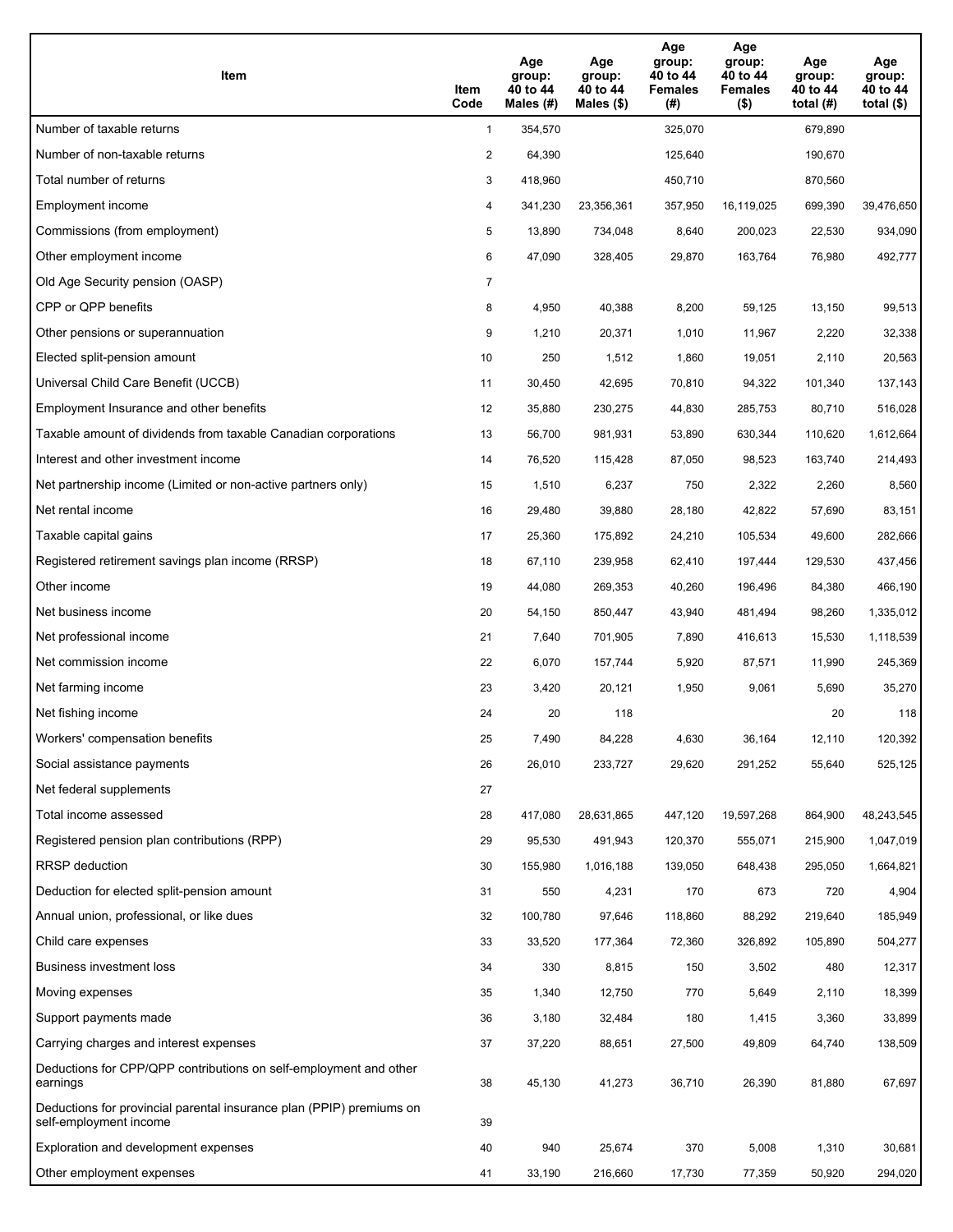| Item                                                              | Item<br>Code | Age<br>group:<br>40 to 44<br>Males (#) | Age<br>group:<br>40 to 44<br>Males (\$) | Age<br>group:<br>40 to 44<br><b>Females</b><br>(# ) | Age<br>group:<br>40 to 44<br><b>Females</b><br>$($ \$) | Age<br>group:<br>40 to 44<br>total $(H)$ | Age<br>group:<br>40 to 44<br>total $($)$ |
|-------------------------------------------------------------------|--------------|----------------------------------------|-----------------------------------------|-----------------------------------------------------|--------------------------------------------------------|------------------------------------------|------------------------------------------|
| Clergy residence deduction                                        | 42           | 980                                    | 15,140                                  | 260                                                 | 3,205                                                  | 1,240                                    | 18,344                                   |
| Other deductions                                                  | 43           | 11,110                                 | 16,994                                  | 12,480                                              | 13,435                                                 | 23,590                                   | 30,432                                   |
| Total deductions before adjustments                               | 44           | 294,210                                | 2,245,970                               | 286,060                                             | 1,805,551                                              | 580,360                                  | 4,051,838                                |
| Social benefits repayment                                         | 45           | 4,380                                  | 4,527                                   | 910                                                 | 832                                                    | 5,290                                    | 5,358                                    |
| Net income after adjustments                                      | 46           | 414,910                                | 26,405,694                              | 444,070                                             | 17,809,086                                             | 859,680                                  | 44,228,893                               |
| Canadian Forces personnel and police deduction                    | 47           | 170                                    | 4,118                                   | 40                                                  | 761                                                    | 200                                      | 4,879                                    |
| Security options deductions                                       | 48           | 1,980                                  | 69,383                                  | 840                                                 | 16,334                                                 | 2,810                                    | 85,717                                   |
| Other payments deductions                                         | 49           | 33,110                                 | 317,960                                 | 33,970                                              | 327,428                                                | 67,100                                   | 645,534                                  |
| Non-capital losses of other years                                 | 50           | 760                                    | 9,195                                   | 830                                                 | 4,906                                                  | 1,590                                    | 14,111                                   |
| Net capital losses of other years                                 | 51           | 7,010                                  | 17,312                                  | 4,730                                               | 7,139                                                  | 11,740                                   | 24,472                                   |
| Capital gains deduction                                           | 52           | 670                                    | 46,758                                  | 470                                                 | 23,979                                                 | 1,150                                    | 71,632                                   |
| Northern residents deductions                                     | 53           | 320                                    | 1,022                                   | 140                                                 | 496                                                    | 460                                      | 1,518                                    |
| Additional deductions                                             | 54           | 230                                    | 8,231                                   | 220                                                 | 4,013                                                  | 450                                      | 12,280                                   |
| Farming/fishing losses of prior years                             | 55           | 160                                    | 1,704                                   | 100                                                 | 832                                                    | 270                                      | 2,595                                    |
| Total deductions from net income                                  | 56           | 43,970                                 | 475,741                                 | 41,120                                              | 385,897                                                | 85,130                                   | 862,803                                  |
| Taxable income assessed                                           | 57           | 400,300                                | 25,931,075                              | 428,970                                             | 17,424,247                                             | 829,970                                  | 43,368,326                               |
| Basic personal amount                                             | 58           | 418,950                                | 4,500,588                               | 450,690                                             | 4,847,860                                              | 870,530                                  | 9,357,397                                |
| Age amount                                                        | 59           |                                        |                                         |                                                     |                                                        |                                          |                                          |
| Spouse or common-law partner amount                               | 60           | 79,860                                 | 638,657                                 | 29,020                                              | 226,777                                                | 109,000                                  | 866,471                                  |
| Amount for eligible dependant                                     | 61           | 10,590                                 | 110,228                                 | 63,630                                              | 665,703                                                | 74,240                                   | 776,113                                  |
| Amount for children 17 and under                                  | 62           | 185,680                                | 825,182                                 | 147,820                                             | 577,673                                                | 333,780                                  | 1,405,537                                |
| Amount for infirm dependants age 18 or older                      | 63           | 270                                    | 1,363                                   | 290                                                 | 1,366                                                  | 560                                      | 2,730                                    |
| CPP or QPP contributions through employment                       | 64           | 325,170                                | 621,607                                 | 322,500                                             | 525,045                                                | 647,710                                  | 1,146,698                                |
| CPP or QPP contributions on self-employment and other<br>earnings | 65           | 45,130                                 | 41.273                                  | 36,710                                              | 26,390                                                 | 81,880                                   | 67,697                                   |
| Employment Insurance premiums                                     | 66           | 299,310                                | 216,561                                 | 310,180                                             | 194,140                                                | 609,530                                  | 410,719                                  |
| PPIP premiums paid                                                | 67           |                                        |                                         |                                                     |                                                        |                                          |                                          |
| PPIP premiums payable on employment income                        | 68           |                                        |                                         |                                                     |                                                        |                                          |                                          |
| PPIP premiums payable on self-employment income                   | 69           |                                        |                                         |                                                     |                                                        |                                          |                                          |
| Volunteer firefighters' amount                                    | 70           | 1,040                                  | 3,105                                   | 80                                                  | 228                                                    | 1,110                                    | 3,333                                    |
| Canada employment amount                                          | 71           | 337,850                                | 366,909                                 | 340,770                                             | 368,419                                                | 678,700                                  | 735,407                                  |
| Public transit amount                                             | 72           | 31,440                                 | 40,884                                  | 32,740                                              | 40,624                                                 | 64,190                                   | 81,520                                   |
| Children's fitness amount                                         | 73           | 107,380                                | 75,348                                  | 75,410                                              | 48,331                                                 | 182,810                                  | 123,688                                  |
| Children's arts amount                                            | 74           | 42,590                                 | 26,028                                  | 29,330                                              | 16,947                                                 | 71,930                                   | 42,981                                   |
| Home buyers' amount                                               | 75           | 3,410                                  | 15,794                                  | 2,080                                               | 9,267                                                  | 5,490                                    | 25,061                                   |
| Pension income amount                                             | 76           | 1,380                                  | 2,458                                   | 2,750                                               | 5,105                                                  | 4,130                                    | 7,563                                    |
| Caregiver amount                                                  | 77           | 9,240                                  | 54,133                                  | 6,620                                               | 36,804                                                 | 15,860                                   | 90,967                                   |
| Disability amount                                                 | 78           | 4,780                                  | 35,914                                  | 5,100                                               | 38,331                                                 | 9,880                                    | 74,245                                   |
| Disability amount transferred from a dependant                    | 79           | 8,510                                  | 99,423                                  | 7,710                                               | 86,152                                                 | 16,230                                   | 185,619                                  |
| Interest paid on student loans                                    | 80           | 5,820                                  | 2,914                                   | 8,120                                               | 4,092                                                  | 13,930                                   | 7,006                                    |
| Tuition, education, and textbook amounts                          | 81           | 14,150                                 | 58,437                                  | 23,940                                              | 85,243                                                 | 38,090                                   | 143,686                                  |
| Tuition, education, and textbook amounts transferred from a child | 82           | 8,070                                  | 36,149                                  | 12,270                                              | 56,966                                                 | 20,340                                   | 93,120                                   |
| Amounts transferred from spouse or common-law partner             | 83           | 15,780                                 | 65,939                                  | 18,580                                              | 78,200                                                 | 34,470                                   | 144,696                                  |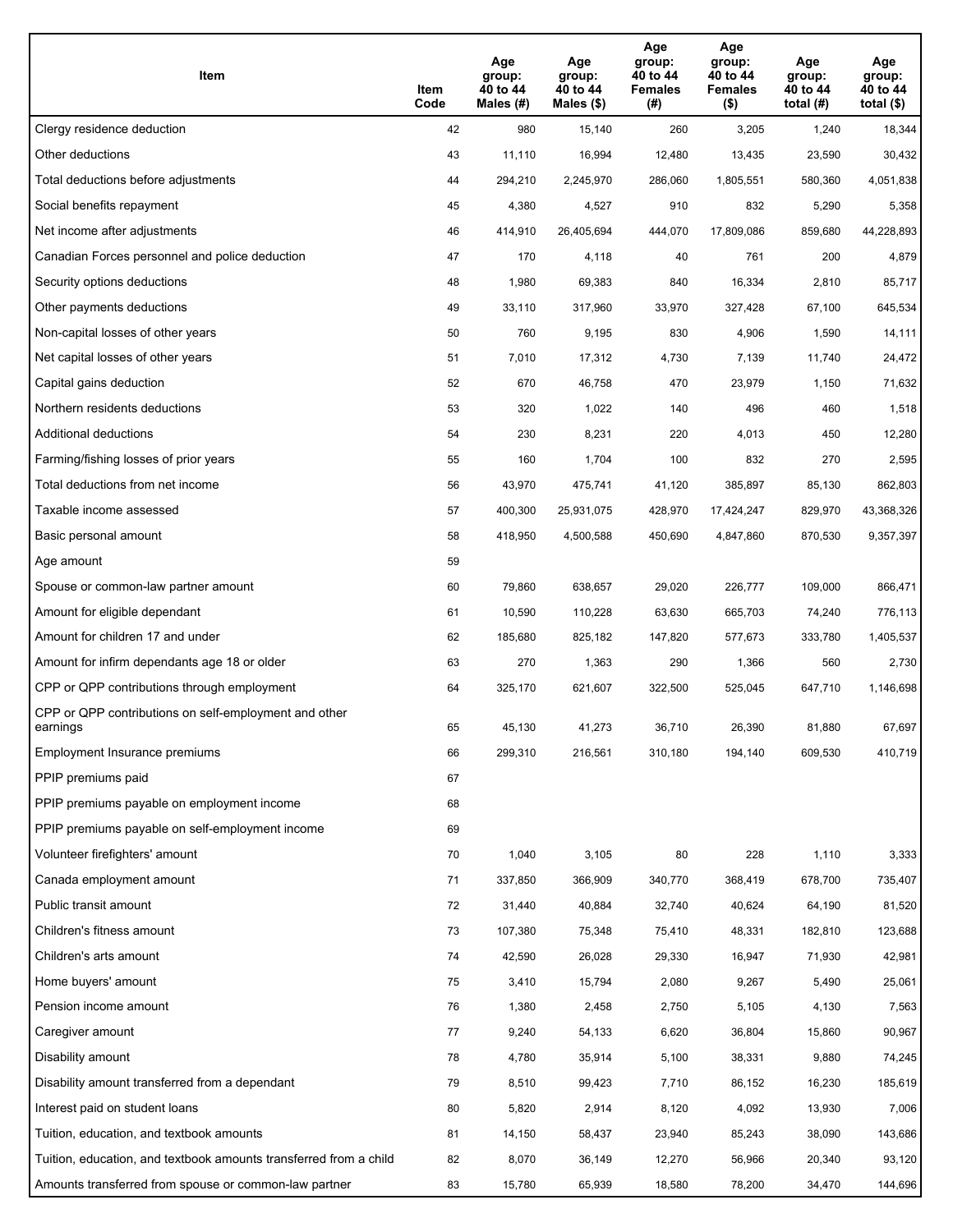| Item                                                | Item<br>Code | Age<br>group:<br>40 to 44<br>Males $(H)$ | Age<br>group:<br>40 to 44<br>Males $(\$)$ | Age<br>group:<br>40 to 44<br><b>Females</b><br>(# ) | Age<br>group:<br>40 to 44<br><b>Females</b><br>$($ \$) | Age<br>group:<br>40 to 44<br>total $(H)$ | Age<br>group:<br>40 to 44<br>total $($)$ |
|-----------------------------------------------------|--------------|------------------------------------------|-------------------------------------------|-----------------------------------------------------|--------------------------------------------------------|------------------------------------------|------------------------------------------|
| Medical expenses                                    | 84           | 29,950                                   | 66,423                                    | 45,810                                              | 90,718                                                 | 75,910                                   | 157,577                                  |
| Total tax credits on personal amounts               | 85           | 418,950                                  | 1,185,953                                 | 450,700                                             | 1,204,639                                              | 870,540                                  | 2,392,711                                |
| Allowable charitable donations and government gifts | 86           | 118,640                                  | 189,101                                   | 95,990                                              | 92,038                                                 | 214,760                                  | 281,571                                  |
| Eligible cultural and ecological gifts              | 87           | 110                                      | 77                                        | 100                                                 | 72                                                     | 220                                      | 152                                      |
| Total tax credit on donations and gifts             | 88           | 118,070                                  | 52,377                                    | 95,500                                              | 24,783                                                 | 213,710                                  | 77,282                                   |
| Total federal non-refundable tax credits            | 89           | 418,950                                  | 1,238,329                                 | 450,700                                             | 1,229,422                                              | 870,540                                  | 2,469,993                                |
| Federal dividend tax credit                         | 90           | 54,610                                   | 132,693                                   | 49,150                                              | 83,893                                                 | 103,780                                  | 216,638                                  |
| Overseas employment tax credit                      | 91           | 150                                      | 1,336                                     | 10                                                  | 41                                                     | 160                                      | 1,377                                    |
| Minimum tax carryover                               | 92           | 460                                      | 1,676                                     | 360                                                 | 894                                                    | 820                                      | 2,574                                    |
| Basic federal tax                                   | 93           | 327,210                                  | 3,850,012                                 | 294,180                                             | 2,026,450                                              | 621,590                                  | 5,877,426                                |
| Federal Foreign Tax Credit                          | 94           | 19,690                                   | 45,232                                    | 15,430                                              | 13,889                                                 | 35,140                                   | 59,292                                   |
| Federal Political contribution tax credit           | 95           | 1,880                                    | 339                                       | 800                                                 | 137                                                    | 2,680                                    | 477                                      |
| <b>Investment Tax Credit</b>                        | 96           | 960                                      | 2,640                                     | 370                                                 | 630                                                    | 1,360                                    | 3,271                                    |
| Labour-sponsored funds tax credit                   | 97           | 110                                      | 59                                        | 70                                                  | 39                                                     | 180                                      | 98                                       |
| Alternative minimum tax payable                     | 98           | 490                                      | 1,918                                     | 290                                                 | 1,236                                                  | 790                                      | 3,188                                    |
| Net federal tax                                     | 99           | 326,110                                  | 3,803,940                                 | 293,430                                             | 2,012,123                                              | 619,720                                  | 5,816,856                                |
| CPP contributions on self-employment                | 100          | 45,130                                   | 82,546                                    | 36,710                                              | 52,779                                                 | 81,880                                   | 135,395                                  |
| Social Benefits repayment                           | 101          | 4,380                                    | 4,527                                     | 910                                                 | 832                                                    | 5,290                                    | 5,358                                    |
| Net Provincial Tax                                  | 102          | 332,630                                  | 2,166,561                                 | 301,730                                             | 1,103,441                                              | 634,570                                  | 3,270,425                                |
| Total tax payable                                   | 103          | 354,570                                  | 6,057,591                                 | 325,070                                             | 3,169,225                                              | 679,890                                  | 9,228,102                                |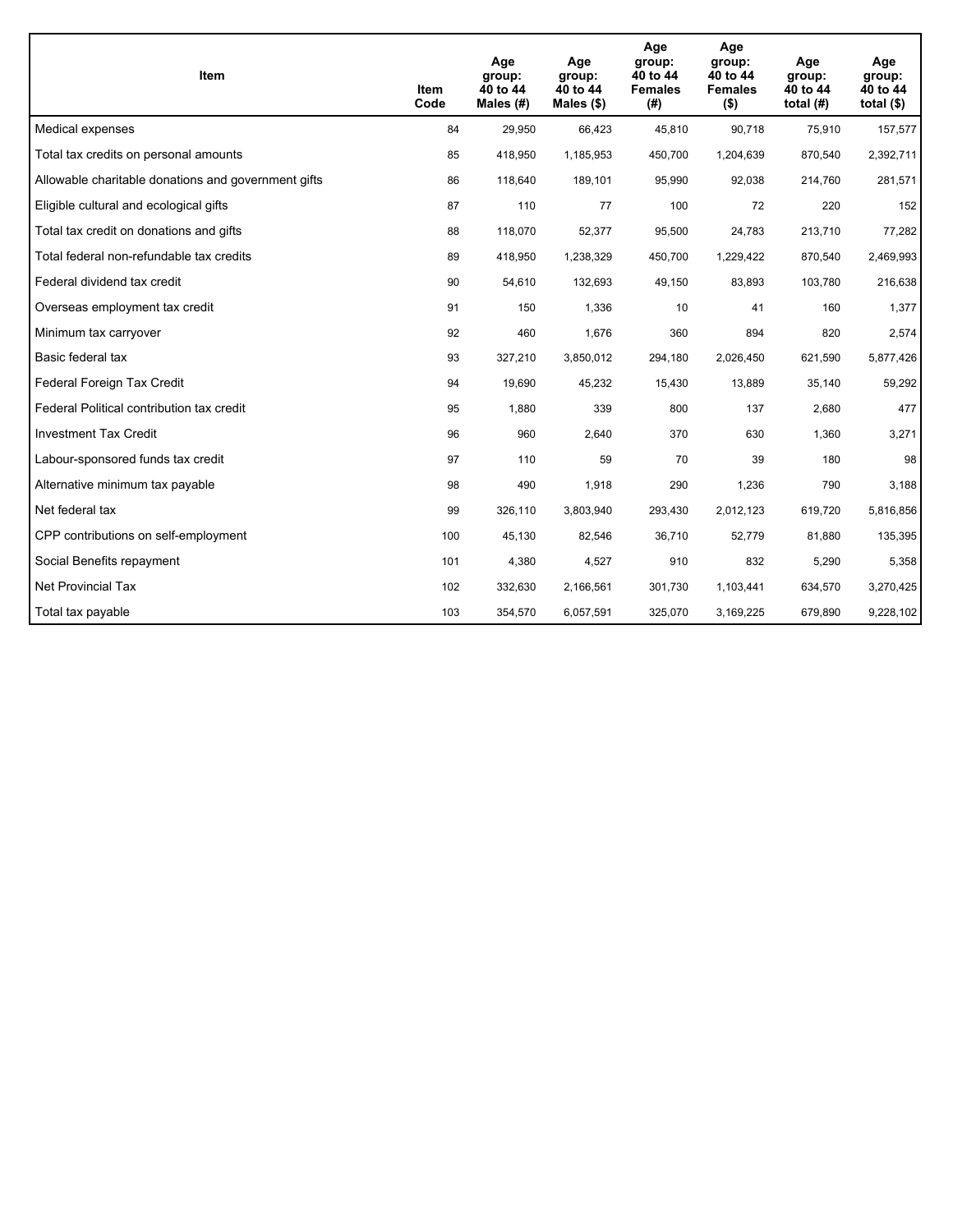| Item                                                                                           | Item<br>Code   | Age<br>group:<br>45 to 49<br>Males $(H)$ | Age<br>group:<br>45 to 49<br>Males $(\$)$ | Age<br>group:<br>45 to 49<br><b>Females</b><br>(#) | Age<br>group:<br>45 to 49<br><b>Females</b><br>$($ \$) | Age<br>group:<br>45 to 49<br>total $(H)$ | Age<br>group:<br>45 to 49<br>total $($)$ |
|------------------------------------------------------------------------------------------------|----------------|------------------------------------------|-------------------------------------------|----------------------------------------------------|--------------------------------------------------------|------------------------------------------|------------------------------------------|
| Number of taxable returns                                                                      | $\mathbf{1}$   | 392,640                                  |                                           | 366,890                                            |                                                        | 759,740                                  |                                          |
| Number of non-taxable returns                                                                  | 2              | 75,300                                   |                                           | 123,590                                            |                                                        | 199,360                                  |                                          |
| Total number of returns                                                                        | 3              | 467,940                                  |                                           | 490,480                                            |                                                        | 959,100                                  |                                          |
| Employment income                                                                              | 4              | 369,980                                  | 26,363,250                                | 392,180                                            | 18,248,063                                             | 762,310                                  | 44,613,197                               |
| Commissions (from employment)                                                                  | 5              | 13,280                                   | 740,768                                   | 8,790                                              | 222,883                                                | 22,070                                   | 963,654                                  |
| Other employment income                                                                        | 6              | 53,530                                   | 382,500                                   | 34,440                                             | 211,727                                                | 88,000                                   | 594,671                                  |
| Old Age Security pension (OASP)                                                                | $\overline{7}$ |                                          |                                           |                                                    |                                                        |                                          |                                          |
| CPP or QPP benefits                                                                            | 8              | 10,300                                   | 86,166                                    | 17,050                                             | 127,052                                                | 27,350                                   | 213,223                                  |
| Other pensions or superannuation                                                               | 9              | 3,230                                    | 68,265                                    | 2,350                                              | 32,111                                                 | 5,570                                    | 100,376                                  |
| Elected split-pension amount                                                                   | 10             | 850                                      | 5,253                                     | 5,830                                              | 61,374                                                 | 6,680                                    | 66,645                                   |
| Universal Child Care Benefit (UCCB)                                                            | 11             | 12,770                                   | 16,663                                    | 15,370                                             | 17,960                                                 | 28,170                                   | 34,684                                   |
| Employment Insurance and other benefits                                                        | 12             | 38,590                                   | 243,730                                   | 42,210                                             | 219,699                                                | 80,800                                   | 463,429                                  |
| Taxable amount of dividends from taxable Canadian corporations                                 | 13             | 71,640                                   | 1,352,817                                 | 72,550                                             | 790,855                                                | 144,230                                  | 2,143,876                                |
| Interest and other investment income                                                           | 14             | 96,290                                   | 188,141                                   | 111,320                                            | 171,695                                                | 207,810                                  | 360,236                                  |
| Net partnership income (Limited or non-active partners only)                                   | 15             | 2,320                                    | 7,170                                     | 1,170                                              | 3,108                                                  | 3,490                                    | 10,278                                   |
| Net rental income                                                                              | 16             | 35,500                                   | 53,688                                    | 34,200                                             | 58,474                                                 | 69,740                                   | 112,222                                  |
| Taxable capital gains                                                                          | 17             | 32,560                                   | 287,026                                   | 34,110                                             | 161,830                                                | 66,690                                   | 449,154                                  |
| Registered retirement savings plan income (RRSP)                                               | 18             | 62,810                                   | 313,801                                   | 58,000                                             | 262,852                                                | 120,810                                  | 576,711                                  |
| Other income                                                                                   | 19             | 55,100                                   | 408,284                                   | 52,110                                             | 285,024                                                | 107,250                                  | 693,530                                  |
| Net business income                                                                            | 20             | 61,810                                   | 1,032,841                                 | 48,440                                             | 551,371                                                | 110,400                                  | 1,587,334                                |
| Net professional income                                                                        | 21             | 8,320                                    | 872,910                                   | 8,060                                              | 429,304                                                | 16,370                                   | 1,302,214                                |
| Net commission income                                                                          | 22             | 6,750                                    | 191,056                                   | 6,190                                              | 113,959                                                | 12,940                                   | 305,016                                  |
| Net farming income                                                                             | 23             | 5,160                                    | 33,360                                    | 3,030                                              | 15,848                                                 | 8,480                                    | 54,457                                   |
| Net fishing income                                                                             | 24             | 30                                       | 439                                       |                                                    |                                                        | 40                                       | 560                                      |
| Workers' compensation benefits                                                                 | 25             | 12,550                                   | 151,400                                   | 7,580                                              | 64,362                                                 | 20,130                                   | 215,780                                  |
| Social assistance payments                                                                     | 26             | 31,130                                   | 290,593                                   | 32,080                                             | 323,332                                                | 63,220                                   | 613,982                                  |
| Net federal supplements                                                                        | 27             |                                          |                                           |                                                    |                                                        |                                          |                                          |
| Total income assessed                                                                          | 28             | 465,600                                  | 33,091,527                                | 486,130                                            | 22,460,743                                             | 952,270                                  | 55,564,372                               |
| Registered pension plan contributions (RPP)                                                    | 29             | 107,690                                  | 576,402                                   | 138,410                                            | 637,891                                                | 246,100                                  | 1,214,306                                |
| RRSP deduction                                                                                 | 30             | 173,810                                  | 1,209,786                                 | 159,430                                            | 812,309                                                | 333,260                                  | 2,022,179                                |
| Deduction for elected split-pension amount                                                     | 31             | 1,640                                    | 15,757                                    | 420                                                | 2,013                                                  | 2,060                                    | 17,770                                   |
| Annual union, professional, or like dues                                                       | 32             | 117,290                                  | 114,693                                   | 132,700                                            | 99,187                                                 | 249,990                                  | 213,885                                  |
| Child care expenses                                                                            | 33             | 22,030                                   | 92,826                                    | 37,250                                             | 123,773                                                | 59,290                                   | 216,616                                  |
| Business investment loss                                                                       | 34             | 400                                      | 16,217                                    | 230                                                | 6,232                                                  | 620                                      | 22,449                                   |
| Moving expenses                                                                                | 35             | 1,080                                    | 10,204                                    | 680                                                | 4,970                                                  | 1,760                                    | 15,174                                   |
| Support payments made                                                                          | 36             | 5,230                                    | 72,027                                    | 250                                                | 3,274                                                  | 5,490                                    | 75,301                                   |
| Carrying charges and interest expenses                                                         | 37             | 47,610                                   | 133,935                                   | 37,960                                             | 78,623                                                 | 85,590                                   | 212,619                                  |
| Deductions for CPP/QPP contributions on self-employment and other<br>earnings                  | 38             | 52,480                                   | 49,324                                    | 40,630                                             | 29,960                                                 | 93,140                                   | 79,309                                   |
| Deductions for provincial parental insurance plan (PPIP) premiums on<br>self-employment income | 39             |                                          |                                           |                                                    |                                                        |                                          |                                          |
| Exploration and development expenses                                                           | 40             | 1,530                                    | 38,639                                    | 650                                                | 8,972                                                  | 2,180                                    | 47,611                                   |
| Other employment expenses                                                                      | 41             | 36,070                                   | 238,218                                   | 19,530                                             | 89,199                                                 | 55,600                                   | 327,435                                  |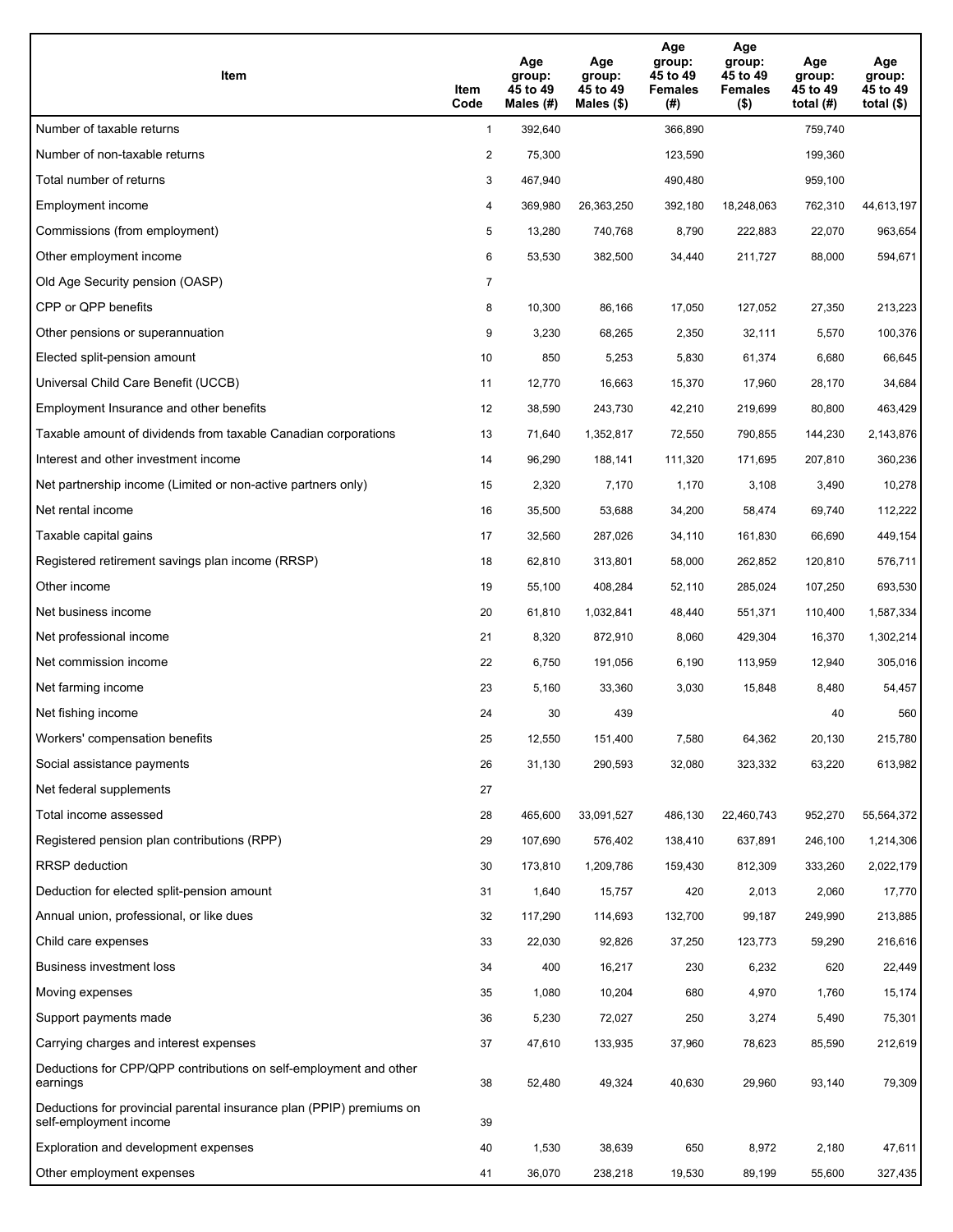| Item                                                              | Item<br>Code | Age<br>group:<br>45 to 49<br>Males (#) | Age<br>group:<br>45 to 49<br>Males (\$) | Age<br>group:<br>45 to 49<br><b>Females</b><br>(# ) | Age<br>group:<br>45 to 49<br><b>Females</b><br>$($ \$) | Age<br>group:<br>45 to 49<br>total $(#)$ | Age<br>group:<br>45 to 49<br>total $($)$ |
|-------------------------------------------------------------------|--------------|----------------------------------------|-----------------------------------------|-----------------------------------------------------|--------------------------------------------------------|------------------------------------------|------------------------------------------|
| Clergy residence deduction                                        | 42           | 1,120                                  | 17,267                                  | 310                                                 | 3,811                                                  | 1,430                                    | 21,085                                   |
| Other deductions                                                  | 43           | 12,520                                 | 20,213                                  | 14,140                                              | 16,631                                                 | 26,660                                   | 36,917                                   |
| Total deductions before adjustments                               | 44           | 327,560                                | 2,605,689                               | 312,930                                             | 1,917,090                                              | 640,560                                  | 4,523,081                                |
| Social benefits repayment                                         | 45           | 5,330                                  | 5,414                                   | 1,080                                               | 1,060                                                  | 6,410                                    | 6,474                                    |
| Net income after adjustments                                      | 46           | 462,800                                | 30,522,893                              | 482,740                                             | 20,566,722                                             | 946,080                                  | 51,101,574                               |
| Canadian Forces personnel and police deduction                    | 47           | 190                                    | 5,260                                   | 40                                                  | 800                                                    | 230                                      | 6,060                                    |
| Security options deductions                                       | 48           | 2,210                                  | 117,965                                 | 860                                                 | 23,412                                                 | 3,060                                    | 141,377                                  |
| Other payments deductions                                         | 49           | 43,040                                 | 442,002                                 | 39,300                                              | 387,802                                                | 82,350                                   | 829,880                                  |
| Non-capital losses of other years                                 | 50           | 960                                    | 18,984                                  | 980                                                 | 7,355                                                  | 1,940                                    | 26,373                                   |
| Net capital losses of other years                                 | 51           | 9,280                                  | 30,607                                  | 7,370                                               | 13,976                                                 | 16,660                                   | 44,591                                   |
| Capital gains deduction                                           | 52           | 860                                    | 74,786                                  | 700                                                 | 49,617                                                 | 1,560                                    | 124,682                                  |
| Northern residents deductions                                     | 53           | 320                                    | 996                                     | 150                                                 | 433                                                    | 470                                      | 1,429                                    |
| Additional deductions                                             | 54           | 270                                    | 11,965                                  | 240                                                 | 4,647                                                  | 520                                      | 16,667                                   |
| Farming/fishing losses of prior years                             | 55           | 280                                    | 2,618                                   | 160                                                 | 1,404                                                  | 440                                      | 4,060                                    |
| Total deductions from net income                                  | 56           | 56,810                                 | 705,309                                 | 49,460                                              | 489,455                                                | 106,290                                  | 1,195,253                                |
| Taxable income assessed                                           | 57           | 443,420                                | 29,819,926                              | 463,910                                             | 20,078,281                                             | 907,860                                  | 49,909,676                               |
| Basic personal amount                                             | 58           | 467,930                                | 5,038,206                               | 490,470                                             | 5,287,005                                              | 959,070                                  | 10,332,088                               |
| Age amount                                                        | 59           |                                        |                                         |                                                     |                                                        |                                          |                                          |
| Spouse or common-law partner amount                               | 60           | 80,350                                 | 651,346                                 | 31,050                                              | 241,133                                                | 111,510                                  | 893,265                                  |
| Amount for eligible dependant                                     | 61           | 10,920                                 | 111,345                                 | 53,310                                              | 546,068                                                | 64,230                                   | 657,524                                  |
| Amount for children 17 and under                                  | 62           | 169,220                                | 680,772                                 | 114,550                                             | 386,829                                                | 283,990                                  | 1,069,413                                |
| Amount for infirm dependants age 18 or older                      | 63           | 500                                    | 2,419                                   | 480                                                 | 2,402                                                  | 980                                      | 4,820                                    |
| CPP or QPP contributions through employment                       | 64           | 351,600                                | 678,792                                 | 354,350                                             | 588,100                                                | 705,980                                  | 1,266,923                                |
| CPP or QPP contributions on self-employment and other<br>earnings | 65           | 52,480                                 | 49,324                                  | 40,630                                              | 29,960                                                 | 93,140                                   | 79,309                                   |
| Employment Insurance premiums                                     | 66           | 320,400                                | 233,911                                 | 338,980                                             | 216,186                                                | 659,410                                  | 450,110                                  |
| PPIP premiums paid                                                | 67           |                                        |                                         |                                                     |                                                        |                                          |                                          |
| PPIP premiums payable on employment income                        | 68           |                                        |                                         |                                                     |                                                        |                                          |                                          |
| PPIP premiums payable on self-employment income                   | 69           |                                        |                                         |                                                     |                                                        |                                          |                                          |
| Volunteer firefighters' amount                                    | 70           | 950                                    | 2,844                                   | 50                                                  | 144                                                    | 1,000                                    | 2,988                                    |
| Canada employment amount                                          | 71           | 366,630                                | 397,983                                 | 373,220                                             | 404,081                                                | 739,930                                  | 802,137                                  |
| Public transit amount                                             | 72           | 30,900                                 | 38,689                                  | 35,420                                              | 44,408                                                 | 66,320                                   | 83,101                                   |
| Children's fitness amount                                         | 73           | 87,670                                 | 58,329                                  | 52,330                                              | 30,850                                                 | 140,000                                  | 89,181                                   |
| Children's arts amount                                            | 74           | 34,350                                 | 21,196                                  | 20,310                                              | 11,483                                                 | 54,660                                   | 32,680                                   |
| Home buyers' amount                                               | 75           | 2,230                                  | 10,290                                  | 1,560                                               | 7,028                                                  | 3,800                                    | 17,318                                   |
| Pension income amount                                             | 76           | 3,930                                  | 7,413                                   | 7,870                                               | 14,934                                                 | 11,810                                   | 22,352                                   |
| Caregiver amount                                                  | 77           | 10,930                                 | 61,232                                  | 8,070                                               | 42,171                                                 | 19,000                                   | 103,438                                  |
| Disability amount                                                 | 78           | 7,230                                  | 54,363                                  | 7,950                                               | 59,775                                                 | 15,170                                   | 114,138                                  |
| Disability amount transferred from a dependant                    | 79           | 9,560                                  | 103,985                                 | 7,840                                               | 80,032                                                 | 17,410                                   | 184,112                                  |
| Interest paid on student loans                                    | 80           | 2,780                                  | 1,475                                   | 4,800                                               | 2,342                                                  | 7,580                                    | 3,817                                    |
| Tuition, education, and textbook amounts                          | 81           | 10,990                                 | 40,561                                  | 20,240                                              | 65,984                                                 | 31,240                                   | 106,557                                  |
| Tuition, education, and textbook amounts transferred from a child | 82           | 41,880                                 | 219,343                                 | 38,980                                              | 201,963                                                | 80,850                                   | 421,306                                  |
| Amounts transferred from spouse or common-law partner             | 83           | 13,930                                 | 59,267                                  | 14,300                                              | 57,378                                                 | 28,290                                   | 117,018                                  |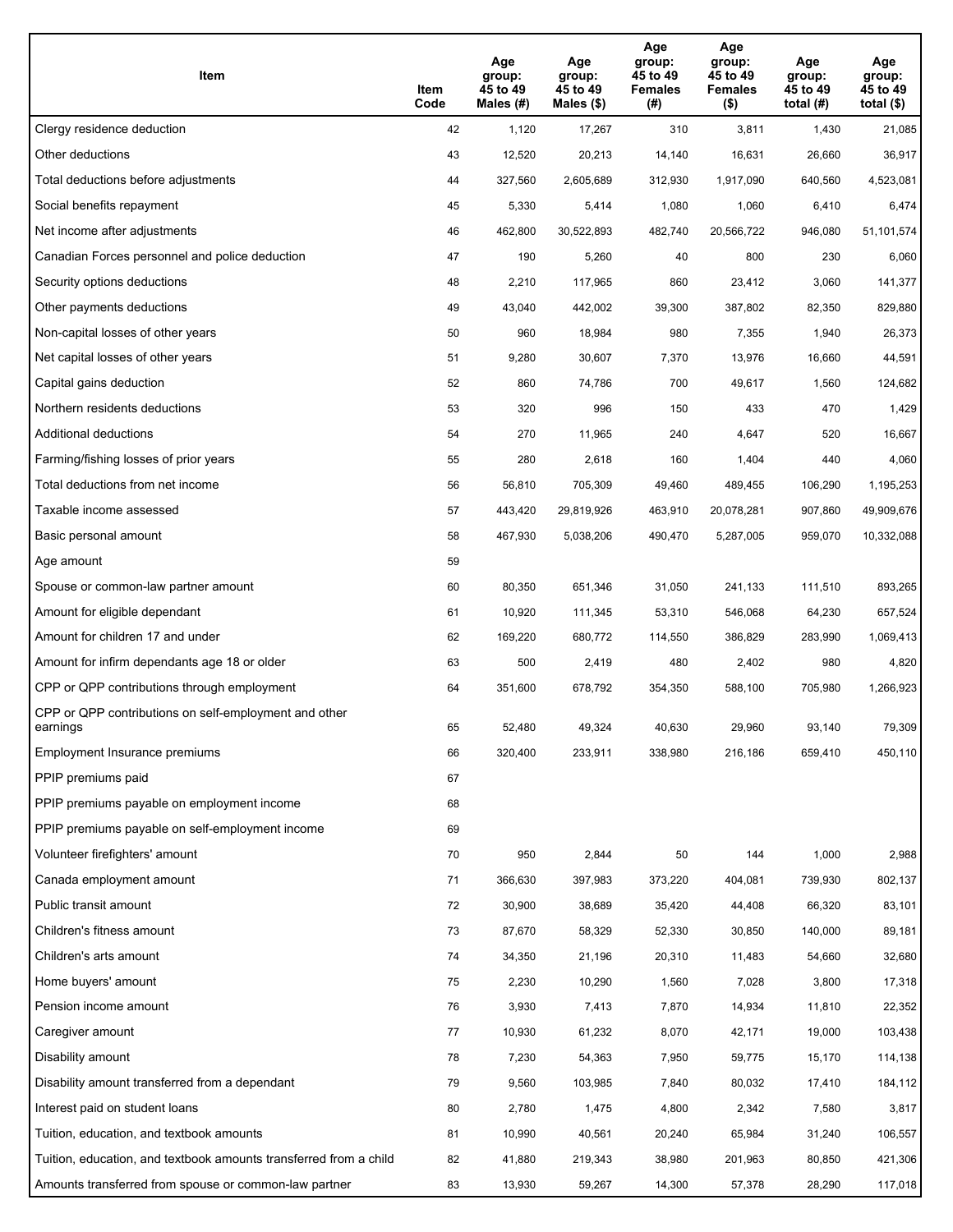| Item                                                | Item<br>Code | Age<br>group:<br>45 to 49<br>Males $(H)$ | Age<br>group:<br>45 to 49<br>Males $(\$)$ | Age<br>group:<br>45 to 49<br><b>Females</b><br>(#) | Age<br>group:<br>45 to 49<br><b>Females</b><br>$($ \$) | Age<br>group:<br>45 to 49<br>total $(H)$ | Age<br>group:<br>45 to 49<br>total $($)$ |
|-----------------------------------------------------|--------------|------------------------------------------|-------------------------------------------|----------------------------------------------------|--------------------------------------------------------|------------------------------------------|------------------------------------------|
| Medical expenses                                    | 84           | 38,020                                   | 87,118                                    | 55,250                                             | 109,323                                                | 93,420                                   | 196,853                                  |
| Total tax credits on personal amounts               | 85           | 467,940                                  | 1,291,629                                 | 490,480                                            | 1,264,499                                              | 959,090                                  | 2,557,728                                |
| Allowable charitable donations and government gifts | 86           | 135,680                                  | 239,314                                   | 114,780                                            | 138,365                                                | 250,590                                  | 378,011                                  |
| Eligible cultural and ecological gifts              | 87           |                                          |                                           |                                                    |                                                        |                                          |                                          |
| Total tax credit on donations and gifts             | 88           | 135,130                                  | 66,602                                    | 114,280                                            | 35,287                                                 | 249,530                                  | 101,982                                  |
| Total federal non-refundable tax credits            | 89           | 467,940                                  | 1,358,231                                 | 490,480                                            | 1,299,786                                              | 959,090                                  | 2,659,710                                |
| Federal dividend tax credit                         | 90           | 68,340                                   | 183,749                                   | 65,950                                             | 106,179                                                | 134,320                                  | 289,954                                  |
| Overseas employment tax credit                      | 91           | 170                                      | 1,834                                     | 20                                                 | 158                                                    | 190                                      | 1,991                                    |
| Minimum tax carryover                               | 92           | 670                                      | 2,346                                     | 510                                                | 1,343                                                  | 1,180                                    | 3,689                                    |
| Basic federal tax                                   | 93           | 363,820                                  | 4,553,869                                 | 338,250                                            | 2,424,133                                              | 702,230                                  | 6,978,933                                |
| Federal Foreign Tax Credit                          | 94           | 24,670                                   | 55,424                                    | 21,600                                             | 16,921                                                 | 46,280                                   | 72,409                                   |
| Federal Political contribution tax credit           | 95           | 2,520                                    | 470                                       | 1,200                                              | 215                                                    | 3,720                                    | 685                                      |
| <b>Investment Tax Credit</b>                        | 96           | 1,400                                    | 3,440                                     | 600                                                | 1,083                                                  | 2,010                                    | 4,523                                    |
| Labour-sponsored funds tax credit                   | 97           | 190                                      | 105                                       | 100                                                | 51                                                     | 290                                      | 156                                      |
| Alternative minimum tax payable                     | 98           | 690                                      | 3,767                                     | 480                                                | 2,402                                                  | 1,170                                    | 6,172                                    |
| Net federal tax                                     | 99           | 362,670                                  | 4,497,456                                 | 337,450                                            | 2,406,328                                              | 700,280                                  | 6,904,651                                |
| CPP contributions on self-employment                | 100          | 52,480                                   | 98,649                                    | 40,630                                             | 59,920                                                 | 93,140                                   | 158,618                                  |
| Social Benefits repayment                           | 101          | 5,330                                    | 5,414                                     | 1,080                                              | 1,060                                                  | 6,410                                    | 6,474                                    |
| <b>Net Provincial Tax</b>                           | 102          | 367,450                                  | 2,565,464                                 | 341,530                                            | 1,319,075                                              | 709.160                                  | 3,885,015                                |
| Total tax payable                                   | 103          | 392,640                                  | 7,166,997                                 | 366,890                                            | 3,786,408                                              | 759,740                                  | 10,954,797                               |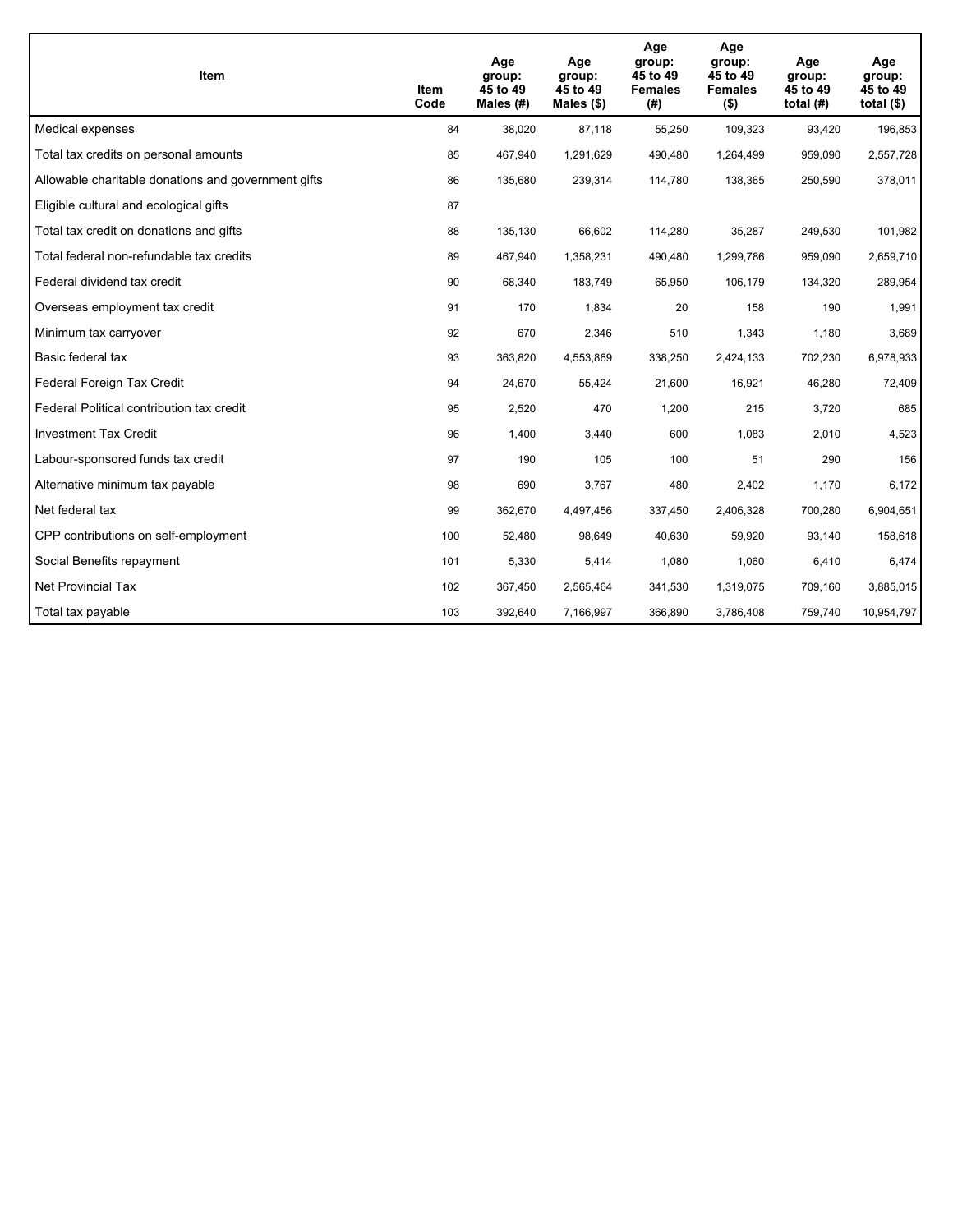| Item                                                                                           | Item<br>Code   | Age<br>group:<br>50 to 54<br>Males $(H)$ | Age<br>group:<br>50 to 54<br>Males $(\$)$ | Age<br>group:<br>50 to 54<br><b>Females</b><br>(#) | Age<br>group:<br>50 to 54<br><b>Females</b><br>$($ \$) | Age<br>group:<br>50 to 54<br>total $(H)$ | Age<br>group:<br>50 to 54<br>total $($)$ |
|------------------------------------------------------------------------------------------------|----------------|------------------------------------------|-------------------------------------------|----------------------------------------------------|--------------------------------------------------------|------------------------------------------|------------------------------------------|
| Number of taxable returns                                                                      | $\mathbf{1}$   | 398,100                                  |                                           | 373,400                                            |                                                        | 771,680                                  |                                          |
| Number of non-taxable returns                                                                  | 2              | 79,870                                   |                                           | 121,160                                            |                                                        | 201,310                                  |                                          |
| Total number of returns                                                                        | 3              | 477,970                                  |                                           | 494,560                                            |                                                        | 972,990                                  |                                          |
| Employment income                                                                              | 4              | 366,870                                  | 26,713,999                                | 384,380                                            | 17,843,292                                             | 751,330                                  | 44,557,718                               |
| Commissions (from employment)                                                                  | 5              | 12,190                                   | 684,076                                   | 8,070                                              | 207,279                                                | 20,260                                   | 891,355                                  |
| Other employment income                                                                        | 6              | 58,620                                   | 416,289                                   | 36,130                                             | 228,961                                                | 94,760                                   | 645,738                                  |
| Old Age Security pension (OASP)                                                                | $\overline{7}$ |                                          |                                           |                                                    |                                                        |                                          |                                          |
| CPP or QPP benefits                                                                            | 8              | 17,890                                   | 157,969                                   | 29,550                                             | 225,585                                                | 47,440                                   | 383,554                                  |
| Other pensions or superannuation                                                               | 9              | 10,580                                   | 300,634                                   | 6,650                                              | 118,477                                                | 17,240                                   | 419,198                                  |
| Elected split-pension amount                                                                   | 10             | 2,260                                    | 14,442                                    | 18,490                                             | 216,239                                                | 20,750                                   | 230,715                                  |
| Universal Child Care Benefit (UCCB)                                                            | 11             | 4,100                                    | 5,260                                     | 2,090                                              | 2,638                                                  | 6,190                                    | 7,910                                    |
| Employment Insurance and other benefits                                                        | 12             | 39,000                                   | 243,398                                   | 41,870                                             | 209,960                                                | 80,870                                   | 453,358                                  |
| Taxable amount of dividends from taxable Canadian corporations                                 | 13             | 86,880                                   | 1,666,246                                 | 89,920                                             | 951,311                                                | 176,830                                  | 2,618,162                                |
| Interest and other investment income                                                           | 14             | 116,410                                  | 289,656                                   | 135,300                                            | 257,685                                                | 251,850                                  | 547,879                                  |
| Net partnership income (Limited or non-active partners only)                                   | 15             | 3,090                                    | $-6,405$                                  | 1,560                                              | 3,669                                                  | 4,650                                    | $-2,739$                                 |
| Net rental income                                                                              | 16             | 38,340                                   | 77,183                                    | 36,050                                             | 69,125                                                 | 74,420                                   | 146,266                                  |
| Taxable capital gains                                                                          | 17             | 39,790                                   | 404,481                                   | 43,730                                             | 225,148                                                | 83,560                                   | 630,491                                  |
| Registered retirement savings plan income (RRSP)                                               | 18             | 54,300                                   | 379,101                                   | 52,640                                             | 327,074                                                | 106,940                                  | 706,239                                  |
| Other income                                                                                   | 19             | 67,140                                   | 605,250                                   | 64,300                                             | 361,340                                                | 131,470                                  | 966,766                                  |
| Net business income                                                                            | 20             | 61,170                                   | 1,038,413                                 | 47,330                                             | 546,833                                                | 108,620                                  | 1,586,916                                |
| Net professional income                                                                        | 21             | 8,900                                    | 964,103                                   | 7,860                                              | 411,490                                                | 16,770                                   | 1,375,748                                |
| Net commission income                                                                          | 22             | 6,710                                    | 201,253                                   | 5,780                                              | 122,935                                                | 12,490                                   | 324,203                                  |
| Net farming income                                                                             | 23             | 7,110                                    | 55,049                                    | 3,950                                              | 21,443                                                 | 11,280                                   | 81,062                                   |
| Net fishing income                                                                             | 24             | 20                                       | 268                                       |                                                    |                                                        | 30                                       | 325                                      |
| Workers' compensation benefits                                                                 | 25             | 17,300                                   | 210,063                                   | 10,220                                             | 90,700                                                 | 27,520                                   | 300,769                                  |
| Social assistance payments                                                                     | 26             | 32,400                                   | 311,310                                   | 31,540                                             | 319,504                                                | 63,950                                   | 630,954                                  |
| Net federal supplements                                                                        | 27             |                                          |                                           |                                                    |                                                        |                                          |                                          |
| Total income assessed                                                                          | 28             | 475,500                                  | 34,735,811                                | 490,080                                            | 22,882,283                                             | 965,990                                  | 57,627,971                               |
| Registered pension plan contributions (RPP)                                                    | 29             | 111,550                                  | 601,858                                   | 141,270                                            | 645,255                                                | 252,820                                  | 1,247,113                                |
| RRSP deduction                                                                                 | 30             | 180,270                                  | 1,336,488                                 | 168,930                                            | 902,771                                                | 349,210                                  | 2,239,516                                |
| Deduction for elected split-pension amount                                                     | 31             | 5,810                                    | 67,736                                    | 1,390                                              | 8,220                                                  | 7,200                                    | 75,960                                   |
| Annual union, professional, or like dues                                                       | 32             | 125,350                                  | 119,621                                   | 132,580                                            | 98,627                                                 | 257,930                                  | 218,249                                  |
| Child care expenses                                                                            | 33             | 10,100                                   | 35,819                                    | 11,440                                             | 31,111                                                 | 21,540                                   | 66,934                                   |
| Business investment loss                                                                       | 34             | 390                                      | 14,749                                    | 250                                                | 5,312                                                  | 630                                      | 20,061                                   |
| Moving expenses                                                                                | 35             | 900                                      | 9,173                                     | 660                                                | 4,921                                                  | 1,560                                    | 14,094                                   |
| Support payments made                                                                          | 36             | 6,210                                    | 113,167                                   | 220                                                | 3,894                                                  | 6,430                                    | 117,061                                  |
| Carrying charges and interest expenses                                                         | 37             | 57,770                                   | 170,857                                   | 48,920                                             | 105,976                                                | 106,710                                  | 276,937                                  |
| Deductions for CPP/QPP contributions on self-employment and other<br>earnings                  | 38             | 53,000                                   | 50,839                                    | 39,880                                             | 29,738                                                 | 92,900                                   | 80,595                                   |
| Deductions for provincial parental insurance plan (PPIP) premiums on<br>self-employment income | 39             |                                          |                                           |                                                    |                                                        |                                          |                                          |
| Exploration and development expenses                                                           | 40             | 2,280                                    | 60,875                                    | 940                                                | 14,400                                                 | 3,220                                    | 75,276                                   |
| Other employment expenses                                                                      | 41             | 34,100                                   | 224,691                                   | 18,260                                             | 82,549                                                 | 52,360                                   | 307,240                                  |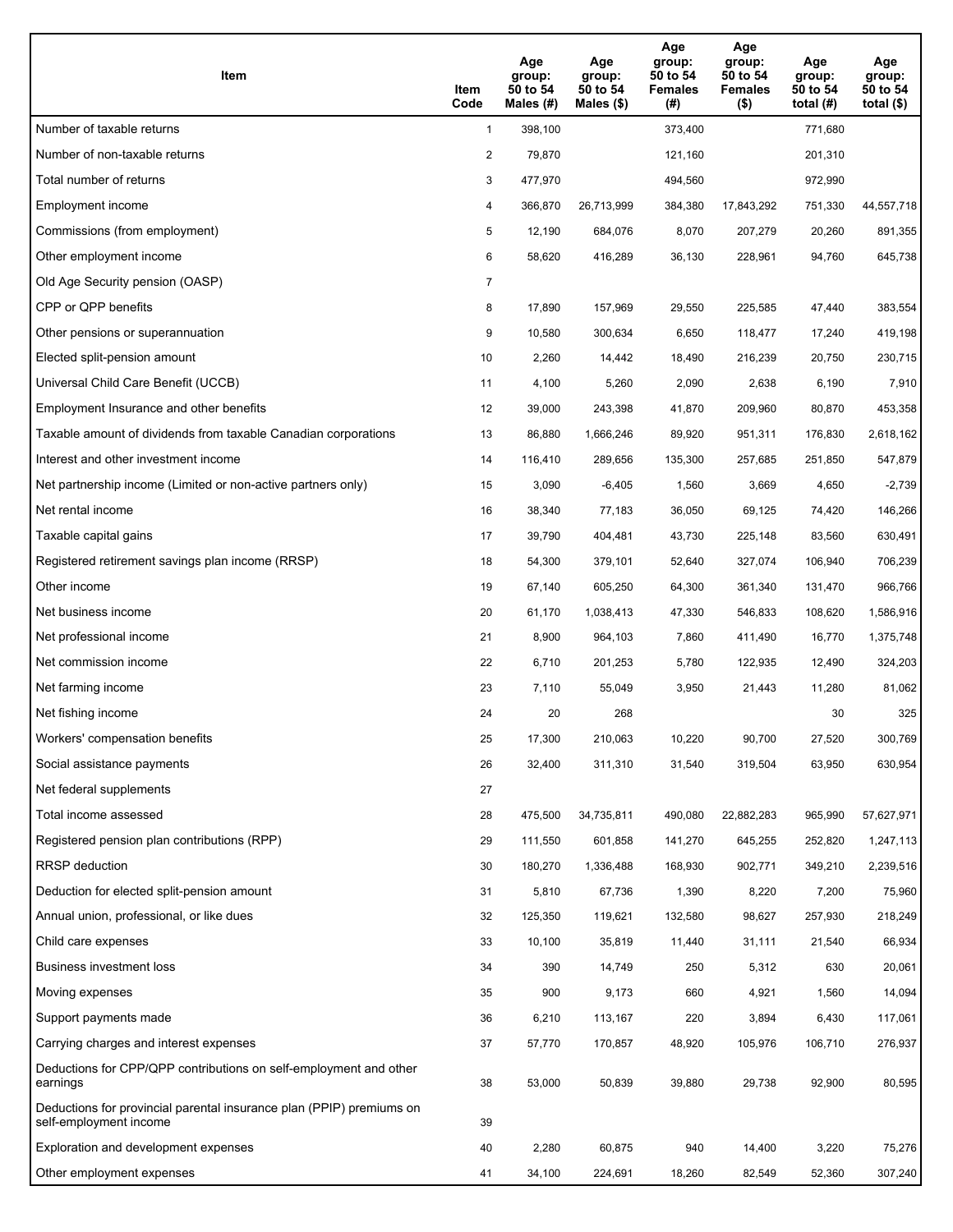| Item                                                              | Item<br>Code | Age<br>group:<br>50 to 54<br>Males (#) | Age<br>group:<br>50 to 54<br>Males (\$) | Age<br>group:<br>50 to 54<br><b>Females</b><br>(#) | Age<br>group:<br>50 to 54<br><b>Females</b><br>$($ \$) | Age<br>group:<br>50 to 54<br>total $(H)$ | Age<br>group:<br>50 to 54<br>total $($)$ |
|-------------------------------------------------------------------|--------------|----------------------------------------|-----------------------------------------|----------------------------------------------------|--------------------------------------------------------|------------------------------------------|------------------------------------------|
| Clergy residence deduction                                        | 42           | 1,370                                  | 21,576                                  | 430                                                | 5,556                                                  | 1,800                                    | 27,132                                   |
| Other deductions                                                  | 43           | 13,970                                 | 24,264                                  | 15,300                                             | 20,953                                                 | 29,270                                   | 45,221                                   |
| Total deductions before adjustments                               | 44           | 335,370                                | 2,851,963                               | 313,600                                            | 1,959,437                                              | 649,030                                  | 4,811,791                                |
| Social benefits repayment                                         | 45           | 5,700                                  | 5,832                                   | 1,110                                              | 1,005                                                  | 6,810                                    | 6,837                                    |
| Net income after adjustments                                      | 46           | 472,280                                | 31,918,367                              | 486,750                                            | 20,946,910                                             | 959,420                                  | 52,875,019                               |
| Canadian Forces personnel and police deduction                    | 47           | 150                                    | 4,361                                   | 20                                                 | 347                                                    | 170                                      | 4,707                                    |
| Security options deductions                                       | 48           | 2,090                                  | 151,066                                 | 860                                                | 29,310                                                 | 2,950                                    | 180,376                                  |
| Other payments deductions                                         | 49           | 48,840                                 | 521,389                                 | 41,270                                             | 410,261                                                | 90,110                                   | 931,796                                  |
| Non-capital losses of other years                                 | 50           | 1,010                                  | 22,117                                  | 1,010                                              | 8,667                                                  | 2,010                                    | 30,791                                   |
| Net capital losses of other years                                 | 51           | 11,650                                 | 40,886                                  | 10,230                                             | 22,596                                                 | 21,890                                   | 63,507                                   |
| Capital gains deduction                                           | 52           | 1,090                                  | 101,115                                 | 870                                                | 58,154                                                 | 1,970                                    | 160,030                                  |
| Northern residents deductions                                     | 53           | 410                                    | 1,191                                   | 180                                                | 582                                                    | 590                                      | 1,774                                    |
| Additional deductions                                             | 54           | 340                                    | 12,028                                  | 290                                                | 4,686                                                  | 640                                      | 16,741                                   |
| Farming/fishing losses of prior years                             | 55           | 430                                    | 5,560                                   | 220                                                | 1,487                                                  | 650                                      | 7,126                                    |
| Total deductions from net income                                  | 56           | 65,110                                 | 859,883                                 | 54,480                                             | 536,229                                                | 119,630                                  | 1,397,157                                |
| Taxable income assessed                                           | 57           | 450,580                                | 31,062,253                              | 466,840                                            | 20,411,786                                             | 917,800                                  | 51,482,736                               |
| Basic personal amount                                             | 58           | 477,960                                | 5,153,539                               | 494,560                                            | 5,336,926                                              | 972,970                                  | 10,495,258                               |
| Age amount                                                        | 59           |                                        |                                         |                                                    |                                                        |                                          |                                          |
| Spouse or common-law partner amount                               | 60           | 75,920                                 | 617,136                                 | 30,230                                             | 230,851                                                | 106,240                                  | 848,678                                  |
| Amount for eligible dependant                                     | 61           | 7,240                                  | 72,144                                  | 27,260                                             | 270,472                                                | 34,510                                   | 342,743                                  |
| Amount for children 17 and under                                  | 62           | 99,070                                 | 343,192                                 | 51,090                                             | 148,609                                                | 150,300                                  | 492,678                                  |
| Amount for infirm dependants age 18 or older                      | 63           | 770                                    | 3,528                                   | 720                                                | 3,154                                                  | 1,490                                    | 6,689                                    |
| CPP or QPP contributions through employment                       | 64           | 347,590                                | 671,079                                 | 347,140                                            | 576,075                                                | 694,750                                  | 1,247,168                                |
| CPP or QPP contributions on self-employment and other<br>earnings | 65           | 53,000                                 | 50,839                                  | 39,880                                             | 29,738                                                 | 92,900                                   | 80,595                                   |
| Employment Insurance premiums                                     | 66           | 315,530                                | 230,323                                 | 330,480                                            | 210,727                                                | 646,030                                  | 441,056                                  |
| PPIP premiums paid                                                | 67           |                                        |                                         |                                                    |                                                        |                                          |                                          |
| PPIP premiums payable on employment income                        | 68           |                                        |                                         |                                                    |                                                        |                                          |                                          |
| PPIP premiums payable on self-employment income                   | 69           |                                        |                                         |                                                    |                                                        |                                          |                                          |
| Volunteer firefighters' amount                                    | 70           | 790                                    | 2,373                                   | 50                                                 | 144                                                    | 840                                      | 2,517                                    |
| Canada employment amount                                          | 71           | 365,610                                | 395,992                                 | 367,290                                            | 397,356                                                | 732,940                                  | 793,384                                  |
| Public transit amount                                             | 72           | 27,330                                 | 34,541                                  | 33,350                                             | 42,953                                                 | 60,680                                   | 77,494                                   |
| Children's fitness amount                                         | 73           | 41,290                                 | 24,371                                  | 18,680                                             | 9,727                                                  | 59,970                                   | 34,101                                   |
| Children's arts amount                                            | 74           | 16,140                                 | 9,312                                   | 7,530                                              | 3,963                                                  | 23,680                                   | 13,277                                   |
| Home buyers' amount                                               | 75           | 1,380                                  | 6,358                                   | 1,000                                              | 4,434                                                  | 2,380                                    | 10,791                                   |
| Pension income amount                                             | 76           | 12,540                                 | 24,259                                  | 24,080                                             | 46,535                                                 | 36,620                                   | 70,808                                   |
| Caregiver amount                                                  | 77           | 10,270                                 | 54,811                                  | 7,960                                              | 39,656                                                 | 18,240                                   | 94,518                                   |
| Disability amount                                                 | 78           | 10,050                                 | 75,516                                  | 11,200                                             | 84,242                                                 | 21,250                                   | 159,765                                  |
| Disability amount transferred from a dependant                    | 79           | 8,410                                  | 80,838                                  | 6,850                                              | 60,646                                                 | 15,260                                   | 141,536                                  |
| Interest paid on student loans                                    | 80           | 1,590                                  | 732                                     | 2,900                                              | 1,314                                                  | 4,480                                    | 2,046                                    |
| Tuition, education, and textbook amounts                          | 81           | 7,710                                  | 26,127                                  | 14,170                                             | 41,418                                                 | 21,890                                   | 67,546                                   |
| Tuition, education, and textbook amounts transferred from a child | 82           | 66,760                                 | 385,939                                 | 44,040                                             | 240,029                                                | 110,800                                  | 625,991                                  |
| Amounts transferred from spouse or common-law partner             | 83           | 11,210                                 | 50,168                                  | 11,120                                             | 50,351                                                 | 22,360                                   | 100,689                                  |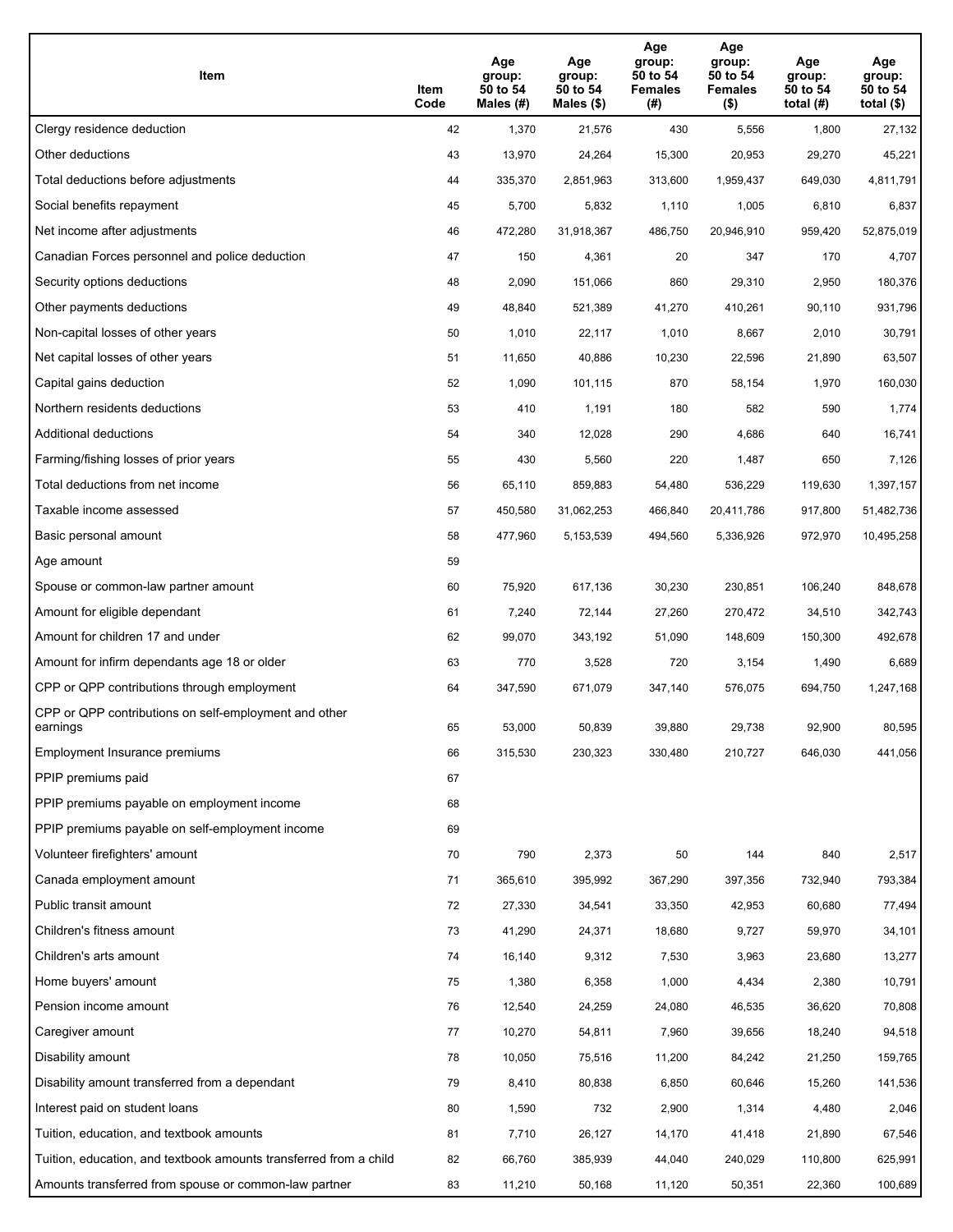| <b>Item</b>                                         | Item<br>Code | Age<br>group:<br>50 to 54<br>Males $(H)$ | Age<br>group:<br>50 to 54<br>Males $(\$)$ | Age<br>group:<br>50 to 54<br><b>Females</b><br>(#) | Age<br>group:<br>50 to 54<br><b>Females</b><br>$($ \$) | Age<br>group:<br>50 to 54<br>total $(H)$ | Age<br>group:<br>50 to 54<br>total $($)$ |
|-----------------------------------------------------|--------------|------------------------------------------|-------------------------------------------|----------------------------------------------------|--------------------------------------------------------|------------------------------------------|------------------------------------------|
| Medical expenses                                    | 84           | 42,260                                   | 97,403                                    | 59,800                                             | 118,948                                                | 102,160                                  | 216,639                                  |
| Total tax credits on personal amounts               | 85           | 477,960                                  | 1,261,612                                 | 494,560                                            | 1,192,267                                              | 972,980                                  | 2,454,956                                |
| Allowable charitable donations and government gifts | 86           | 145,640                                  | 327,171                                   | 124,950                                            | 160,489                                                | 270,690                                  | 487,937                                  |
| Eligible cultural and ecological gifts              | 87           | 140                                      | 738                                       | 120                                                | 170                                                    | 260                                      | 909                                      |
| Total tax credit on donations and gifts             | 88           | 145,100                                  | 91,903                                    | 124,480                                            | 41,469                                                 | 269,670                                  | 133,449                                  |
| Total federal non-refundable tax credits            | 89           | 477,960                                  | 1,353,515                                 | 494,560                                            | 1,233,736                                              | 972,980                                  | 2,588,405                                |
| Federal dividend tax credit                         | 90           | 82,170                                   | 228,251                                   | 81,490                                             | 128,744                                                | 163,690                                  | 357,076                                  |
| Overseas employment tax credit                      | 91           | 170                                      | 1,960                                     | 10                                                 | 97                                                     | 190                                      | 2,056                                    |
| Minimum tax carryover                               | 92           | 890                                      | 3,418                                     | 730                                                | 2,000                                                  | 1,620                                    | 5,418                                    |
| Basic federal tax                                   | 93           | 372,130                                  | 4,838,201                                 | 350,440                                            | 2,512,114                                              | 722,700                                  | 7,350,964                                |
| Federal Foreign Tax Credit                          | 94           | 29,900                                   | 56,807                                    | 27,700                                             | 16,333                                                 | 57,620                                   | 73,260                                   |
| Federal Political contribution tax credit           | 95           | 3,320                                    | 621                                       | 1,750                                              | 295                                                    | 5,070                                    | 916                                      |
| <b>Investment Tax Credit</b>                        | 96           | 1,890                                    | 5,109                                     | 800                                                | 1,308                                                  | 2,710                                    | 6,418                                    |
| Labour-sponsored funds tax credit                   | 97           | 190                                      | 106                                       | 130                                                | 69                                                     | 320                                      | 175                                      |
| Alternative minimum tax payable                     | 98           | 910                                      | 5,180                                     | 590                                                | 2,814                                                  | 1,500                                    | 7,995                                    |
| Net federal tax                                     | 99           | 370,960                                  | 4,776,767                                 | 349,660                                            | 2,494,658                                              | 720,760                                  | 7,271,952                                |
| CPP contributions on self-employment                | 100          | 53,000                                   | 101,679                                   | 39,880                                             | 59,475                                                 | 92,900                                   | 161,189                                  |
| Social Benefits repayment                           | 101          | 5,700                                    | 5,832                                     | 1,110                                              | 1,005                                                  | 6,810                                    | 6,837                                    |
| Net Provincial Tax                                  | 102          | 372,810                                  | 2,725,953                                 | 347,920                                            | 1,356,720                                              | 720,870                                  | 4,082,955                                |
| Total tax payable                                   | 103          | 398,100                                  | 7,610,245                                 | 373,400                                            | 3,911,879                                              | 771,680                                  | 11,522,970                               |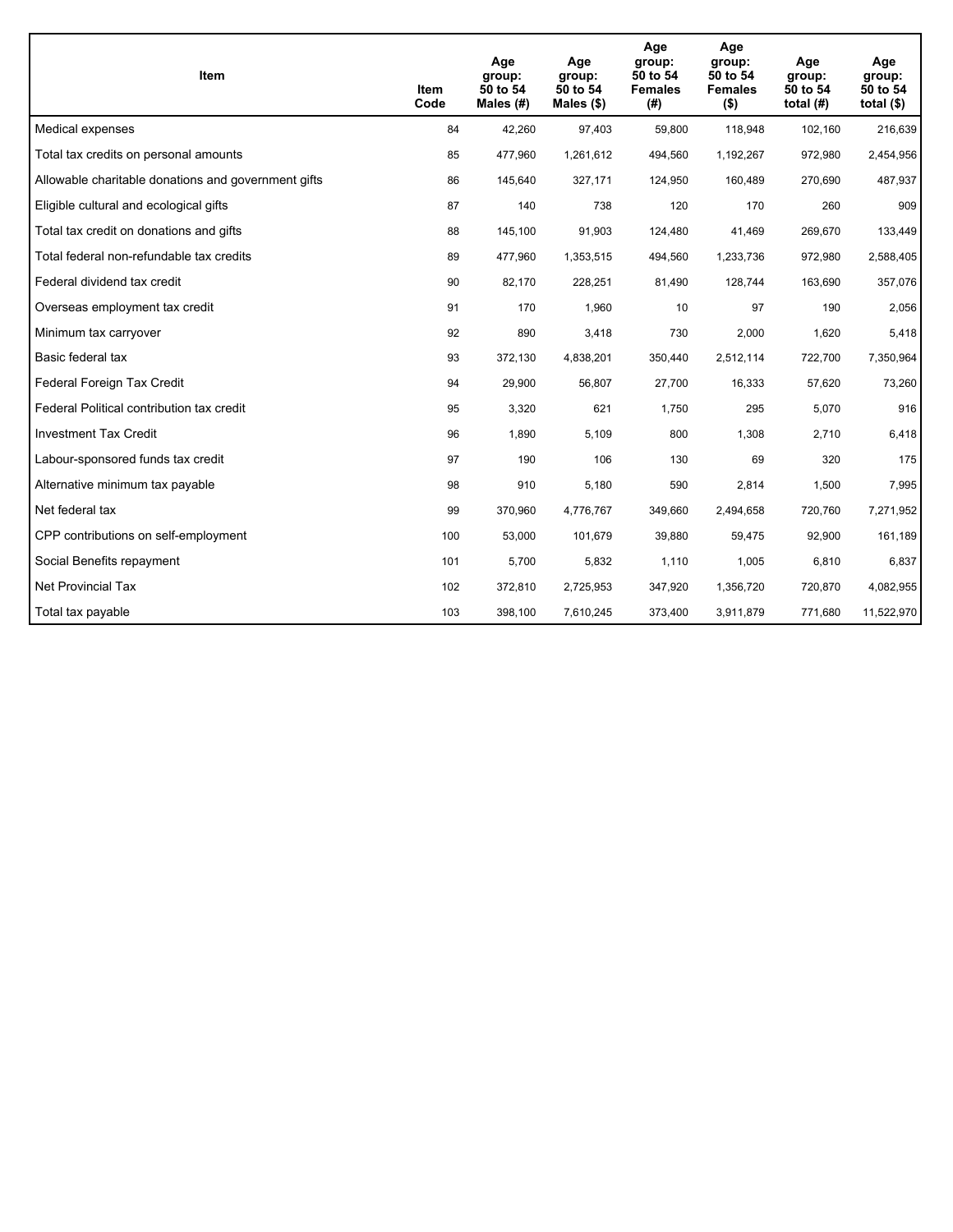| Item                                                                                           | Item<br>Code   | Age<br>group:<br>55 to 59<br>Males $(H)$ | Age<br>group:<br>55 to 59<br>Males $(\$)$ | Age<br>group:<br>55 to 59<br><b>Females</b><br>(#) | Age<br>group:<br>55 to 59<br><b>Females</b><br>$($ \$) | Age<br>group:<br>55 to 59<br>total $(H)$ | Age<br>group:<br>55 to 59<br>total $(\$)$ |
|------------------------------------------------------------------------------------------------|----------------|------------------------------------------|-------------------------------------------|----------------------------------------------------|--------------------------------------------------------|------------------------------------------|-------------------------------------------|
| Number of taxable returns                                                                      | $\mathbf{1}$   | 343,140                                  |                                           | 326,630                                            |                                                        | 669,880                                  |                                           |
| Number of non-taxable returns                                                                  | $\overline{2}$ | 75,480                                   |                                           | 111,930                                            |                                                        | 187,640                                  |                                           |
| Total number of returns                                                                        | 3              | 418,620                                  |                                           | 438,560                                            |                                                        | 857,520                                  |                                           |
| Employment income                                                                              | 4              | 293,610                                  | 20,079,369                                | 304,160                                            | 13,209,653                                             | 597,850                                  | 33,289,969                                |
| Commissions (from employment)                                                                  | 5              | 9,050                                    | 514,664                                   | 5,610                                              | 136,082                                                | 14,660                                   | 650,746                                   |
| Other employment income                                                                        | 6              | 64,290                                   | 375,101                                   | 37,740                                             | 213,753                                                | 102,040                                  | 588,909                                   |
| Old Age Security pension (OASP)                                                                | $\overline{7}$ |                                          |                                           |                                                    |                                                        |                                          |                                           |
| CPP or QPP benefits                                                                            | 8              | 25,240                                   | 236,139                                   | 43,150                                             | 335,942                                                | 68,390                                   | 572,081                                   |
| Other pensions or superannuation                                                               | 9              | 45,290                                   | 1,590,882                                 | 36,790                                             | 953,705                                                | 82,090                                   | 2,544,679                                 |
| Elected split-pension amount                                                                   | 10             | 7,520                                    | 56,131                                    | 45,190                                             | 574,971                                                | 52,710                                   | 631,131                                   |
| Universal Child Care Benefit (UCCB)                                                            | 11             | 1,140                                    | 1,410                                     | 610                                                | 773                                                    | 1,750                                    | 2,188                                     |
| Employment Insurance and other benefits                                                        | 12             | 33,120                                   | 207,431                                   | 33,300                                             | 165,511                                                | 66,420                                   | 372,943                                   |
| Taxable amount of dividends from taxable Canadian corporations                                 | 13             | 90,280                                   | 1,661,509                                 | 96,070                                             | 1,006,640                                              | 186,370                                  | 2,668,334                                 |
| Interest and other investment income                                                           | 14             | 124,730                                  | 352,175                                   | 146,440                                            | 319,756                                                | 271,310                                  | 672,330                                   |
| Net partnership income (Limited or non-active partners only)                                   | 15             | 3,350                                    | 7,403                                     | 1,790                                              | 1,655                                                  | 5,140                                    | 9,058                                     |
| Net rental income                                                                              | 16             | 33,770                                   | 98,038                                    | 32,290                                             | 86,287                                                 | 66,100                                   | 184,386                                   |
| Taxable capital gains                                                                          | 17             | 42,940                                   | 428,208                                   | 49,260                                             | 243,401                                                | 92,230                                   | 672,926                                   |
| Registered retirement savings plan income (RRSP)                                               | 18             | 46,940                                   | 434,633                                   | 50,730                                             | 411,670                                                | 97,670                                   | 846,309                                   |
| Other income                                                                                   | 19             | 79,240                                   | 705,259                                   | 78,280                                             | 482,163                                                | 157,540                                  | 1,187,499                                 |
| Net business income                                                                            | 20             | 52,640                                   | 852,891                                   | 40,800                                             | 452,947                                                | 93,520                                   | 1,307,395                                 |
| Net professional income                                                                        | 21             | 9,300                                    | 1,078,172                                 | 6,960                                              | 334,890                                                | 16,250                                   | 1,413,062                                 |
| Net commission income                                                                          | 22             | 6,060                                    | 186,137                                   | 4,630                                              | 105,343                                                | 10,690                                   | 291,479                                   |
| Net farming income                                                                             | 23             | 7,450                                    | 55,382                                    | 3,730                                              | 12,006                                                 | 11,340                                   | 69,934                                    |
| Net fishing income                                                                             | 24             | 30                                       | 140                                       | 10                                                 | 32                                                     | 40                                       | 171                                       |
| Workers' compensation benefits                                                                 | 25             | 18,260                                   | 223,969                                   | 10,480                                             | 101,342                                                | 28,740                                   | 325,311                                   |
| Social assistance payments                                                                     | 26             | 27,300                                   | 268,334                                   | 27,160                                             | 268,657                                                | 54,470                                   | 537,088                                   |
| Net federal supplements                                                                        | 27             |                                          |                                           | 10                                                 | 25                                                     | 20                                       | 53                                        |
| Total income assessed                                                                          | 28             | 416,250                                  | 29,415,728                                | 434,660                                            | 19,530,131                                             | 851,210                                  | 48,953,231                                |
| Registered pension plan contributions (RPP)                                                    | 29             | 84,800                                   | 434,702                                   | 111,110                                            | 484,905                                                | 195,910                                  | 919,624                                   |
| RRSP deduction                                                                                 | 30             | 150,260                                  | 1,189,598                                 | 141,970                                            | 802,863                                                | 292,240                                  | 1,992,650                                 |
| Deduction for elected split-pension amount                                                     | 31             | 25,800                                   | 336,199                                   | 9,820                                              | 76,405                                                 | 35,620                                   | 412,605                                   |
| Annual union, professional, or like dues                                                       | 32             | 102,270                                  | 91,427                                    | 109,450                                            | 77,619                                                 | 211,720                                  | 169,047                                   |
| Child care expenses                                                                            | 33             | 2,890                                    | 9,243                                     | 1,860                                              | 5,024                                                  | 4,760                                    | 14,267                                    |
| <b>Business investment loss</b>                                                                | 34             | 300                                      | 14,530                                    | 230                                                | 5,755                                                  | 530                                      | 20,285                                    |
| Moving expenses                                                                                | 35             | 650                                      | 6,836                                     | 550                                                | 4,368                                                  | 1,200                                    | 11,204                                    |
| Support payments made                                                                          | 36             | 5,370                                    | 120,087                                   | 160                                                | 2,465                                                  | 5,530                                    | 122,552                                   |
| Carrying charges and interest expenses                                                         | 37             | 61,000                                   | 179,464                                   | 53,720                                             | 118,307                                                | 114,730                                  | 297,789                                   |
| Deductions for CPP/QPP contributions on self-employment and other<br>earnings                  | 38             | 47,200                                   | 45,333                                    | 34,340                                             | 24,550                                                 | 81,550                                   | 69,888                                    |
| Deductions for provincial parental insurance plan (PPIP) premiums on<br>self-employment income | 39             |                                          |                                           |                                                    |                                                        |                                          |                                           |
| Exploration and development expenses                                                           | 40             | 2,540                                    | 64,468                                    | 1,180                                              | 15,694                                                 | 3,720                                    | 80,162                                    |
| Other employment expenses                                                                      | 41             | 26,170                                   | 176,160                                   | 13,560                                             | 57,822                                                 | 39,730                                   | 233,985                                   |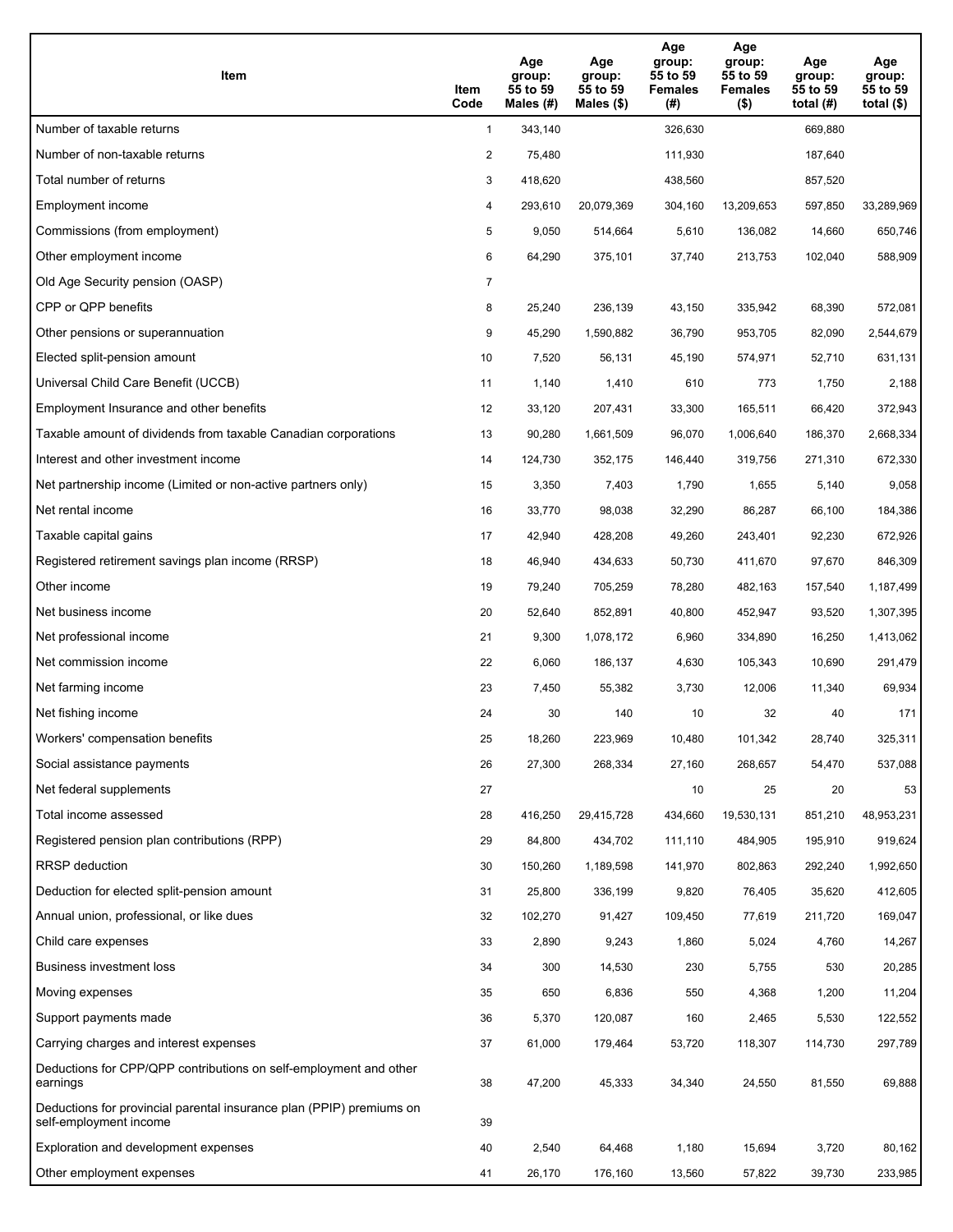| Item                                                              | Item<br>Code | Age<br>group:<br>55 to 59<br>Males (#) | Age<br>group:<br>55 to 59<br>Males (\$) | Age<br>group:<br>55 to 59<br><b>Females</b><br>(#) | Age<br>group:<br>55 to 59<br><b>Females</b><br>$($ \$) | Age<br>group:<br>55 to 59<br>total $(H)$ | Age<br>group:<br>55 to 59<br>total $($)$ |
|-------------------------------------------------------------------|--------------|----------------------------------------|-----------------------------------------|----------------------------------------------------|--------------------------------------------------------|------------------------------------------|------------------------------------------|
| Clergy residence deduction                                        | 42           | 1,340                                  | 21,538                                  | 520                                                | 7,130                                                  | 1,860                                    | 28,672                                   |
| Other deductions                                                  | 43           | 13,200                                 | 27,180                                  | 14,420                                             | 22,441                                                 | 27,620                                   | 49,621                                   |
| Total deductions before adjustments                               | 44           | 287,710                                | 2,716,927                               | 265,610                                            | 1,705,534                                              | 553,360                                  | 4,422,700                                |
| Social benefits repayment                                         | 45           | 4,460                                  | 5,024                                   | 870                                                | 876                                                    | 5,330                                    | 5,900                                    |
| Net income after adjustments                                      | 46           | 413,490                                | 26,742,363                              | 432,080                                            | 17,840,802                                             | 845,860                                  | 44,590,364                               |
| Canadian Forces personnel and police deduction                    | 47           | 40                                     | 1,309                                   |                                                    |                                                        | 50                                       | 1,380                                    |
| Security options deductions                                       | 48           | 1,520                                  | 122,730                                 | 550                                                | 21,342                                                 | 2,070                                    | 144,072                                  |
| Other payments deductions                                         | 49           | 44,740                                 | 492,332                                 | 37,200                                             | 370,024                                                | 81,950                                   | 862,452                                  |
| Non-capital losses of other years                                 | 50           | 1,040                                  | 11,298                                  | 820                                                | 8,798                                                  | 1,860                                    | 20,098                                   |
| Net capital losses of other years                                 | 51           | 13,190                                 | 47,288                                  | 12,720                                             | 27,954                                                 | 25,910                                   | 75,242                                   |
| Capital gains deduction                                           | 52           | 1,210                                  | 111,083                                 | 880                                                | 58,163                                                 | 2,110                                    | 170,469                                  |
| Northern residents deductions                                     | 53           | 350                                    | 1,058                                   | 160                                                | 567                                                    | 510                                      | 1,625                                    |
| Additional deductions                                             | 54           | 400                                    | 12,590                                  | 390                                                | 5,985                                                  | 800                                      | 18,590                                   |
| Farming/fishing losses of prior years                             | 55           | 440                                    | 5,884                                   | 200                                                | 1,869                                                  | 640                                      | 7,791                                    |
| Total deductions from net income                                  | 56           | 61,890                                 | 805,786                                 | 52,380                                             | 494,895                                                | 114,310                                  | 1,302,054                                |
| Taxable income assessed                                           | 57           | 394,610                                | 25,939,017                              | 414,460                                            | 17,346,735                                             | 809,350                                  | 43,291,595                               |
| Basic personal amount                                             | 58           | 418,610                                | 4,515,956                               | 438,560                                            | 4,733,026                                              | 857,510                                  | 9,252,461                                |
| Age amount                                                        | 59           |                                        |                                         |                                                    |                                                        |                                          |                                          |
| Spouse or common-law partner amount                               | 60           | 67,320                                 | 541,617                                 | 25,750                                             | 189,088                                                | 93,150                                   | 731,286                                  |
| Amount for eligible dependant                                     | 61           | 2,780                                  | 27,081                                  | 7,950                                              | 74,932                                                 | 10,730                                   | 102,041                                  |
| Amount for children 17 and under                                  | 62           | 34,070                                 | 106,638                                 | 11,350                                             | 30,366                                                 | 45,460                                   | 137,213                                  |
| Amount for infirm dependants age 18 or older                      | 63           | 800                                    | 3,492                                   | 640                                                | 2,645                                                  | 1,440                                    | 6,136                                    |
| CPP or QPP contributions through employment                       | 64           | 273,240                                | 508,535                                 | 269,410                                            | 433,527                                                | 542,670                                  | 942,078                                  |
| CPP or QPP contributions on self-employment and other<br>earnings | 65           | 47,200                                 | 45,333                                  | 34,340                                             | 24,550                                                 | 81,550                                   | 69,888                                   |
| Employment Insurance premiums                                     | 66           | 246,980                                | 173,960                                 | 254,930                                            | 157,900                                                | 501,930                                  | 331,868                                  |
| PPIP premiums paid                                                | 67           |                                        |                                         |                                                    |                                                        |                                          |                                          |
| PPIP premiums payable on employment income                        | 68           |                                        |                                         |                                                    |                                                        |                                          |                                          |
| PPIP premiums payable on self-employment income                   | 69           |                                        |                                         |                                                    |                                                        |                                          |                                          |
| Volunteer firefighters' amount                                    | 70           | 540                                    | 1,605                                   | 30                                                 | 96                                                     | 570                                      | 1,701                                    |
| Canada employment amount                                          | 71           | 301,430                                | 319,588                                 | 294,520                                            | 314,619                                                | 595,990                                  | 634,247                                  |
| Public transit amount                                             | 72           | 19,390                                 | 24,807                                  | 24,790                                             | 31,922                                                 | 44,180                                   | 56,733                                   |
| Children's fitness amount                                         | 73           | 11,520                                 | 6,217                                   | 3,040                                              | 1,459                                                  | 14,560                                   | 7,677                                    |
| Children's arts amount                                            | 74           | 4,640                                  | 2,534                                   | 1,330                                              | 670                                                    | 5,970                                    | 3,204                                    |
| Home buyers' amount                                               | 75           | 740                                    | 3,418                                   | 540                                                | 2,393                                                  | 1,280                                    | 5,811                                    |
| Pension income amount                                             | 76           | 51,300                                 | 100,506                                 | 74,830                                             | 145,925                                                | 126,140                                  | 246,442                                  |
| Caregiver amount                                                  | 77           | 7,720                                  | 40,319                                  | 6,310                                              | 30,613                                                 | 14,050                                   | 70,979                                   |
| Disability amount                                                 | 78           | 12,510                                 | 94,165                                  | 13,870                                             | 104,353                                                | 26,390                                   | 198,525                                  |
| Disability amount transferred from a dependant                    | 79           | 6,070                                  | 51,463                                  | 5,170                                              | 40,781                                                 | 11,240                                   | 92,260                                   |
| Interest paid on student loans                                    | 80           | 790                                    | 358                                     | 1,320                                              | 571                                                    | 2,110                                    | 928                                      |
| Tuition, education, and textbook amounts                          | 81           | 4,800                                  | 14,149                                  | 7,900                                              | 20,853                                                 | 12,700                                   | 35,002                                   |
| Tuition, education, and textbook amounts transferred from a child | 82           | 42,280                                 | 239,365                                 | 22,640                                             | 119,418                                                | 64,910                                   | 358,783                                  |
| Amounts transferred from spouse or common-law partner             | 83           | 10,580                                 | 49,251                                  | 15,080                                             | 78,847                                                 | 25,660                                   | 128,120                                  |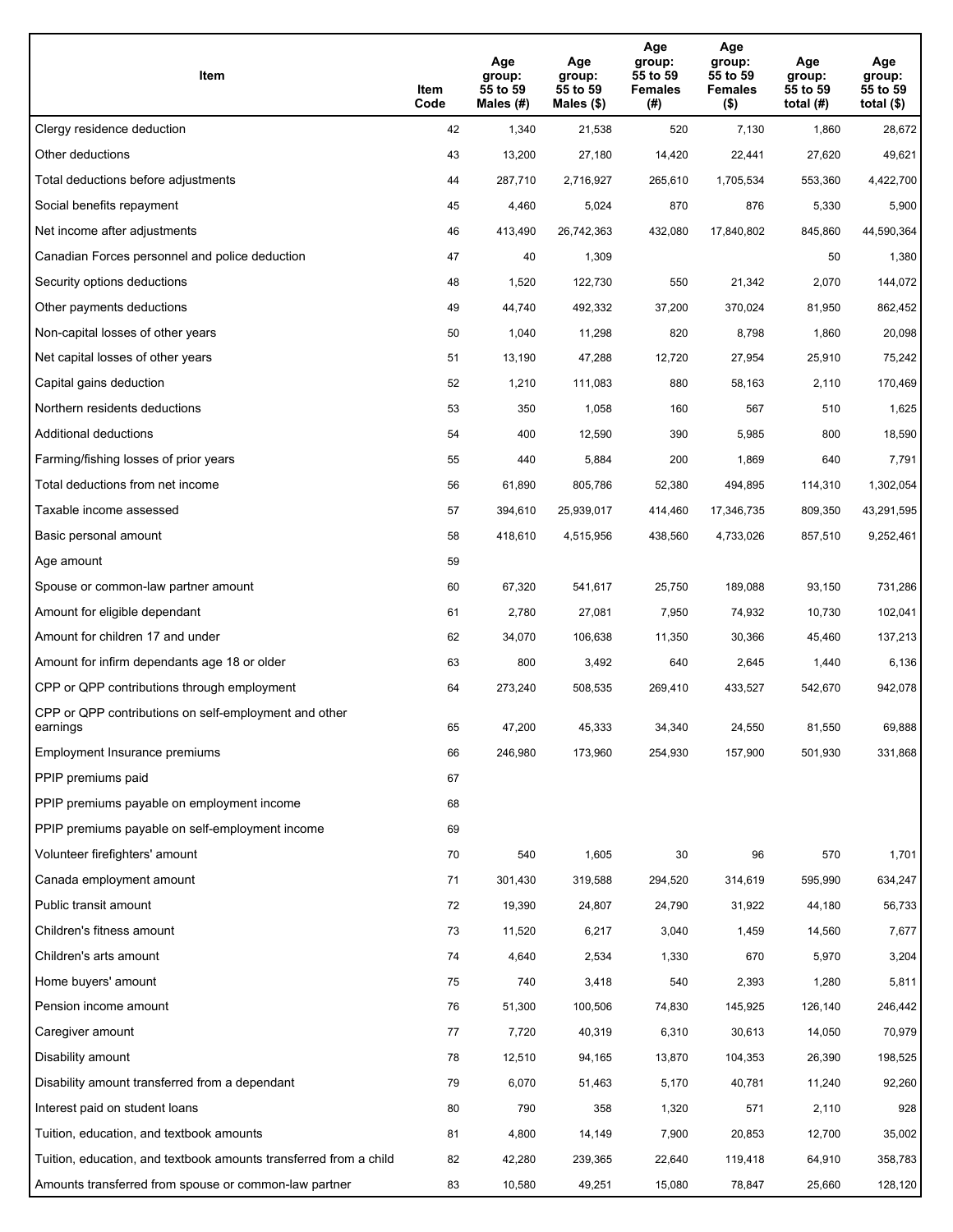| <b>Item</b>                                         | Item<br>Code | Age<br>group:<br>55 to 59<br>Males $(H)$ | Age<br>group:<br>55 to 59<br>Males $(\$)$ | Age<br>group:<br>55 to 59<br><b>Females</b><br>(#) | Age<br>group:<br>55 to 59<br><b>Females</b><br>$($ \$) | Age<br>group:<br>55 to 59<br>total $(H)$ | Age<br>group:<br>55 to 59<br>total $($)$ |
|-----------------------------------------------------|--------------|------------------------------------------|-------------------------------------------|----------------------------------------------------|--------------------------------------------------------|------------------------------------------|------------------------------------------|
| Medical expenses                                    | 84           | 43,730                                   | 102,854                                   | 62,980                                             | 132,396                                                | 106,800                                  | 235,431                                  |
| Total tax credits on personal amounts               | 85           | 418,610                                  | 1,045,998                                 | 438,560                                            | 1,000,653                                              | 857,510                                  | 2,047,350                                |
| Allowable charitable donations and government gifts | 86           | 131,650                                  | 308,276                                   | 116,460                                            | 164,706                                                | 248,190                                  | 473,205                                  |
| Eligible cultural and ecological gifts              | 87           |                                          |                                           | 140                                                | 1,184                                                  |                                          |                                          |
| Total tax credit on donations and gifts             | 88           | 131,200                                  | 88,376                                    | 116,070                                            | 45,548                                                 | 247,340                                  | 133,986                                  |
| Total federal non-refundable tax credits            | 89           | 418,610                                  | 1,134,374                                 | 438,560                                            | 1,046,201                                              | 857,510                                  | 2,181,336                                |
| Federal dividend tax credit                         | 90           | 84,380                                   | 222,221                                   | 86,220                                             | 136,619                                                | 170,610                                  | 358,861                                  |
| Overseas employment tax credit                      | 91           | 140                                      | 1,544                                     | 10                                                 | 121                                                    | 160                                      | 1,665                                    |
| Minimum tax carryover                               | 92           | 1,010                                    | 3,370                                     | 750                                                | 2,008                                                  | 1,760                                    | 5,381                                    |
| Basic federal tax                                   | 93           | 321,680                                  | 3,998,549                                 | 308,780                                            | 2,088,063                                              | 630,560                                  | 6,087,108                                |
| Federal Foreign Tax Credit                          | 94           | 31,010                                   | 52,880                                    | 31,370                                             | 14,516                                                 | 62,380                                   | 67,406                                   |
| Federal Political contribution tax credit           | 95           | 3,960                                    | 728                                       | 2,400                                              | 396                                                    | 6,360                                    | 1,124                                    |
| <b>Investment Tax Credit</b>                        | 96           | 1,850                                    | 4,858                                     | 800                                                | 1,258                                                  | 2,660                                    | 6,116                                    |
| Labour-sponsored funds tax credit                   | 97           | 150                                      | 89                                        | 110                                                | 60                                                     | 260                                      | 149                                      |
| Alternative minimum tax payable                     | 98           | 880                                      | 9,723                                     | 570                                                | 2,848                                                  | 1,450                                    | 12,576                                   |
| Net federal tax                                     | 99           | 320,740                                  | 3,944,467                                 | 308,100                                            | 2,072,074                                              | 628,930                                  | 6,017,027                                |
| CPP contributions on self-employment                | 100          | 47,200                                   | 90,665                                    | 34,340                                             | 49,099                                                 | 81,550                                   | 139,776                                  |
| Social Benefits repayment                           | 101          | 4,460                                    | 5,024                                     | 870                                                | 876                                                    | 5,330                                    | 5,900                                    |
| Net Provincial Tax                                  | 102          | 320,300                                  | 2,241,927                                 | 302,950                                            | 1,120,177                                              | 623,350                                  | 3,362,365                                |
| Total tax payable                                   | 103          | 343,140                                  | 6,282,099                                 | 326,630                                            | 3,242,250                                              | 669,880                                  | 9,525,108                                |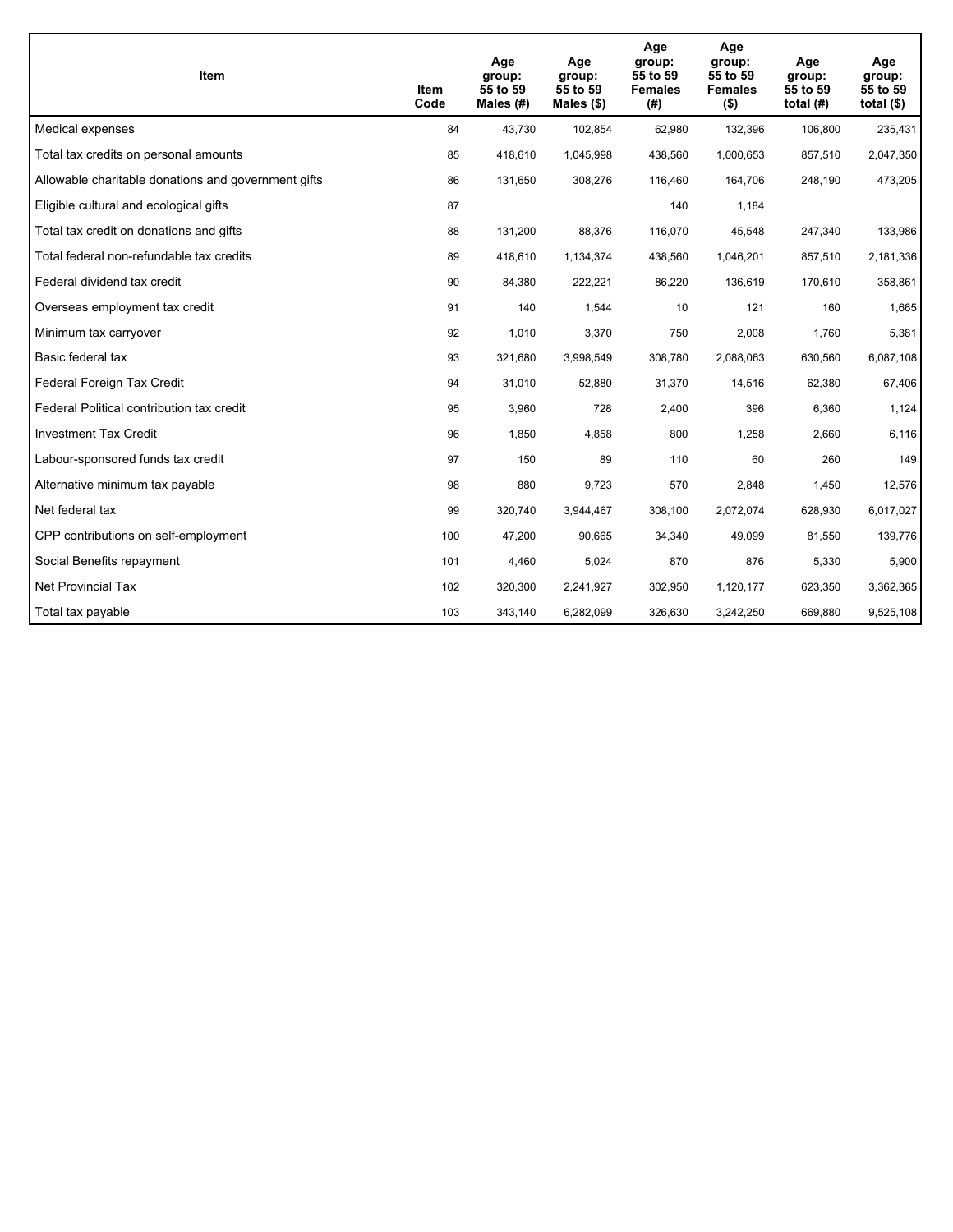| Item                                                                                           | Item<br>Code   | Age<br>group:<br>60 to 64<br>Males $(H)$ | Age<br>group:<br>60 to 64<br>Males $(\$)$ | Age<br>group:<br>60 to 64<br><b>Females</b><br>(#) | Age<br>group:<br>60 to 64<br><b>Females</b><br>$($ \$) | Age<br>group:<br>60 to 64<br>total $(H)$ | Age<br>group:<br>60 to 64<br>total $($ |
|------------------------------------------------------------------------------------------------|----------------|------------------------------------------|-------------------------------------------|----------------------------------------------------|--------------------------------------------------------|------------------------------------------|----------------------------------------|
| Number of taxable returns                                                                      | $\mathbf{1}$   | 286,920                                  |                                           | 272,990                                            |                                                        | 559,980                                  |                                        |
| Number of non-taxable returns                                                                  | $\overline{2}$ | 70,950                                   |                                           | 108,750                                            |                                                        | 179,910                                  |                                        |
| Total number of returns                                                                        | 3              | 357,870                                  |                                           | 381,730                                            |                                                        | 739,880                                  |                                        |
| Employment income                                                                              | 4              | 192,350                                  | 11,398,248                                | 183,960                                            | 6,824,107                                              | 376,370                                  | 18,223,545                             |
| Commissions (from employment)                                                                  | 5              | 5,670                                    | 276,077                                   | 3,050                                              | 60,196                                                 | 8,720                                    | 336,272                                |
| Other employment income                                                                        | 6              | 67,560                                   | 270,853                                   | 36,450                                             | 161,403                                                | 104,010                                  | 432,840                                |
| Old Age Security pension (OASP)                                                                | $\overline{7}$ |                                          |                                           |                                                    |                                                        |                                          |                                        |
| CPP or QPP benefits                                                                            | 8              | 176,690                                  | 1,227,220                                 | 205,550                                            | 1,214,301                                              | 382,240                                  | 2,441,526                              |
| Other pensions or superannuation                                                               | 9              | 94,860                                   | 3,319,463                                 | 89,190                                             | 2,224,968                                              | 184,070                                  | 5,544,705                              |
| Elected split-pension amount                                                                   | 10             | 17,440                                   | 145,042                                   | 73,250                                             | 944,443                                                | 90,700                                   | 1,089,527                              |
| Universal Child Care Benefit (UCCB)                                                            | 11             | 380                                      | 492                                       | 290                                                | 371                                                    | 680                                      | 862                                    |
| Employment Insurance and other benefits                                                        | 12             | 24,100                                   | 150,362                                   | 20,550                                             | 98,842                                                 | 44,650                                   | 249,204                                |
| Taxable amount of dividends from taxable Canadian corporations                                 | 13             | 88,870                                   | 1,545,673                                 | 94,580                                             | 1,010,309                                              | 183,470                                  | 2,556,211                              |
| Interest and other investment income                                                           | 14             | 128,150                                  | 383,058                                   | 149,340                                            | 370,419                                                | 277,590                                  | 754,022                                |
| Net partnership income (Limited or non-active partners only)                                   | 15             | 3,200                                    | 9,336                                     | 1,690                                              | 347                                                    | 4,890                                    | 9,683                                  |
| Net rental income                                                                              | 16             | 28,460                                   | 117,917                                   | 26,200                                             | 92,394                                                 | 54,680                                   | 210,442                                |
| Taxable capital gains                                                                          | 17             | 44,050                                   | 396,485                                   | 51,480                                             | 255,746                                                | 95,550                                   | 652,997                                |
| Registered retirement savings plan income (RRSP)                                               | 18             | 45,020                                   | 479,999                                   | 49,990                                             | 463,945                                                | 95,010                                   | 943,949                                |
| Other income                                                                                   | 19             | 88,320                                   | 750,155                                   | 90,980                                             | 517,692                                                | 179,330                                  | 1,267,970                              |
| Net business income                                                                            | 20             | 41,750                                   | 618,601                                   | 30,760                                             | 303,200                                                | 72,550                                   | 922,250                                |
| Net professional income                                                                        | 21             | 9,330                                    | 863,209                                   | 5,200                                              | 195,803                                                | 14,530                                   | 1,059,023                              |
| Net commission income                                                                          | 22             | 5,410                                    | 140,826                                   | 3,510                                              | 77,484                                                 | 8,920                                    | 218,322                                |
| Net farming income                                                                             | 23             | 6,560                                    | 29,376                                    | 3,010                                              | 10,128                                                 | 9,650                                    | 40,627                                 |
| Net fishing income                                                                             | 24             | 20                                       | 34                                        | 10                                                 | 11                                                     | 30                                       | 45                                     |
| Workers' compensation benefits                                                                 | 25             | 18,230                                   | 246,035                                   | 10,320                                             | 119,313                                                | 28,560                                   | 365,348                                |
| Social assistance payments                                                                     | 26             | 20,480                                   | 201,383                                   | 20,570                                             | 190,017                                                | 41,060                                   | 391,504                                |
| Net federal supplements                                                                        | 27             | 3,000                                    | 17,289                                    | 24,330                                             | 142,503                                                | 27,330                                   | 159,793                                |
| Total income assessed                                                                          | 28             | 356,360                                  | 22,589,183                                | 379,470                                            | 15,358,810                                             | 736,070                                  | 37,953,581                             |
| Registered pension plan contributions (RPP)                                                    | 29             | 46,070                                   | 217,628                                   | 59,460                                             | 228,394                                                | 105,530                                  | 446,022                                |
| RRSP deduction                                                                                 | 30             | 103,770                                  | 843,139                                   | 89,640                                             | 507,271                                                | 193,410                                  | 1,350,454                              |
| Deduction for elected split-pension amount                                                     | 31             | 54,780                                   | 745,323                                   | 21,330                                             | 174,487                                                | 76,110                                   | 919,833                                |
| Annual union, professional, or like dues                                                       | 32             | 68,020                                   | 50,539                                    | 69,010                                             | 41,752                                                 | 137,030                                  | 92,291                                 |
| Child care expenses                                                                            | 33             | 840                                      | 2,488                                     | 310                                                | 913                                                    | 1,150                                    | 3,401                                  |
| <b>Business investment loss</b>                                                                | 34             | 310                                      | 11,442                                    | 160                                                | 3,389                                                  | 470                                      | 14,831                                 |
| Moving expenses                                                                                | 35             | 390                                      | 4,087                                     | 260                                                | 1,544                                                  | 660                                      | 5,631                                  |
| Support payments made                                                                          | 36             | 3,830                                    | 87,283                                    | 80                                                 | 1,185                                                  | 3,910                                    | 88,468                                 |
| Carrying charges and interest expenses                                                         | 37             | 62,170                                   | 177,748                                   | 54,760                                             | 121,298                                                | 116,940                                  | 299,169                                |
| Deductions for CPP/QPP contributions on self-employment and other<br>earnings                  | 38             | 37,760                                   | 35,645                                    | 25,000                                             | 16,978                                                 | 62,760                                   | 52,625                                 |
| Deductions for provincial parental insurance plan (PPIP) premiums on<br>self-employment income | 39             |                                          |                                           |                                                    |                                                        |                                          |                                        |
| Exploration and development expenses                                                           | 40             | 2,430                                    | 47,520                                    | 1,160                                              | 13,132                                                 | 3,590                                    | 60,652                                 |
| Other employment expenses                                                                      | 41             | 16,750                                   | 105,374                                   | 7,970                                              | 33,761                                                 | 24,720                                   | 139,136                                |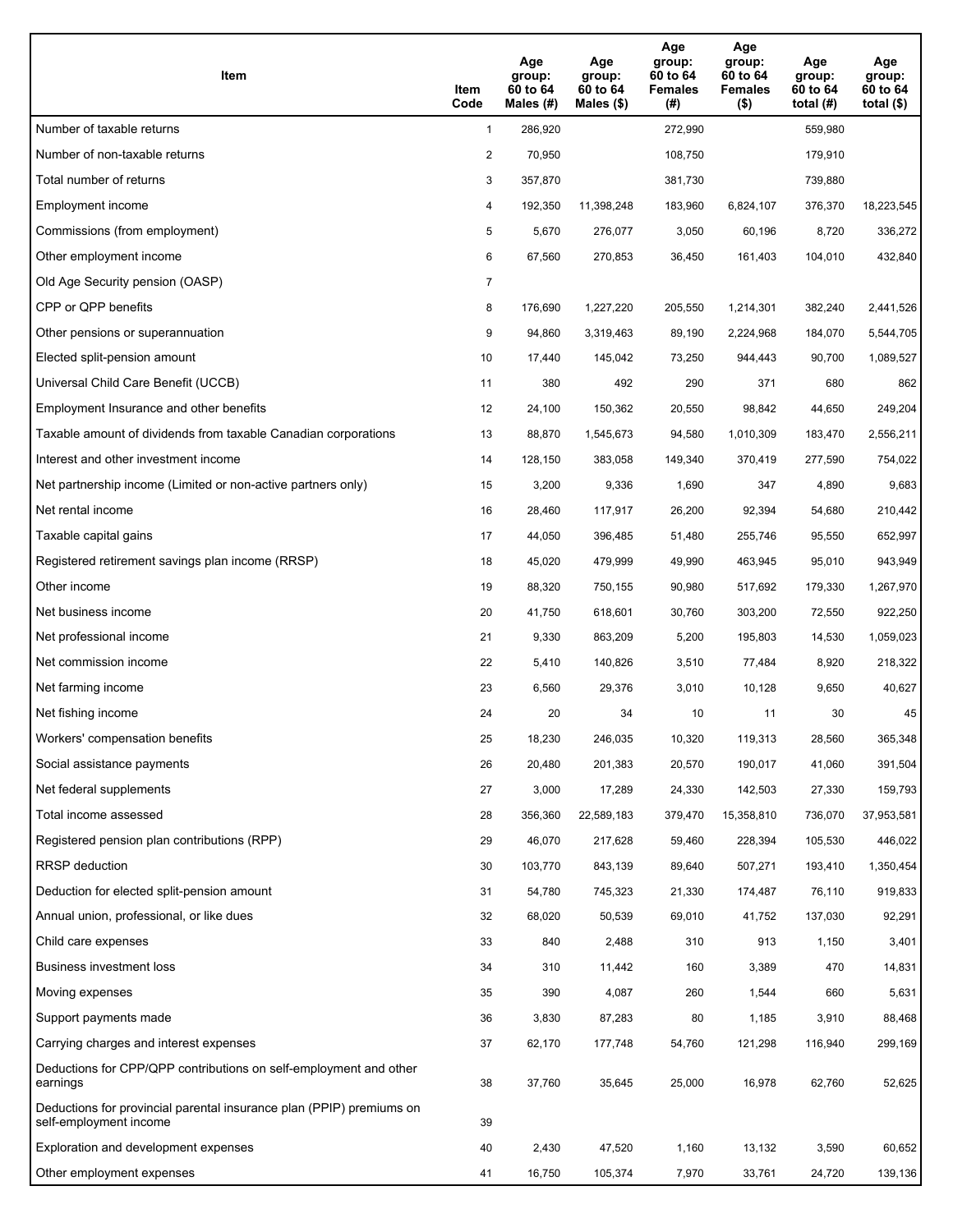| Item                                                              | Item<br>Code | Age<br>group:<br>60 to 64<br>Males (#) | Age<br>group:<br>60 to 64<br>Males (\$) | Age<br>group:<br>60 to 64<br><b>Females</b><br>(# ) | Age<br>group:<br>60 to 64<br><b>Females</b><br>$($ \$) | Age<br>group:<br>60 to 64<br>total $(H)$ | Age<br>group:<br>60 to 64<br>total $($)$ |
|-------------------------------------------------------------------|--------------|----------------------------------------|-----------------------------------------|-----------------------------------------------------|--------------------------------------------------------|------------------------------------------|------------------------------------------|
| Clergy residence deduction                                        | 42           | 1,090                                  | 16,747                                  | 320                                                 | 3,987                                                  | 1,410                                    | 20,733                                   |
| Other deductions                                                  | 43           | 12,910                                 | 24,762                                  | 13,330                                              | 29,872                                                 | 26,240                                   | 54,642                                   |
| Total deductions before adjustments                               | 44           | 232,480                                | 2,369,960                               | 195,810                                             | 1,178,111                                              | 428,310                                  | 3,548,272                                |
| Social benefits repayment                                         | 45           | 3,030                                  | 3,895                                   | 730                                                 | 892                                                    | 3,760                                    | 4,787                                    |
| Net income after adjustments                                      | 46           | 354,510                                | 20,246,080                              | 378,180                                             | 14, 192, 733                                           | 732,920                                  | 34,444,200                               |
| Canadian Forces personnel and police deduction                    | 47           |                                        |                                         |                                                     |                                                        |                                          |                                          |
| Security options deductions                                       | 48           | 960                                    | 88,741                                  | 280                                                 | 11,070                                                 | 1,240                                    | 99,893                                   |
| Other payments deductions                                         | 49           | 40,660                                 | 464,776                                 | 53,270                                              | 451,711                                                | 93,940                                   | 916,590                                  |
| Non-capital losses of other years                                 | 50           | 820                                    | 25,105                                  | 630                                                 | 5,115                                                  | 1,460                                    | 30,221                                   |
| Net capital losses of other years                                 | 51           | 14,040                                 | 47,095                                  | 14,340                                              | 33,269                                                 | 28,380                                   | 80,375                                   |
| Capital gains deduction                                           | 52           | 1,150                                  | 98,339                                  | 820                                                 | 52,325                                                 | 1,990                                    | 151,250                                  |
| Northern residents deductions                                     | 53           | 260                                    | 810                                     | 130                                                 | 387                                                    | 390                                      | 1,197                                    |
| Additional deductions                                             | 54           | 1,000                                  | 10,223                                  | 1,560                                               | 6,515                                                  | 2,570                                    | 16,767                                   |
| Farming/fishing losses of prior years                             | 55           | 430                                    | 4,223                                   | 160                                                 | 1,119                                                  | 590                                      | 5,345                                    |
| Total deductions from net income                                  | 56           | 58,210                                 | 739,824                                 | 70,050                                              | 561,604                                                | 128,300                                  | 1,302,241                                |
| Taxable income assessed                                           | 57           | 342,110                                | 19,509,419                              | 361,790                                             | 13,632,462                                             | 704,130                                  | 33,146,455                               |
| Basic personal amount                                             | 58           | 357,870                                | 3,861,597                               | 381,730                                             | 4,118,946                                              | 739,870                                  | 7,983,325                                |
| Age amount                                                        | 59           |                                        |                                         |                                                     |                                                        |                                          |                                          |
| Spouse or common-law partner amount                               | 60           | 55,430                                 | 420,503                                 | 16,400                                              | 111,272                                                | 71,910                                   | 532,375                                  |
| Amount for eligible dependant                                     | 61           | 1,070                                  | 10,148                                  | 2,000                                               | 17,306                                                 | 3,070                                    | 27,466                                   |
| Amount for children 17 and under                                  | 62           | 9,630                                  | 29,093                                  | 1,770                                               | 4,898                                                  | 11,410                                   | 33,997                                   |
| Amount for infirm dependants age 18 or older                      | 63           | 720                                    | 3,040                                   | 540                                                 | 2,242                                                  | 1,270                                    | 5,294                                    |
| CPP or QPP contributions through employment                       | 64           | 172,880                                | 294,136                                 | 157,710                                             | 230,126                                                | 330,610                                  | 524,275                                  |
| CPP or QPP contributions on self-employment and other<br>earnings | 65           | 37,760                                 | 35,645                                  | 25,000                                              | 16,978                                                 | 62,760                                   | 52,625                                   |
| Employment Insurance premiums                                     | 66           | 155,220                                | 100,325                                 | 148,630                                             | 83,822                                                 | 303,870                                  | 184,151                                  |
| PPIP premiums paid                                                | 67           |                                        |                                         |                                                     |                                                        |                                          |                                          |
| PPIP premiums payable on employment income                        | 68           |                                        |                                         |                                                     |                                                        |                                          |                                          |
| PPIP premiums payable on self-employment income                   | 69           |                                        |                                         |                                                     |                                                        |                                          |                                          |
| Volunteer firefighters' amount                                    | 70           | 330                                    | 999                                     | 20                                                  | 60                                                     | 350                                      | 1,059                                    |
| Canada employment amount                                          | 71           | 218,650                                | 217,036                                 | 190,740                                             | 195,378                                                | 409,420                                  | 412,442                                  |
| Public transit amount                                             | 72           | 11,650                                 | 14,631                                  | 15,220                                              | 19,017                                                 | 26,880                                   | 33,649                                   |
| Children's fitness amount                                         | 73           | 2,890                                  | 1,462                                   | 490                                                 | 223                                                    | 3,380                                    | 1,686                                    |
| Children's arts amount                                            | 74           | 1,180                                  | 642                                     | 190                                                 | 98                                                     | 1,370                                    | 740                                      |
| Home buyers' amount                                               | 75           | 350                                    | 1,546                                   | 290                                                 | 1,279                                                  | 640                                      | 2,825                                    |
| Pension income amount                                             | 76           | 107,200                                | 209,798                                 | 138,630                                             | 270,185                                                | 245,860                                  | 480,027                                  |
| Caregiver amount                                                  | 77           | 5,100                                  | 25,914                                  | 4,230                                               | 19,901                                                 | 9,340                                    | 45,832                                   |
| Disability amount                                                 | 78           | 15,060                                 | 113,262                                 | 15,400                                              | 115,727                                                | 30,460                                   | 228,989                                  |
| Disability amount transferred from a dependant                    | 79           | 4,420                                  | 34,760                                  | 3,730                                               | 28,063                                                 | 8,160                                    | 62,853                                   |
| Interest paid on student loans                                    | 80           | 300                                    | 144                                     | 490                                                 | 200                                                    | 780                                      | 344                                      |
| Tuition, education, and textbook amounts                          | 81           | 2,300                                  | 5,844                                   | 3,300                                               | 7,115                                                  | 5,590                                    | 12,959                                   |
| Tuition, education, and textbook amounts transferred from a child | 82           | 16,180                                 | 85,805                                  | 6,580                                               | 31,909                                                 | 22,760                                   | 117,716                                  |
| Amounts transferred from spouse or common-law partner             | 83           | 15,140                                 | 72,901                                  | 29,850                                              | 160,008                                                | 45,020                                   | 233,060                                  |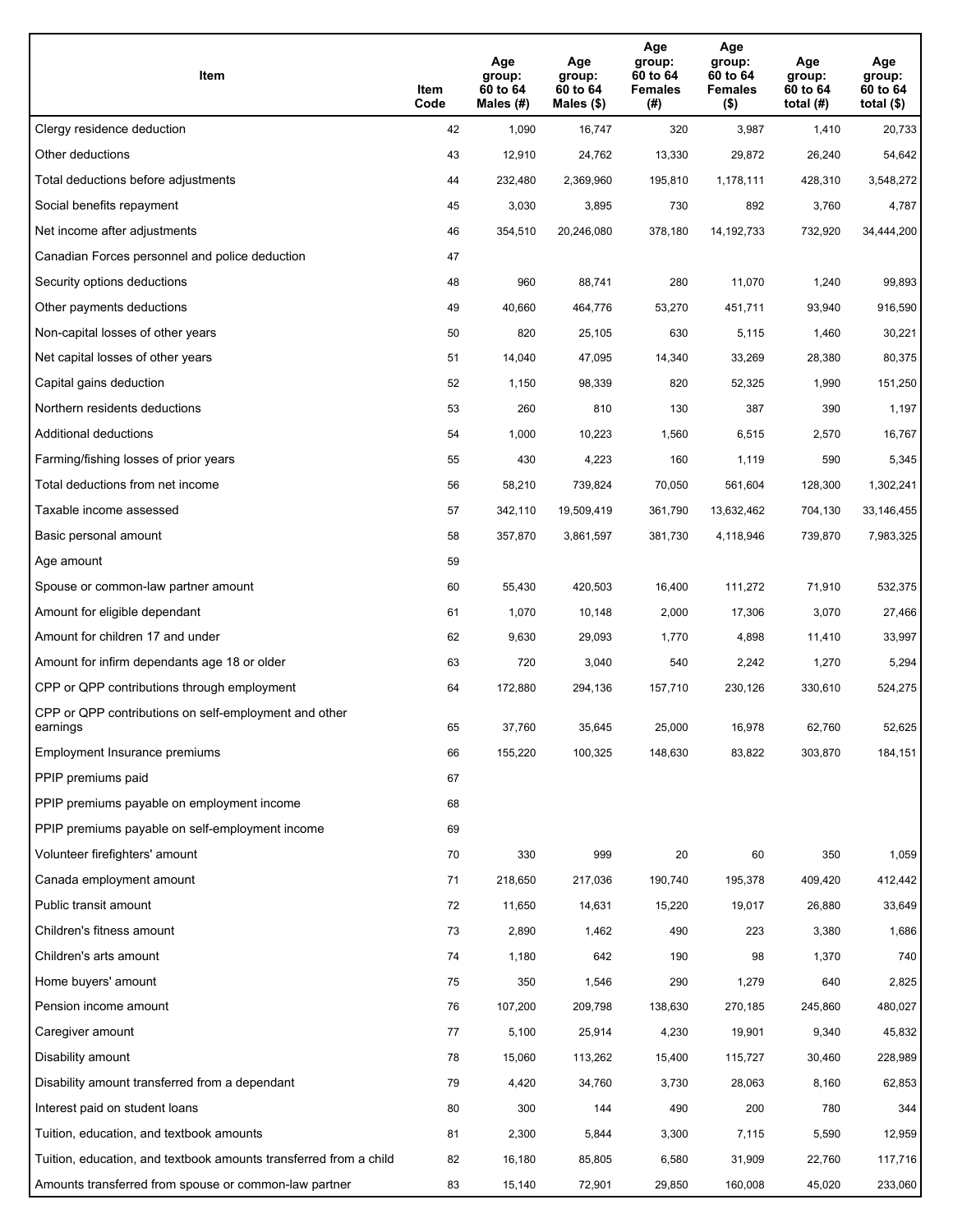| <b>Item</b>                                         | Item<br>Code | Age<br>group:<br>60 to 64<br>Males (#) | Age<br>group:<br>60 to 64<br>Males $(\$)$ | Age<br>group:<br>60 to 64<br><b>Females</b><br>(#) | Age<br>group:<br>60 to 64<br><b>Females</b><br>$($ \$) | Age<br>group:<br>60 to 64<br>total $(H)$ | Age<br>group:<br>60 to 64<br>total $($)$ |
|-----------------------------------------------------|--------------|----------------------------------------|-------------------------------------------|----------------------------------------------------|--------------------------------------------------------|------------------------------------------|------------------------------------------|
| Medical expenses                                    | 84           | 51,740                                 | 127,398                                   | 74,860                                             | 172,255                                                | 126,640                                  | 299,778                                  |
| Total tax credits on personal amounts               | 85           | 357,870                                | 850,001                                   | 381,730                                            | 841,063                                                | 739,880                                  | 1,691,639                                |
| Allowable charitable donations and government gifts | 86           | 117,650                                | 265,702                                   | 103,610                                            | 166,251                                                | 221,300                                  | 432,073                                  |
| Eligible cultural and ecological gifts              | 87           | 140                                    | 2,355                                     | 140                                                | 1,148                                                  | 270                                      | 3,503                                    |
| Total tax credit on donations and gifts             | 88           | 117,300                                | 75,060                                    | 103,380                                            | 41,353                                                 | 220,720                                  | 116,447                                  |
| Total federal non-refundable tax credits            | 89           | 357,870                                | 925,061                                   | 381,730                                            | 882,416                                                | 739,880                                  | 1,808,086                                |
| Federal dividend tax credit                         | 90           | 82,360                                 | 213,226                                   | 84,790                                             | 138,601                                                | 167,150                                  | 351,856                                  |
| Overseas employment tax credit                      | 91           | 100                                    | 1,101                                     |                                                    |                                                        | 100                                      | 1,134                                    |
| Minimum tax carryover                               | 92           | 1,070                                  | 3,600                                     | 780                                                | 1,986                                                  | 1,860                                    | 5,598                                    |
| Basic federal tax                                   | 93           | 271,200                                | 2,796,893                                 | 260,060                                            | 1,521,353                                              | 531,320                                  | 4,318,790                                |
| Federal Foreign Tax Credit                          | 94           | 31,540                                 | 27,885                                    | 33,730                                             | 11,034                                                 | 65,280                                   | 38,933                                   |
| Federal Political contribution tax credit           | 95           | 4,680                                  | 835                                       | 2,960                                              | 468                                                    | 7,640                                    | 1,304                                    |
| <b>Investment Tax Credit</b>                        | 96           | 1,450                                  | 3,646                                     | 660                                                | 1,036                                                  | 2,120                                    | 4,682                                    |
| Labour-sponsored funds tax credit                   | 97           | 100                                    | 57                                        | 50                                                 | 28                                                     | 150                                      | 86                                       |
| Alternative minimum tax payable                     | 98           | 870                                    | 5,541                                     | 480                                                | 2,604                                                  | 1,350                                    | 8,146                                    |
| Net federal tax                                     | 99           | 270,410                                | 2,765,225                                 | 259,370                                            | 1,509,162                                              | 529,850                                  | 4,274,917                                |
| CPP contributions on self-employment                | 100          | 37,760                                 | 71,290                                    | 25,000                                             | 33,955                                                 | 62,760                                   | 105,251                                  |
| Social Benefits repayment                           | 101          | 3,030                                  | 3,895                                     | 730                                                | 892                                                    | 3,760                                    | 4,787                                    |
| Net Provincial Tax                                  | 102          | 268,840                                | 1,562,361                                 | 252,270                                            | 808,352                                                | 521,170                                  | 2,371,029                                |
| Total tax payable                                   | 103          | 286,920                                | 4,402,783                                 | 272,990                                            | 2,352,378                                              | 559,980                                  | 6,756,012                                |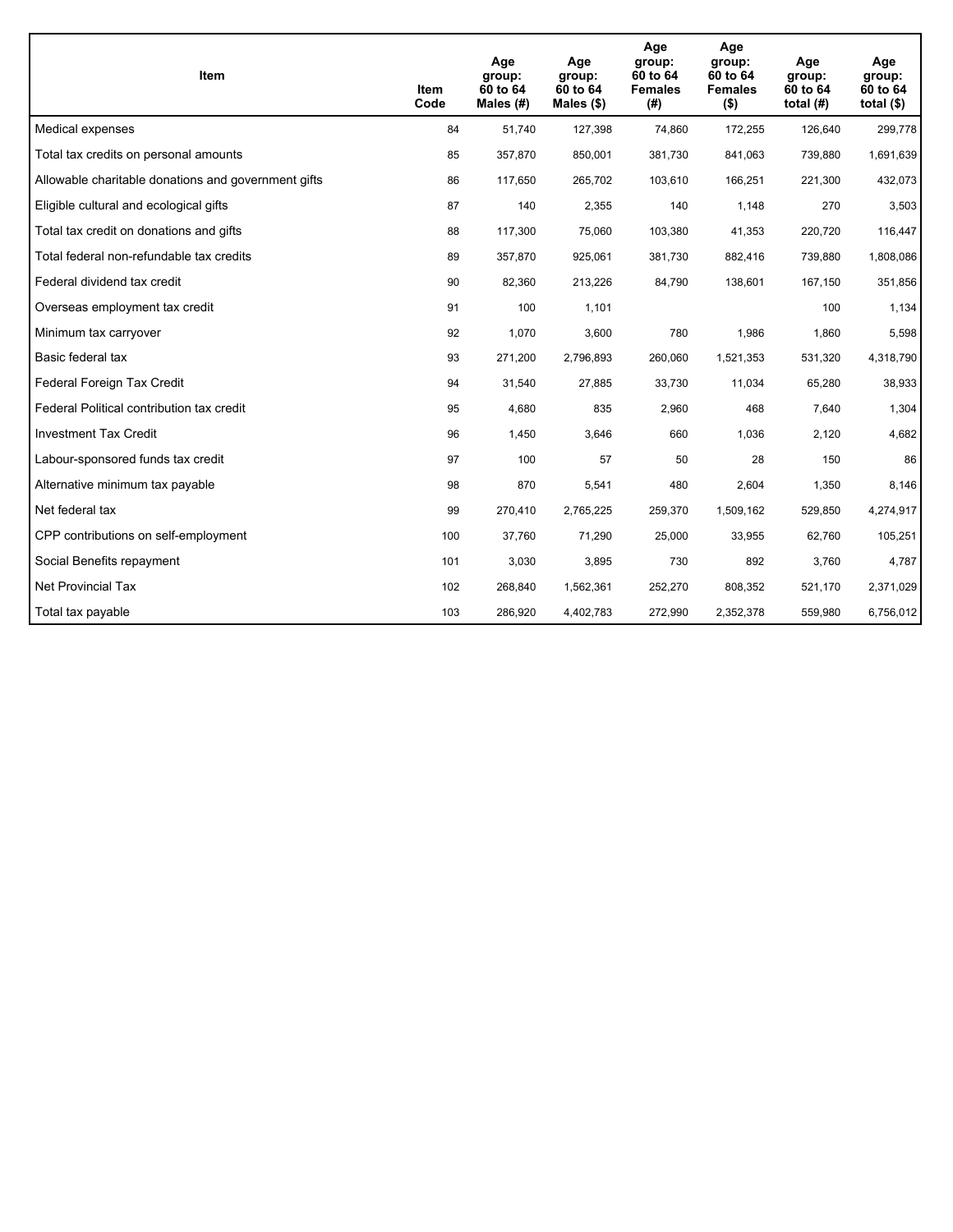| Item                                                                                           | Item<br>Code   | Age<br>group:<br>65 to 69<br>Males (#) | Age<br>group:<br>65 to 69<br>Males $(\$)$ | Age<br>group:<br>65 to 69<br><b>Females</b><br>(#) | Age<br>group:<br>65 to 69<br><b>Females</b><br>$($ \$) | Age<br>group:<br>65 to 69<br>total $(H)$ | Age<br>group:<br>65 to 69<br>total $($)$ |
|------------------------------------------------------------------------------------------------|----------------|----------------------------------------|-------------------------------------------|----------------------------------------------------|--------------------------------------------------------|------------------------------------------|------------------------------------------|
| Number of taxable returns                                                                      | $\mathbf{1}$   | 219,200                                |                                           | 200,410                                            |                                                        | 419,650                                  |                                          |
| Number of non-taxable returns                                                                  | $\overline{2}$ | 80,640                                 |                                           | 120,800                                            |                                                        | 201,590                                  |                                          |
| Total number of returns                                                                        | 3              | 299,840                                |                                           | 321,210                                            |                                                        | 621,250                                  |                                          |
| Employment income                                                                              | 4              | 90,370                                 | 4,490,057                                 | 75,110                                             | 2,128,385                                              | 165,510                                  | 6,618,719                                |
| Commissions (from employment)                                                                  | 5              | 2,620                                  | 127,508                                   | 1,200                                              | 19,537                                                 | 3,820                                    | 147,045                                  |
| Other employment income                                                                        | 6              | 53,610                                 | 126,844                                   | 25,000                                             | 41,509                                                 | 78,610                                   | 168,381                                  |
| Old Age Security pension (OASP)                                                                | $\overline{7}$ | 296,190                                | 1,503,897                                 | 317,570                                            | 1,626,429                                              | 613,830                                  | 3,130,352                                |
| CPP or QPP benefits                                                                            | 8              | 274,270                                | 2,040,137                                 | 286,380                                            | 1,740,882                                              | 560,650                                  | 3,781,030                                |
| Other pensions or superannuation                                                               | 9              | 159,620                                | 3,867,572                                 | 143,920                                            | 2,363,440                                              | 303,580                                  | 6,231,429                                |
| Elected split-pension amount                                                                   | 10             | 20,720                                 | 155,106                                   | 83,280                                             | 927,451                                                | 104,010                                  | 1,082,621                                |
| Universal Child Care Benefit (UCCB)                                                            | 11             | 130                                    | 163                                       | 140                                                | 171                                                    | 270                                      | 334                                      |
| Employment Insurance and other benefits                                                        | 12             | 10,710                                 | 67,001                                    | 6,810                                              | 32,318                                                 | 17,520                                   | 99,320                                   |
| Taxable amount of dividends from taxable Canadian corporations                                 | 13             | 81,690                                 | 1,330,958                                 | 87,110                                             | 837,724                                                | 168,820                                  | 2,168,961                                |
| Interest and other investment income                                                           | 14             | 121,950                                | 399,036                                   | 139,290                                            | 370,150                                                | 261,300                                  | 769,696                                  |
| Net partnership income (Limited or non-active partners only)                                   | 15             | 3,020                                  | 20,418                                    | 1,530                                              | 669                                                    | 4,550                                    | 21,085                                   |
| Net rental income                                                                              | 16             | 21,470                                 | 125,767                                   | 18,600                                             | 90,790                                                 | 40,080                                   | 216,602                                  |
| Taxable capital gains                                                                          | 17             | 42,090                                 | 411,084                                   | 49,080                                             | 237,578                                                | 91,190                                   | 649,067                                  |
| Registered retirement savings plan income (RRSP)                                               | 18             | 40,780                                 | 460,907                                   | 40,780                                             | 387,162                                                | 81,560                                   | 848,093                                  |
| Other income                                                                                   | 19             | 67,450                                 | 376,814                                   | 69,450                                             | 204,757                                                | 136,910                                  | 581,622                                  |
| Net business income                                                                            | 20             | 27,780                                 | 312,827                                   | 18,280                                             | 138,865                                                | 46,080                                   | 451,908                                  |
| Net professional income                                                                        | 21             | 7,370                                  | 571,177                                   | 3,160                                              | 92,817                                                 | 10,540                                   | 664,059                                  |
| Net commission income                                                                          | 22             | 3,760                                  | 80,161                                    | 2,240                                              | 43,041                                                 | 6,000                                    | 123,203                                  |
| Net farming income                                                                             | 23             | 6,050                                  | 9,542                                     | 2,710                                              | 9,961                                                  | 8,810                                    | 20,059                                   |
| Net fishing income                                                                             | 24             | 20                                     | 25                                        |                                                    |                                                        | 30                                       | 10                                       |
| Workers' compensation benefits                                                                 | 25             | 13,660                                 | 138,249                                   | 6,950                                              | 68,124                                                 | 20,610                                   | 206,373                                  |
| Social assistance payments                                                                     | 26             | 12,950                                 | 48,457                                    | 15,830                                             | 45,598                                                 | 28,820                                   | 94,431                                   |
| Net federal supplements                                                                        | 27             | 61,610                                 | 297,437                                   | 78,660                                             | 410,439                                                | 140,270                                  | 707,875                                  |
| Total income assessed                                                                          | 28             | 299,600                                | 16,962,293                                | 320,840                                            | 11,861,792                                             | 620,610                                  | 28,827,438                               |
| Registered pension plan contributions (RPP)                                                    | 29             | 15,710                                 | 68,789                                    | 17,660                                             | 55,216                                                 | 33,370                                   | 124,006                                  |
| RRSP deduction                                                                                 | 30             | 51,140                                 | 444,330                                   | 38,310                                             | 232,543                                                | 89,450                                   | 676,901                                  |
| Deduction for elected split-pension amount                                                     | 31             | 85,610                                 | 994,877                                   | 24,030                                             | 170,789                                                | 109,640                                  | 1,165,694                                |
| Annual union, professional, or like dues                                                       | 32             | 36,700                                 | 17,809                                    | 27,840                                             | 12,815                                                 | 64,540                                   | 30,624                                   |
| Child care expenses                                                                            | 33             | 180                                    | 511                                       | 70                                                 | 180                                                    | 250                                      | 691                                      |
| <b>Business investment loss</b>                                                                | 34             | 260                                    | 24,165                                    | 130                                                | 4,067                                                  | 380                                      | 28,232                                   |
| Moving expenses                                                                                | 35             | 200                                    | 1,712                                     | 90                                                 | 369                                                    | 290                                      | 2,081                                    |
| Support payments made                                                                          | 36             | 2,600                                  | 54,924                                    | 40                                                 | 460                                                    | 2,640                                    | 55,384                                   |
| Carrying charges and interest expenses                                                         | 37             | 60,000                                 | 187,281                                   | 51,940                                             | 108,346                                                | 111,950                                  | 296,071                                  |
| Deductions for CPP/QPP contributions on self-employment and other<br>earnings                  | 38             | 14,260                                 | 10,973                                    | 8,960                                              | 4,694                                                  | 23,220                                   | 15,670                                   |
| Deductions for provincial parental insurance plan (PPIP) premiums on<br>self-employment income | 39             |                                        |                                           |                                                    |                                                        |                                          |                                          |
| Exploration and development expenses                                                           | 40             | 2,370                                  | 42,471                                    | 1,140                                              | 9,763                                                  | 3,500                                    | 52,234                                   |
| Other employment expenses                                                                      | 41             | 7,640                                  | 46,812                                    | 3,160                                              | 12,564                                                 | 10,800                                   | 59,378                                   |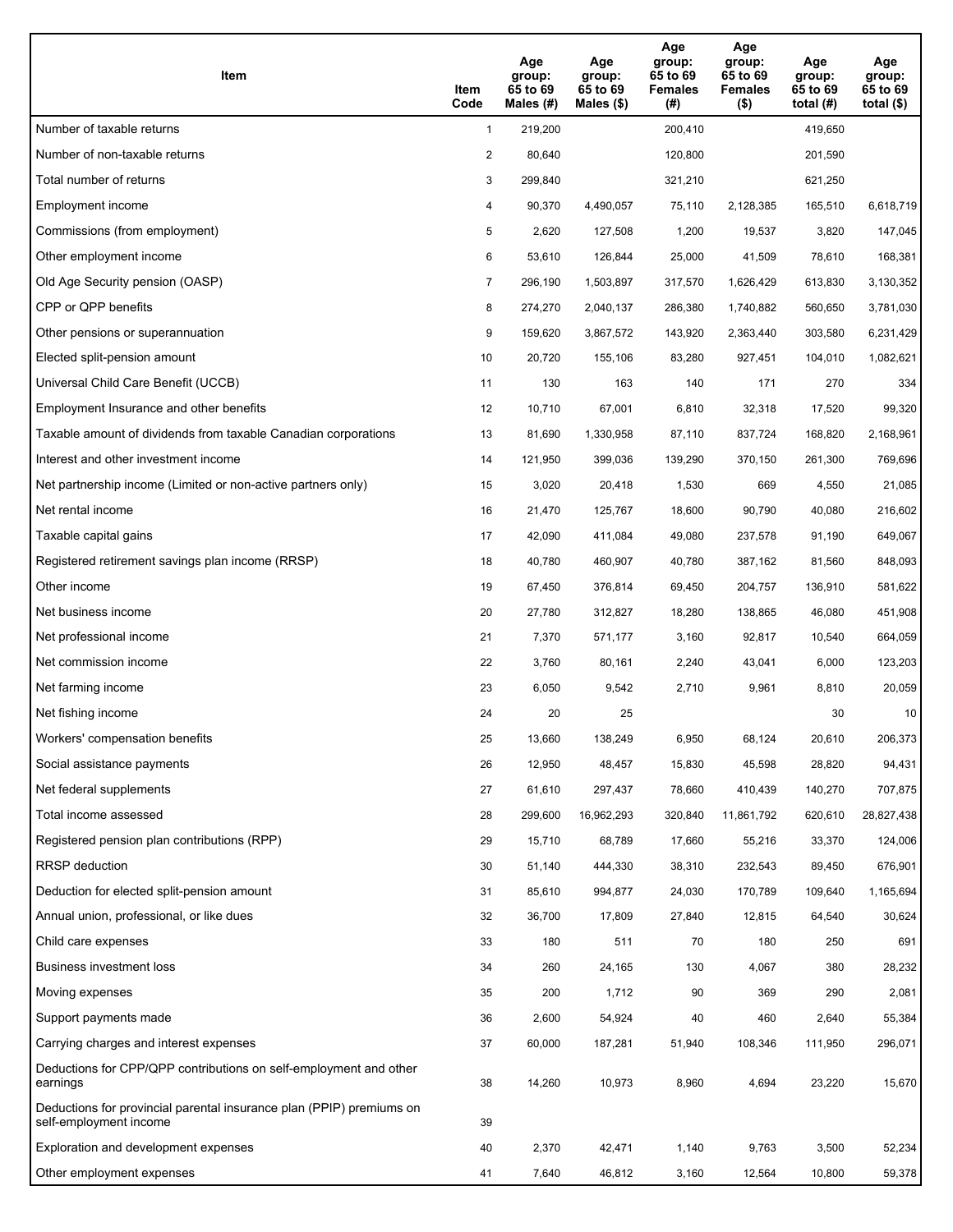| Item                                                              | Item<br>Code | Age<br>group:<br>65 to 69<br>Males (#) | Age<br>group:<br>65 to 69<br>Males (\$) | Age<br>group:<br>65 to 69<br><b>Females</b><br>(# ) | Age<br>group:<br>65 to 69<br>Females<br>$($ \$) | Age<br>group:<br>65 to 69<br>total $(H)$ | Age<br>group:<br>65 to 69<br>total $($)$ |
|-------------------------------------------------------------------|--------------|----------------------------------------|-----------------------------------------|-----------------------------------------------------|-------------------------------------------------|------------------------------------------|------------------------------------------|
| Clergy residence deduction                                        | 42           | 680                                    | 8,757                                   | 180                                                 | 2,010                                           | 860                                      | 10,768                                   |
| Other deductions                                                  | 43           | 12,520                                 | 31,702                                  | 12,500                                              | 44,457                                          | 25,030                                   | 76,160                                   |
| Total deductions before adjustments                               | 44           | 174,370                                | 1,935,265                               | 121,430                                             | 658,348                                         | 295,820                                  | 2,594,120                                |
| Social benefits repayment                                         | 45           | 33,490                                 | 110,386                                 | 20,890                                              | 57,776                                          | 54,380                                   | 168,163                                  |
| Net income after adjustments                                      | 46           | 298,990                                | 14,957,448                              | 320,520                                             | 11,152,811                                      | 619,670                                  | 26,113,376                               |
| Canadian Forces personnel and police deduction                    | 47           |                                        |                                         |                                                     |                                                 |                                          |                                          |
| Security options deductions                                       | 48           | 440                                    | 52,389                                  | 80                                                  | 2,173                                           | 520                                      | 54,562                                   |
| Other payments deductions                                         | 49           | 74,260                                 | 484,036                                 | 85,870                                              | 523,953                                         | 160,160                                  | 1,008,365                                |
| Non-capital losses of other years                                 | 50           | 470                                    | 10,455                                  | 320                                                 | 3,250                                           | 790                                      | 13,704                                   |
| Net capital losses of other years                                 | 51           | 14,070                                 | 50,762                                  | 14,270                                              | 32,927                                          | 28,340                                   | 83,689                                   |
| Capital gains deduction                                           | 52           | 1,080                                  | 82,827                                  | 750                                                 | 42,968                                          | 1,850                                    | 126,215                                  |
| Northern residents deductions                                     | 53           | 160                                    | 457                                     | 100                                                 | 304                                             | 260                                      | 761                                      |
| Additional deductions                                             | 54           | 4,430                                  | 12,021                                  | 5,190                                               | 12,059                                          | 9,630                                    | 24,122                                   |
| Farming/fishing losses of prior years                             | 55           | 320                                    | 3,701                                   | 120                                                 | 1,635                                           | 440                                      | 5,380                                    |
| Total deductions from net income                                  | 56           | 92,440                                 | 697,394                                 | 104,120                                             | 619,435                                         | 196,610                                  | 1,317,711                                |
| Taxable income assessed                                           | 57           | 298,600                                | 14,262,010                              | 320,040                                             | 10,534,670                                      | 618,790                                  | 24,798,917                               |
| Basic personal amount                                             | 58           | 299,840                                | 3,235,321                               | 321,200                                             | 3,465,700                                       | 621,240                                  | 6,703,016                                |
| Age amount                                                        | 59           | 268,960                                | 1,511,086                               | 305,210                                             | 1,799,793                                       | 574,370                                  | 3,312,027                                |
| Spouse or common-law partner amount                               | 60           | 37,910                                 | 235,153                                 | 8,550                                               | 54,906                                          | 46,510                                   | 290,444                                  |
| Amount for eligible dependant                                     | 61           | 440                                    | 3,984                                   | 1,060                                               | 8,316                                           | 1,500                                    | 12,299                                   |
| Amount for children 17 and under                                  | 62           | 2,910                                  | 8,766                                   | 750                                                 | 2,167                                           | 3,660                                    | 10,933                                   |
| Amount for infirm dependants age 18 or older                      | 63           | 540                                    | 2,237                                   | 370                                                 | 1,411                                           | 920                                      | 3,648                                    |
| CPP or QPP contributions through employment                       | 64           | 52,900                                 | 69,381                                  | 42,480                                              | 47,237                                          | 95,380                                   | 116,620                                  |
| CPP or QPP contributions on self-employment and other<br>earnings | 65           | 14,260                                 | 10,973                                  | 8,960                                               | 4,694                                           | 23,220                                   | 15,670                                   |
| Employment Insurance premiums                                     | 66           | 66,440                                 | 35,718                                  | 54,630                                              | 25,314                                          | 121,080                                  | 61,034                                   |
| PPIP premiums paid                                                | 67           |                                        |                                         |                                                     |                                                 |                                          |                                          |
| PPIP premiums payable on employment income                        | 68           |                                        |                                         |                                                     |                                                 |                                          |                                          |
| PPIP premiums payable on self-employment income                   | 69           |                                        |                                         |                                                     |                                                 |                                          |                                          |
| Volunteer firefighters' amount                                    | 70           | 200                                    | 594                                     |                                                     |                                                 | 210                                      | 615                                      |
| Canada employment amount                                          | 71           | 125,010                                | 106,181                                 | 88,420                                              | 80,775                                          | 213,440                                  | 186,968                                  |
| Public transit amount                                             | 72           | 5,440                                  | 5,159                                   | 6,950                                               | 6,057                                           | 12,380                                   | 11,216                                   |
| Children's fitness amount                                         | 73           | 880                                    | 450                                     | 210                                                 | 98                                              | 1,090                                    | 549                                      |
| Children's arts amount                                            | 74           | 380                                    | 188                                     | 80                                                  | 34                                              | 450                                      | 223                                      |
| Home buyers' amount                                               | 75           | 220                                    | 997                                     | 150                                                 | 641                                             | 370                                      | 1,639                                    |
| Pension income amount                                             | 76           | 170,100                                | 328,034                                 | 190,310                                             | 367,168                                         | 360,450                                  | 695,273                                  |
| Caregiver amount                                                  | 77           | 2,920                                  | 14,860                                  | 2,280                                               | 10,447                                          | 5,200                                    | 25,307                                   |
| Disability amount                                                 | 78           | 14,310                                 | 107,712                                 | 13,700                                              | 103,121                                         | 28,010                                   | 210,833                                  |
| Disability amount transferred from a dependant                    | 79           | 2,860                                  | 21,714                                  | 2,410                                               | 17,687                                          | 5,270                                    | 39,401                                   |
| Interest paid on student loans                                    | 80           | 70                                     | 40                                      | 120                                                 | 57                                              | 190                                      | 96                                       |
| Tuition, education, and textbook amounts                          | 81           | 1,040                                  | 2,102                                   | 1,490                                               | 2,401                                           | 2,530                                    | 4,503                                    |
| Tuition, education, and textbook amounts transferred from a child | 82           | 4,650                                  | 23,335                                  | 1,230                                               | 5,518                                           | 5,880                                    | 28,852                                   |
| Amounts transferred from spouse or common-law partner             | 83           | 33,910                                 | 171,676                                 | 28,670                                              | 151,995                                         | 62,610                                   | 323,877                                  |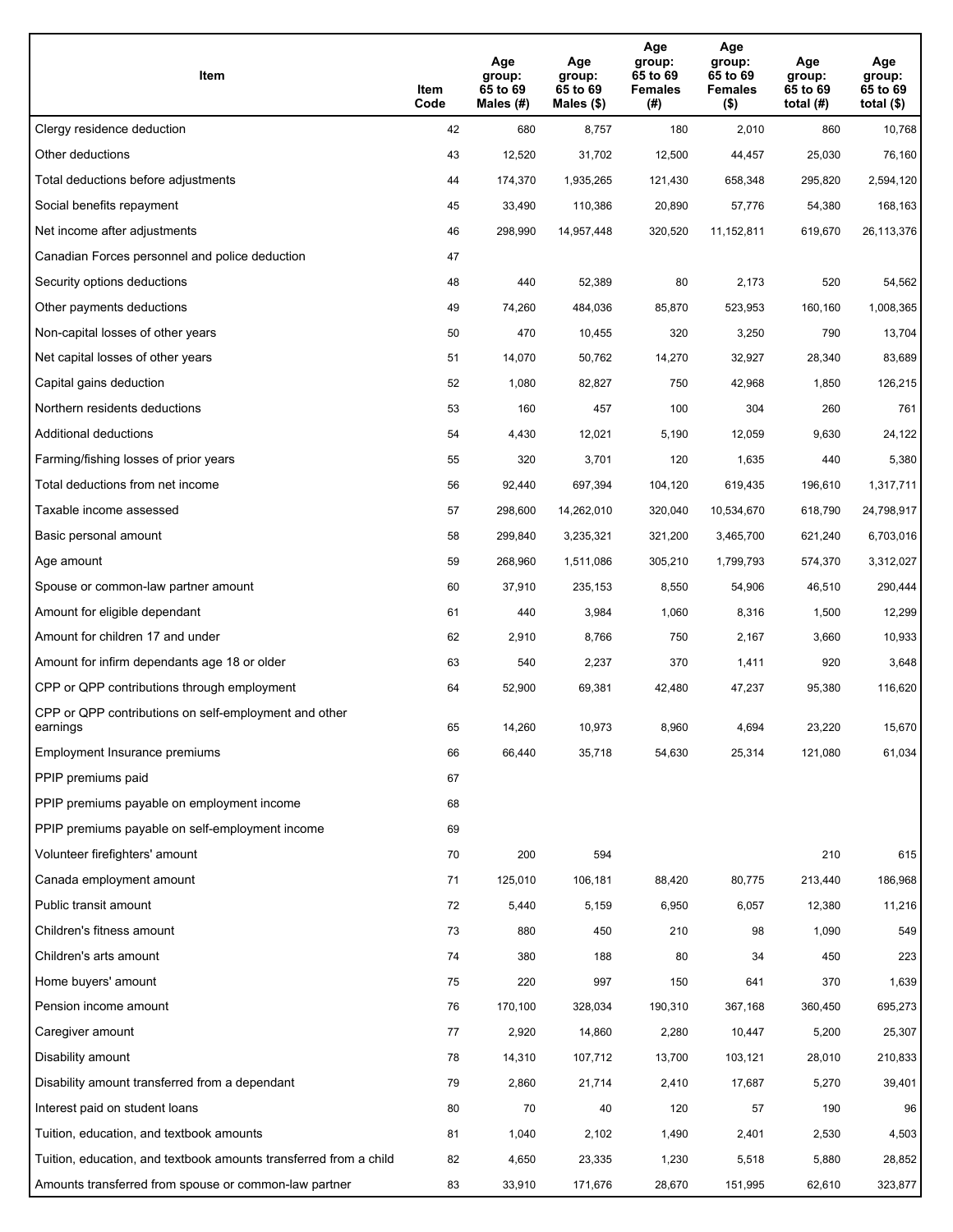| <b>Item</b>                                         | Item<br>Code | Age<br>group:<br>65 to 69<br>Males (#) | Age<br>group:<br>65 to 69<br>Males (\$) | Age<br>group:<br>65 to 69<br><b>Females</b><br>(#) | Age<br>group:<br>65 to 69<br><b>Females</b><br>$($ \$) | Age<br>group:<br>65 to 69<br>total $(H)$ | Age<br>group:<br>65 to 69<br>total $($)$ |
|-----------------------------------------------------|--------------|----------------------------------------|-----------------------------------------|----------------------------------------------------|--------------------------------------------------------|------------------------------------------|------------------------------------------|
| Medical expenses                                    | 84           | 53,130                                 | 138,027                                 | 69,030                                             | 159,241                                                | 122,190                                  | 297,328                                  |
| Total tax credits on personal amounts               | 85           | 299,840                                | 905,057                                 | 321,200                                            | 947,220                                                | 621,240                                  | 1,852,860                                |
| Allowable charitable donations and government gifts | 86           | 97,400                                 | 251,945                                 | 78,520                                             | 134,452                                                | 175,940                                  | 386,462                                  |
| Eligible cultural and ecological gifts              | 87           | 100                                    | 1,298                                   | 110                                                | 640                                                    | 210                                      | 1,938                                    |
| Total tax credit on donations and gifts             | 88           | 97,170                                 | 71,189                                  | 78,350                                             | 37,333                                                 | 175,540                                  | 108,541                                  |
| Total federal non-refundable tax credits            | 89           | 299,840                                | 976,246                                 | 321,210                                            | 984,554                                                | 621,240                                  | 1,961,401                                |
| Federal dividend tax credit                         | 90           | 72,280                                 | 184,294                                 | 73,630                                             | 115,158                                                | 145,920                                  | 299,472                                  |
| Overseas employment tax credit                      | 91           | 50                                     | 501                                     |                                                    |                                                        | 50                                       | 512                                      |
| Minimum tax carryover                               | 92           | 1,000                                  | 4,285                                   | 660                                                | 1.729                                                  | 1,660                                    | 6,019                                    |
| Basic federal tax                                   | 93           | 199,590                                | 1,690,546                               | 183,150                                            | 881,543                                                | 382,770                                  | 2,572,247                                |
| Federal Foreign Tax Credit                          | 94           | 29,450                                 | 20,176                                  | 30,750                                             | 8,975                                                  | 60,200                                   | 29,154                                   |
| Federal Political contribution tax credit           | 95           | 5,120                                  | 881                                     | 3,230                                              | 493                                                    | 8,350                                    | 1,374                                    |
| <b>Investment Tax Credit</b>                        | 96           | 1,200                                  | 3,582                                   | 520                                                | 507                                                    | 1,720                                    | 4,090                                    |
| Labour-sponsored funds tax credit                   | 97           | 50                                     | 26                                      | 30                                                 | 16                                                     | 80                                       | 42                                       |
| Alternative minimum tax payable                     | 98           | 590                                    | 3,716                                   | 320                                                | 2,027                                                  | 910                                      | 5,763                                    |
| Net federal tax                                     | 99           | 199,060                                | 1,666,403                               | 182,610                                            | 871,646                                                | 381,690                                  | 2,538,204                                |
| CPP contributions on self-employment                | 100          | 14,260                                 | 21,945                                  | 8,960                                              | 9,388                                                  | 23,220                                   | 31,340                                   |
| Social Benefits repayment                           | 101          | 33,490                                 | 110,386                                 | 20,890                                             | 57,776                                                 | 54,380                                   | 168,163                                  |
| Net Provincial Tax                                  | 102          | 214,860                                | 985,461                                 | 195,870                                            | 503,020                                                | 410,760                                  | 1,488,572                                |
| Total tax payable                                   | 103          | 219,200                                | 2,784,203                               | 200,410                                            | 1,441,834                                              | 419,650                                  | 4,226,289                                |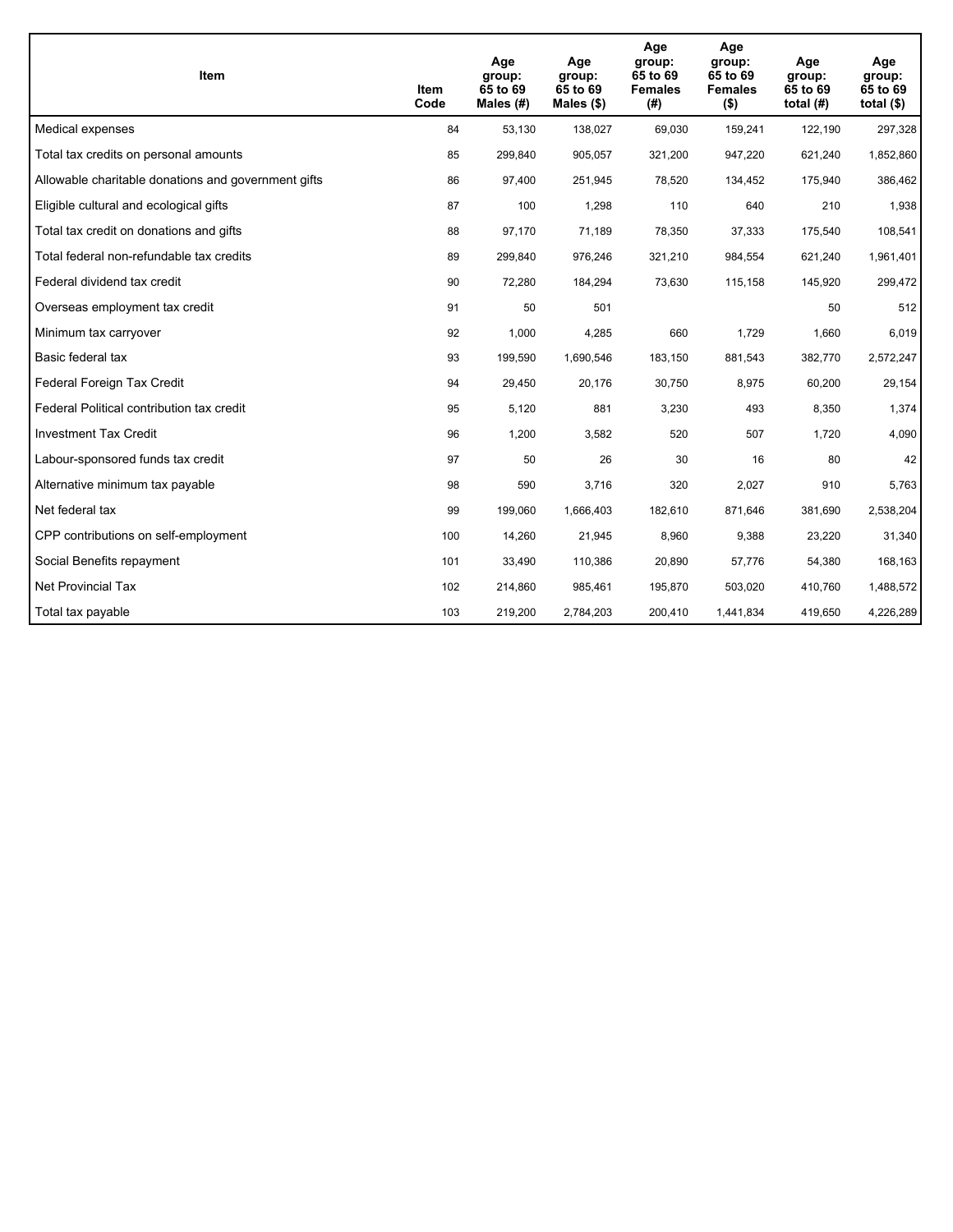| Item                                                                                           | Item<br>Code | Age<br>group:<br>70 to 74<br>Males (#) | Age<br>group:<br>70 to 74<br>Males (\$) | Age<br>group:<br>70 to 74<br><b>Females</b><br>(#) | Age<br>group:<br>70 to 74<br><b>Females</b><br>$($ \$) | Age<br>group:<br>70 to 74<br>total $(H)$ | Age<br>group:<br>70 to 74<br>total $($ |
|------------------------------------------------------------------------------------------------|--------------|----------------------------------------|-----------------------------------------|----------------------------------------------------|--------------------------------------------------------|------------------------------------------|----------------------------------------|
| Number of taxable returns                                                                      | $\mathbf{1}$ | 149,680                                |                                         | 139,780                                            |                                                        | 289,500                                  |                                        |
| Number of non-taxable returns                                                                  | 2            | 67,510                                 |                                         | 101,950                                            |                                                        | 169,600                                  |                                        |
| Total number of returns                                                                        | 3            | 217,190                                |                                         | 241,730                                            |                                                        | 459,090                                  |                                        |
| Employment income                                                                              | 4            | 31,490                                 | 1,192,791                               | 22,750                                             | 467,447                                                | 54,260                                   | 1,660,279                              |
| Commissions (from employment)                                                                  | 5            | 830                                    | 35,605                                  | 310                                                | 4,420                                                  | 1,140                                    | 40,025                                 |
| Other employment income                                                                        | 6            | 36,040                                 | 43,521                                  | 14,510                                             | 16,762                                                 | 50,560                                   | 60,326                                 |
| Old Age Security pension (OASP)                                                                | 7            | 215,870                                | 1,261,880                               | 240,210                                            | 1,397,966                                              | 456,160                                  | 2,659,872                              |
| CPP or QPP benefits                                                                            | 8            | 205,300                                | 1,622,050                               | 215,010                                            | 1,363,650                                              | 420,300                                  | 2,985,707                              |
| Other pensions or superannuation                                                               | 9            | 151,330                                | 3,681,998                               | 145,220                                            | 2,380,431                                              | 296,600                                  | 6,062,981                              |
| Elected split-pension amount                                                                   | 10           | 15,840                                 | 112,374                                 | 64,790                                             | 709,948                                                | 80,640                                   | 822,366                                |
| Universal Child Care Benefit (UCCB)                                                            | 11           | 30                                     | 41                                      | 50                                                 | 60                                                     | 80                                       | 102                                    |
| Employment Insurance and other benefits                                                        | 12           | 3,000                                  | 16,103                                  | 1,370                                              | 5,741                                                  | 4,370                                    | 21,844                                 |
| Taxable amount of dividends from taxable Canadian corporations                                 | 13           | 61,480                                 | 962,951                                 | 67,000                                             | 572,350                                                | 128,480                                  | 1,535,390                              |
| Interest and other investment income                                                           | 14           | 96,720                                 | 294,528                                 | 114,130                                            | 314,594                                                | 210,920                                  | 609,638                                |
| Net partnership income (Limited or non-active partners only)                                   | 15           | 2,070                                  | 16,188                                  | 1,140                                              | 636                                                    | 3,220                                    | 16,823                                 |
| Net rental income                                                                              | 16           | 14,080                                 | 94,119                                  | 12,070                                             | 64,173                                                 | 26,160                                   | 158,354                                |
| Taxable capital gains                                                                          | 17           | 32,680                                 | 252,213                                 | 39,010                                             | 182,477                                                | 71,710                                   | 435,067                                |
| Registered retirement savings plan income (RRSP)                                               | 18           | 17,020                                 | 159,738                                 | 16,020                                             | 121,950                                                | 33,040                                   | 281,702                                |
| Other income                                                                                   | 19           | 50,050                                 | 221,915                                 | 53,260                                             | 148,194                                                | 103,320                                  | 370,157                                |
| Net business income                                                                            | 20           | 13,600                                 | 124,455                                 | 7,920                                              | 52,463                                                 | 21,550                                   | 177,082                                |
| Net professional income                                                                        | 21           | 4,060                                  | 247,938                                 | 1,260                                              | 26,574                                                 | 5,320                                    | 274,512                                |
| Net commission income                                                                          | 22           | 1,890                                  | 25,774                                  | 950                                                | 13,885                                                 | 2,840                                    | 39,676                                 |
| Net farming income                                                                             | 23           | 4,700                                  | 5,733                                   | 1,920                                              | 6,078                                                  | 6,660                                    | 12,180                                 |
| Net fishing income                                                                             | 24           | 10                                     | 14                                      |                                                    |                                                        | 20                                       | $-1$                                   |
| Workers' compensation benefits                                                                 | 25           | 11,770                                 | 81,013                                  | 5,650                                              | 43,512                                                 | 17,420                                   | 124,525                                |
| Social assistance payments                                                                     | 26           | 9,250                                  | 24,291                                  | 14,750                                             | 25,665                                                 | 24,040                                   | 50,288                                 |
| Net federal supplements                                                                        | 27           | 54,290                                 | 269,838                                 | 74,670                                             | 424,745                                                | 128,960                                  | 694,586                                |
| Total income assessed                                                                          | 28           | 216,970                                | 10,747,608                              | 241,410                                            | 8,364,188                                              | 458,550                                  | 19,114,498                             |
| Registered pension plan contributions (RPP)                                                    | 29           | 2,330                                  | 7,713                                   | 2,210                                              | 5,107                                                  | 4,530                                    | 12,820                                 |
| RRSP deduction                                                                                 | 30           | 10,920                                 | 89,278                                  | 6,250                                              | 32,009                                                 | 17,160                                   | 121,290                                |
| Deduction for elected split-pension amount                                                     | 31           | 79,270                                 | 893,069                                 | 16,870                                             | 118,930                                                | 96,150                                   | 1,012,021                              |
| Annual union, professional, or like dues                                                       | 32           | 17,670                                 | 4,724                                   | 8,010                                              | 2,330                                                  | 25,680                                   | 7,054                                  |
| Child care expenses                                                                            | 33           | 30                                     | 83                                      |                                                    |                                                        | 40                                       | 99                                     |
| <b>Business investment loss</b>                                                                | 34           | 130                                    | 7,740                                   | 70                                                 | 3,589                                                  | 200                                      | 11,329                                 |
| Moving expenses                                                                                | 35           | 60                                     | 325                                     | 30                                                 | 75                                                     | 80                                       | 399                                    |
| Support payments made                                                                          | 36           | 1,710                                  | 26,794                                  | 20                                                 | 110                                                    | 1,730                                    | 26,903                                 |
| Carrying charges and interest expenses                                                         | 37           | 47,410                                 | 107,282                                 | 41,180                                             | 76,337                                                 | 88,610                                   | 183,659                                |
| Deductions for CPP/QPP contributions on self-employment and other<br>earnings                  | 38           | 1,430                                  | 534                                     | 870                                                | 223                                                    | 2,290                                    | 757                                    |
| Deductions for provincial parental insurance plan (PPIP) premiums on<br>self-employment income | 39           |                                        |                                         |                                                    |                                                        |                                          |                                        |
| Exploration and development expenses                                                           | 40           | 1,770                                  | 24,823                                  | 980                                                | 9,547                                                  | 2,740                                    | 34,370                                 |
| Other employment expenses                                                                      | 41           | 2,370                                  | 14,375                                  | 880                                                | 3,100                                                  | 3,250                                    | 17,475                                 |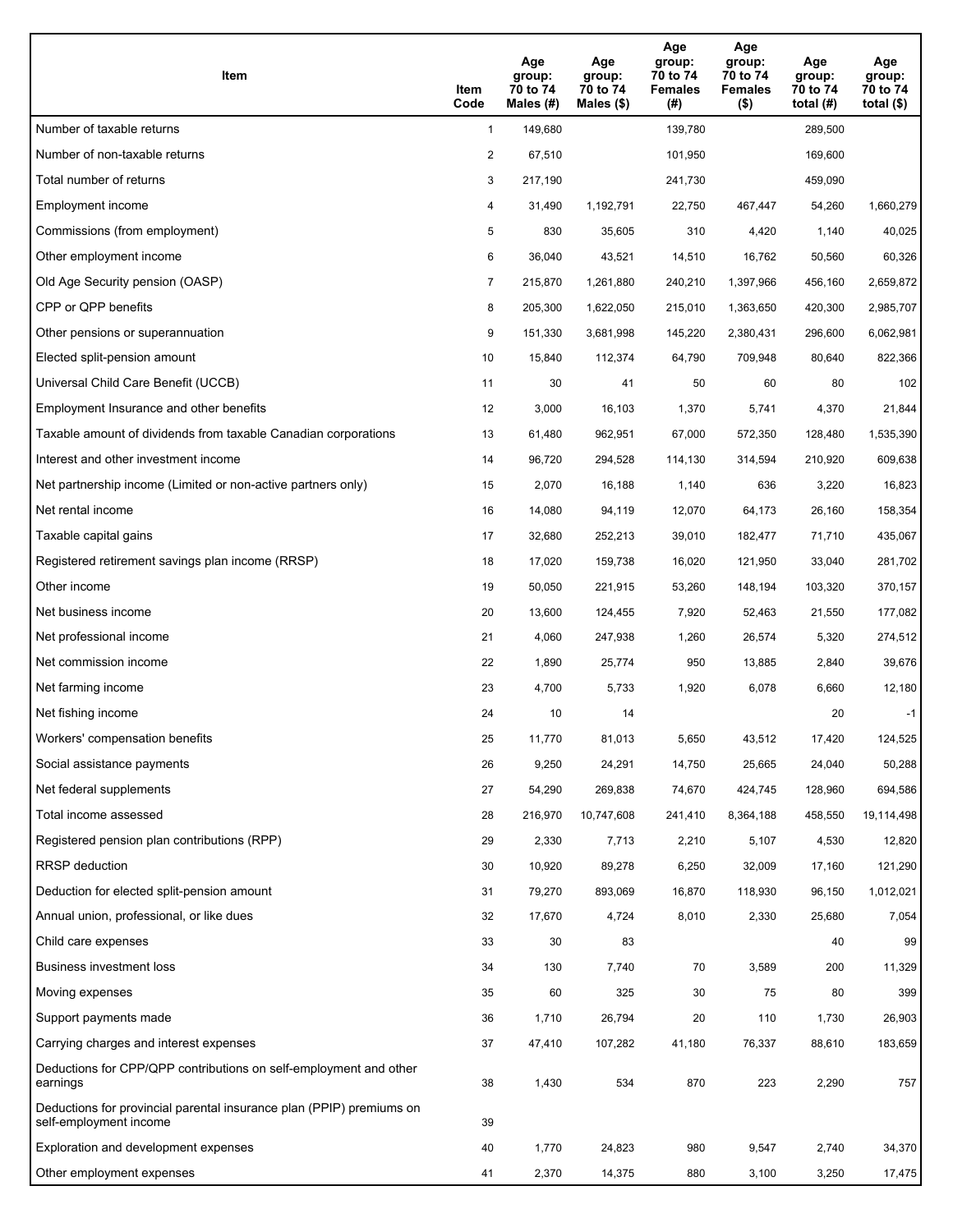| Item                                                              | Item<br>Code | Age<br>group:<br>70 to 74<br>Males (#) | Age<br>group:<br>70 to 74<br>Males (\$) | Age<br>group:<br>70 to 74<br><b>Females</b><br>(# ) | Age<br>group:<br>70 to 74<br><b>Females</b><br>$($ \$) | Age<br>group:<br>70 to 74<br>total $(H)$ | Age<br>group:<br>70 to 74<br>total $($)$ |
|-------------------------------------------------------------------|--------------|----------------------------------------|-----------------------------------------|-----------------------------------------------------|--------------------------------------------------------|------------------------------------------|------------------------------------------|
| Clergy residence deduction                                        | 42           | 310                                    | 3,218                                   | 60                                                  | 532                                                    | 370                                      | 3,749                                    |
| Other deductions                                                  | 43           | 8,410                                  | 32,817                                  | 8,650                                               | 72,673                                                 | 17,050                                   | 105,489                                  |
| Total deductions before adjustments                               | 44           | 115,300                                | 1,212,838                               | 66,740                                              | 324,657                                                | 182,070                                  | 1,537,559                                |
| Social benefits repayment                                         | 45           | 19,250                                 | 69,156                                  | 15,780                                              | 48,823                                                 | 35,020                                   | 117,980                                  |
| Net income after adjustments                                      | 46           | 216,700                                | 9,478,715                               | 241,300                                             | 7,995,757                                              | 458,160                                  | 17,477,110                               |
| Canadian Forces personnel and police deduction                    | 47           |                                        |                                         |                                                     |                                                        |                                          |                                          |
| Security options deductions                                       | 48           | 130                                    | 11,650                                  | 20                                                  | 229                                                    | 150                                      | 11,880                                   |
| Other payments deductions                                         | 49           | 64,220                                 | 374,998                                 | 79,970                                              | 493,820                                                | 144,210                                  | 869,154                                  |
| Non-capital losses of other years                                 | 50           | 190                                    | 4,579                                   | 120                                                 | 1,518                                                  | 310                                      | 6,099                                    |
| Net capital losses of other years                                 | 51           | 11,000                                 | 34,933                                  | 11,670                                              | 24,514                                                 | 22,670                                   | 59,447                                   |
| Capital gains deduction                                           | 52           | 780                                    | 53,159                                  | 570                                                 | 33,501                                                 | 1,360                                    | 87,002                                   |
| Northern residents deductions                                     | 53           | 100                                    | 304                                     | 60                                                  | 167                                                    | 150                                      | 471                                      |
| Additional deductions                                             | 54           | 5,720                                  | 12,432                                  | 6,270                                               | 16,068                                                 | 12,000                                   | 28,520                                   |
| Farming/fishing losses of prior years                             | 55           | 190                                    | 1,684                                   | 60                                                  | 358                                                    | 250                                      | 2,042                                    |
| Total deductions from net income                                  | 56           | 79,430                                 | 493,973                                 | 96,010                                              | 570,238                                                | 175,480                                  | 1,064,910                                |
| Taxable income assessed                                           | 57           | 216,470                                | 8,985,994                               | 240,930                                             | 7,426,500                                              | 457,560                                  | 16,414,432                               |
| Basic personal amount                                             | 58           | 217,190                                | 2,343,973                               | 241,730                                             | 2,609,055                                              | 459,090                                  | 4,954,825                                |
| Age amount                                                        | 59           | 202,050                                | 1,178,825                               | 231,040                                             | 1,393,530                                              | 433,260                                  | 2,573,413                                |
| Spouse or common-law partner amount                               | 60           | 19,390                                 | 102,283                                 | 4,370                                               | 29,821                                                 | 23,800                                   | 132,472                                  |
| Amount for eligible dependant                                     | 61           | 200                                    | 1,675                                   | 630                                                 | 4,395                                                  | 830                                      | 6,070                                    |
| Amount for children 17 and under                                  | 62           | 920                                    | 2,695                                   | 330                                                 | 951                                                    | 1,250                                    | 3,646                                    |
| Amount for infirm dependants age 18 or older                      | 63           | 370                                    | 1,412                                   | 280                                                 | 1,091                                                  | 650                                      | 2,504                                    |
| CPP or QPP contributions through employment                       | 64           | 3,260                                  | 2,172                                   | 2,330                                               | 1,281                                                  | 5,590                                    | 3,453                                    |
| CPP or QPP contributions on self-employment and other<br>earnings | 65           | 1,430                                  | 534                                     | 870                                                 | 223                                                    | 2,290                                    | 757                                      |
| Employment Insurance premiums                                     | 66           | 18,860                                 | 7,876                                   | 12,450                                              | 4,423                                                  | 31,320                                   | 12,300                                   |
| PPIP premiums paid                                                | 67           |                                        |                                         |                                                     |                                                        |                                          |                                          |
| PPIP premiums payable on employment income                        | 68           |                                        |                                         |                                                     |                                                        |                                          |                                          |
| PPIP premiums payable on self-employment income                   | 69           |                                        |                                         |                                                     |                                                        |                                          |                                          |
| Volunteer firefighters' amount                                    | 70           | 70                                     | 207                                     |                                                     |                                                        | 70                                       | 216                                      |
| Canada employment amount                                          | 71           | 60,110                                 | 39,314                                  | 32,280                                              | 23,722                                                 | 92,400                                   | 63,045                                   |
| Public transit amount                                             | 72           | 2,450                                  | 1,917                                   | 3,500                                               | 2,271                                                  | 5,950                                    | 4,188                                    |
| Children's fitness amount                                         | 73           | 270                                    | 136                                     | 70                                                  | 31                                                     | 330                                      | 167                                      |
| Children's arts amount                                            | 74           | 120                                    | 60                                      | 20                                                  | 13                                                     | 140                                      | 73                                       |
| Home buyers' amount                                               | 75           | 90                                     | 391                                     | 70                                                  | 299                                                    | 160                                      | 690                                      |
| Pension income amount                                             | 76           | 156,360                                | 301,740                                 | 168,860                                             | 324,538                                                | 325,260                                  | 626,372                                  |
| Caregiver amount                                                  | 77           | 1,460                                  | 7,632                                   | 1,180                                               | 5,614                                                  | 2,640                                    | 13,252                                   |
| Disability amount                                                 | 78           | 12,480                                 | 94,013                                  | 12,060                                              | 90,755                                                 | 24,540                                   | 184,776                                  |
| Disability amount transferred from a dependant                    | 79           | 1,630                                  | 11,970                                  | 1,390                                               | 9,976                                                  | 3,020                                    | 21,946                                   |
| Interest paid on student loans                                    | 80           |                                        |                                         |                                                     |                                                        |                                          |                                          |
| Tuition, education, and textbook amounts                          | 81           | 410                                    | 689                                     | 590                                                 | 718                                                    | 1,000                                    | 1,407                                    |
| Tuition, education, and textbook amounts transferred from a child | 82           | 1,150                                  | 5,560                                   | 370                                                 | 1,691                                                  | 1,520                                    | 7,250                                    |
| Amounts transferred from spouse or common-law partner             | 83           | 42,140                                 | 228,960                                 | 21,890                                              | 116,004                                                | 64,080                                   | 345,263                                  |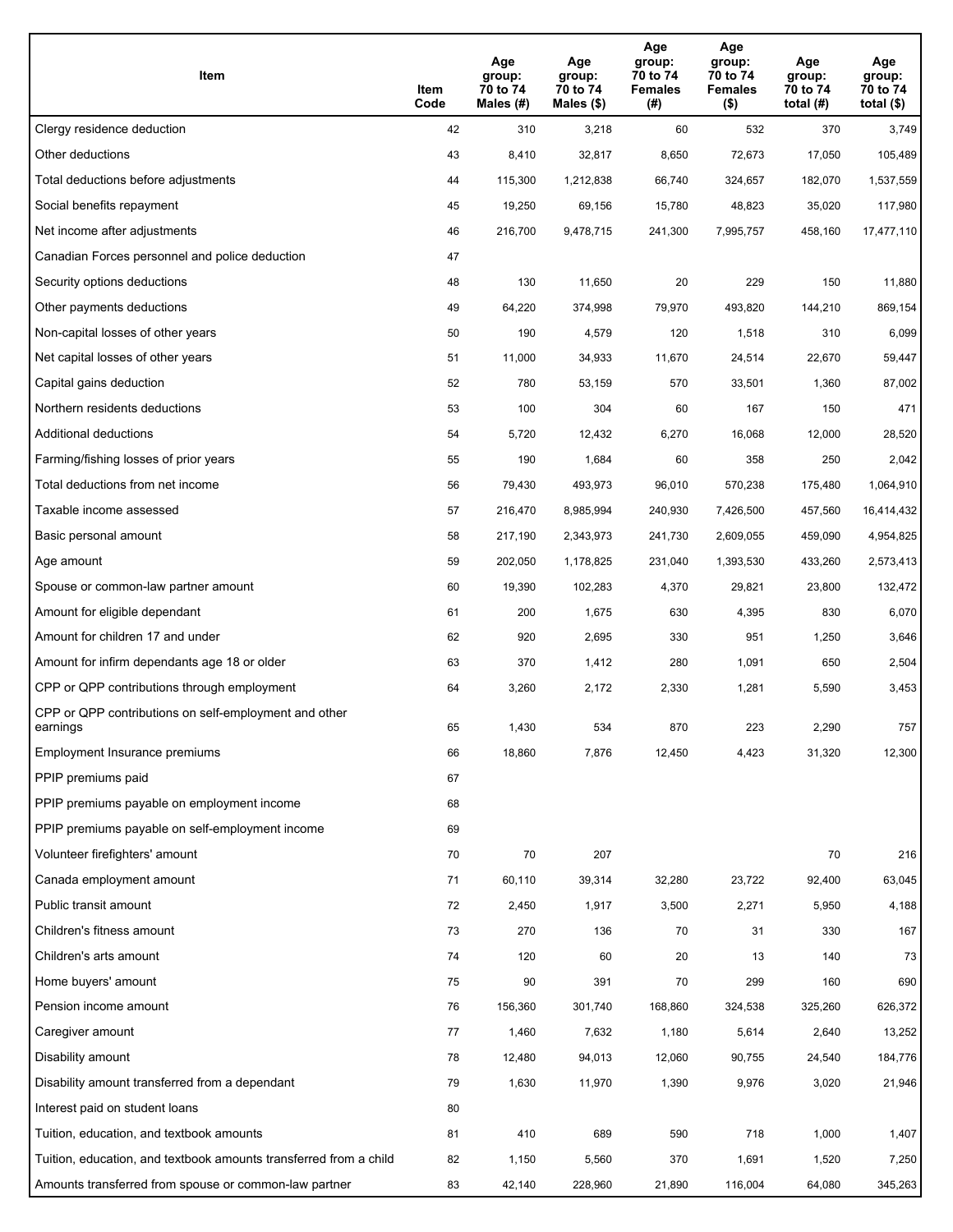| <b>Item</b>                                         | Item<br>Code | Age<br>group:<br>70 to 74<br>Males (#) | Age<br>group:<br>70 to 74<br>Males $(\$)$ | Age<br>group:<br>70 to 74<br><b>Females</b><br>(#) | Age<br>group:<br>70 to 74<br><b>Females</b><br>$($ \$) | Age<br>group:<br>70 to 74<br>total $(H)$ | Age<br>group:<br>70 to 74<br>total $($)$ |
|-----------------------------------------------------|--------------|----------------------------------------|-------------------------------------------|----------------------------------------------------|--------------------------------------------------------|------------------------------------------|------------------------------------------|
| Medical expenses                                    | 84           | 43,760                                 | 119,577                                   | 54,050                                             | 134,351                                                | 97,840                                   | 253,999                                  |
| Total tax credits on personal amounts               | 85           | 217,190                                | 668,045                                   | 241,730                                            | 713,216                                                | 459,090                                  | 1,381,817                                |
| Allowable charitable donations and government gifts | 86           | 74,190                                 | 209,186                                   | 60,390                                             | 111,596                                                | 134,590                                  | 320,857                                  |
| Eligible cultural and ecological gifts              | 87           | 110                                    | 889                                       | 90                                                 | 351                                                    | 200                                      | 1,240                                    |
| Total tax credit on donations and gifts             | 88           | 74,050                                 | 59,072                                    | 60,290                                             | 31,012                                                 | 134,360                                  | 90,105                                   |
| Total federal non-refundable tax credits            | 89           | 217,190                                | 727,117                                   | 241,730                                            | 744,228                                                | 459,090                                  | 1,471,922                                |
| Federal dividend tax credit                         | 90           | 53,720                                 | 134,648                                   | 57,080                                             | 79,976                                                 | 110,800                                  | 214,632                                  |
| Overseas employment tax credit                      | 91           |                                        |                                           |                                                    |                                                        |                                          |                                          |
| Minimum tax carryover                               | 92           | 640                                    | 2,426                                     | 400                                                | 1,108                                                  | 1,040                                    | 3,534                                    |
| Basic federal tax                                   | 93           | 133,620                                | 914,151                                   | 128,370                                            | 587,839                                                | 262,000                                  | 1,502,059                                |
| Federal Foreign Tax Credit                          | 94           | 22,350                                 | 9,529                                     | 24,530                                             | 5,885                                                  | 46,890                                   | 15,430                                   |
| Federal Political contribution tax credit           | 95           | 4,910                                  | 805                                       | 2,920                                              | 440                                                    | 7,830                                    | 1,244                                    |
| <b>Investment Tax Credit</b>                        | 96           | 830                                    | 2,009                                     | 490                                                | 497                                                    | 1,320                                    | 2,506                                    |
| Labour-sponsored funds tax credit                   | 97           | 10                                     | 7                                         |                                                    |                                                        | 20                                       | 13                                       |
| Alternative minimum tax payable                     | 98           | 310                                    | 2,154                                     | 200                                                | 1,298                                                  | 510                                      | 3,452                                    |
| Net federal tax                                     | 99           | 133,230                                | 902,005                                   | 127,950                                            | 581,042                                                | 261,200                                  | 1,483,101                                |
| CPP contributions on self-employment                | 100          | 1,430                                  | 1,068                                     | 870                                                | 447                                                    | 2,290                                    | 1,515                                    |
| Social Benefits repayment                           | 101          | 19,250                                 | 69,156                                    | 15,780                                             | 48,823                                                 | 35,020                                   | 117,980                                  |
| Net Provincial Tax                                  | 102          | 148,500                                | 537,052                                   | 138,290                                            | 336,432                                                | 286,830                                  | 873,526                                  |
| Total tax payable                                   | 103          | 149,680                                | 1,509,282                                 | 139,780                                            | 966,745                                                | 289,500                                  | 2,476,122                                |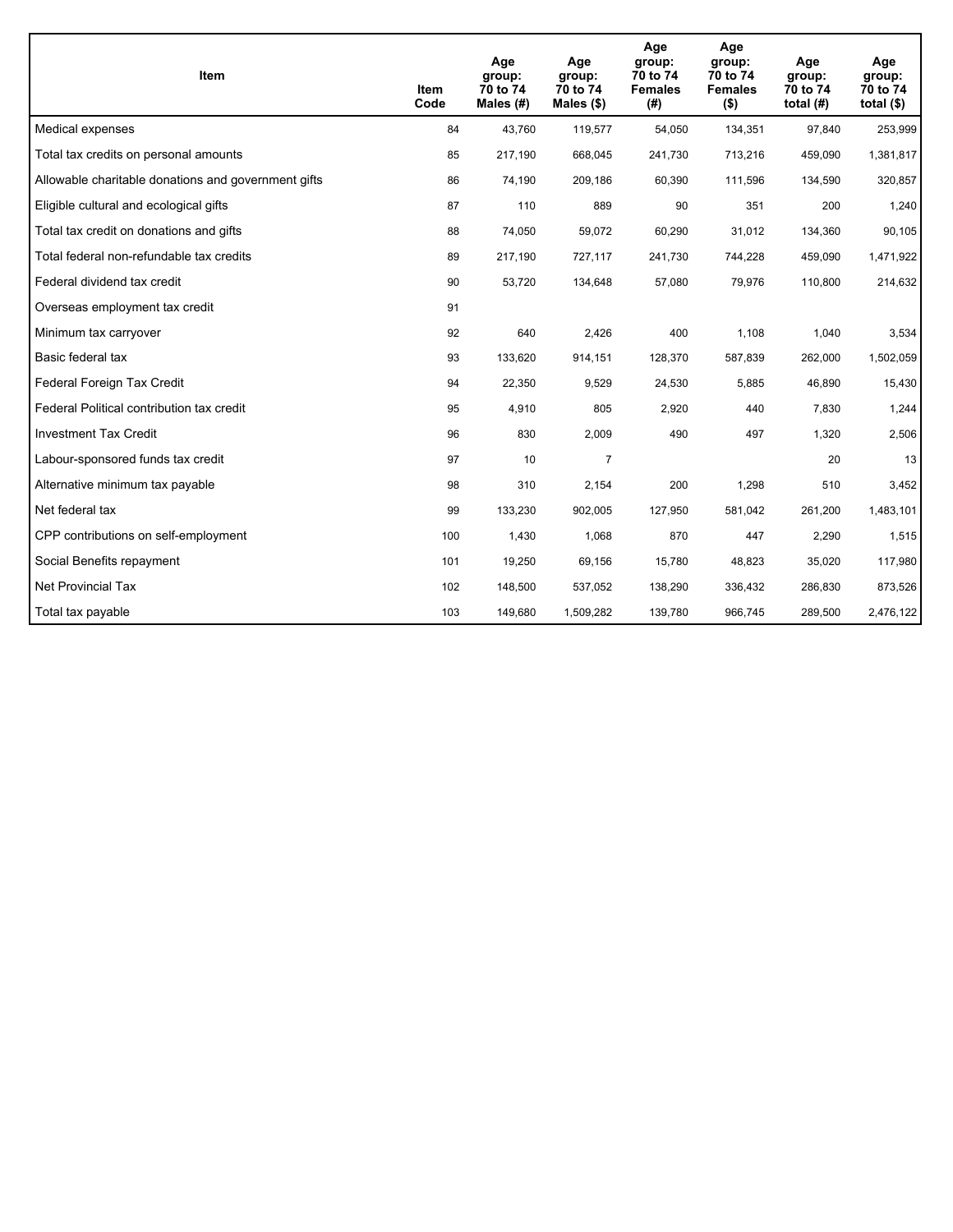| Item                                                                                           | Item<br>Code   | Age<br>group:<br>75 and<br>over<br>Males $(H)$ | Age<br>group:<br>75 and<br>over<br>Males $(\$)$ | Age<br>group:<br>75 and<br>over<br><b>Females</b><br>(# ) | Age<br>group:<br>75 and<br>over<br><b>Females</b><br>$($ \$) | Age<br>group:<br>75 and<br>over total<br>(#) | Age<br>group:<br>75 and<br>over total<br>$($ \$) |
|------------------------------------------------------------------------------------------------|----------------|------------------------------------------------|-------------------------------------------------|-----------------------------------------------------------|--------------------------------------------------------------|----------------------------------------------|--------------------------------------------------|
| Number of taxable returns                                                                      | $\mathbf{1}$   | 259,090                                        |                                                 | 293,880                                                   |                                                              | 553,010                                      |                                                  |
| Number of non-taxable returns                                                                  | $\overline{2}$ | 126,240                                        |                                                 | 249,320                                                   |                                                              | 375,810                                      |                                                  |
| Total number of returns                                                                        | 3              | 385,330                                        |                                                 | 543,200                                                   |                                                              | 928,820                                      |                                                  |
| Employment income                                                                              | 4              | 19,400                                         | 720,786                                         | 12,990                                                    | 214,400                                                      | 32,420                                       | 935,258                                          |
| Commissions (from employment)                                                                  | 5              | 350                                            | 18,046                                          | 130                                                       | 1,544                                                        | 480                                          | 19,591                                           |
| Other employment income                                                                        | 6              | 62,160                                         | 52,474                                          | 22,900                                                    | 16,528                                                       | 85,070                                       | 69,018                                           |
| Old Age Security pension (OASP)                                                                | $\overline{7}$ | 383,760                                        | 2,223,525                                       | 541,410                                                   | 3,137,701                                                    | 925,310                                      | 5,361,343                                        |
| CPP or QPP benefits                                                                            | 8              | 359,920                                        | 2,982,103                                       | 474,160                                                   | 3,276,308                                                    | 834,090                                      | 6,258,457                                        |
| Other pensions or superannuation                                                               | 9              | 291,830                                        | 6,512,922                                       | 347,710                                                   | 5,001,570                                                    | 639,610                                      | 11,515,383                                       |
| Elected split-pension amount                                                                   | 10             | 26,330                                         | 164,905                                         | 85,970                                                    | 890,038                                                      | 112,310                                      | 1,055,004                                        |
| Universal Child Care Benefit (UCCB)                                                            | 11             | 20                                             | 46                                              | 20                                                        | 18                                                           | 50                                           | 64                                               |
| Employment Insurance and other benefits                                                        | 12             | 1,080                                          | 4,302                                           | 400                                                       | 1,276                                                        | 1,480                                        | 5,577                                            |
| Taxable amount of dividends from taxable Canadian corporations                                 | 13             | 118,510                                        | 1,870,636                                       | 159,280                                                   | 1,668,883                                                    | 277,820                                      | 3,540,073                                        |
| Interest and other investment income                                                           | 14             | 219,990                                        | 819,780                                         | 321,060                                                   | 1,187,492                                                    | 541,180                                      | 2,008,949                                        |
| Net partnership income (Limited or non-active partners only)                                   | 15             | 3,120                                          | 9,532                                           | 2,240                                                     | 2,706                                                        | 5,360                                        | 12,239                                           |
| Net rental income                                                                              | 16             | 18,490                                         | 190,378                                         | 17,100                                                    | 131,731                                                      | 35,600                                       | 322,123                                          |
| Taxable capital gains                                                                          | 17             | 67,460                                         | 816,127                                         | 98,470                                                    | 841,361                                                      | 165,940                                      | 1,657,661                                        |
| Registered retirement savings plan income (RRSP)                                               | 18             | 24,210                                         | 153,937                                         | 33,840                                                    | 180,574                                                      | 58,050                                       | 334,542                                          |
| Other income                                                                                   | 19             | 99,840                                         | 526,501                                         | 134,280                                                   | 651,397                                                      | 234,160                                      | 1,178,248                                        |
| Net business income                                                                            | 20             | 10,090                                         | 108,170                                         | 5,440                                                     | 31,975                                                       | 15,540                                       | 140,273                                          |
| Net professional income                                                                        | 21             | 3,750                                          | 148,107                                         | 850                                                       | 12,530                                                       | 4,600                                        | 160,637                                          |
| Net commission income                                                                          | 22             | 1,330                                          | 13,580                                          | 600                                                       | 4,096                                                        | 1,930                                        | 17,676                                           |
| Net farming income                                                                             | 23             | 6,950                                          | 17,424                                          | 3,220                                                     | 12,220                                                       | 10,190                                       | 29,722                                           |
| Net fishing income                                                                             | 24             | 20                                             | -81                                             | 10                                                        | 29                                                           | 30                                           | $-52$                                            |
| Workers' compensation benefits                                                                 | 25             | 24,610                                         | 167,216                                         | 11,580                                                    | 104,848                                                      | 36,200                                       | 272,071                                          |
| Social assistance payments                                                                     | 26             | 18,780                                         | 33,563                                          | 41,420                                                    | 53,211                                                       | 60,260                                       | 87,516                                           |
| Net federal supplements                                                                        | 27             | 101,330                                        | 505,912                                         | 211,350                                                   | 1,215,323                                                    | 312,690                                      | 1,721,370                                        |
| Total income assessed                                                                          | 28             | 384,970                                        | 18,060,353                                      | 542,690                                                   | 18,659,494                                                   | 927,920                                      | 36,724,939                                       |
| Registered pension plan contributions (RPP)                                                    | 29             | 960                                            | 1,319                                           | 650                                                       | 811                                                          | 1,610                                        | 2,130                                            |
| <b>RRSP</b> deduction                                                                          | 30             | 2,000                                          | 12,719                                          | 520                                                       | 901                                                          | 2,510                                        | 13,621                                           |
| Deduction for elected split-pension amount                                                     | 31             | 126,130                                        | 1,298,493                                       | 16,960                                                    | 97,955                                                       | 143,090                                      | 1,396,478                                        |
| Annual union, professional, or like dues                                                       | 32             | 20,490                                         | 3,078                                           | 6,810                                                     | 783                                                          | 27,300                                       | 3,861                                            |
| Child care expenses                                                                            | 33             |                                                |                                                 |                                                           |                                                              | 20                                           | 66                                               |
| <b>Business investment loss</b>                                                                | 34             | 120                                            | 5,370                                           |                                                           |                                                              | 170                                          | 12,214                                           |
| Moving expenses                                                                                | 35             | 30                                             | 93                                              | 30                                                        | 45                                                           | 60                                           | 138                                              |
| Support payments made                                                                          | 36             | 2,370                                          | 28,961                                          |                                                           |                                                              | 2,390                                        | 29,136                                           |
| Carrying charges and interest expenses                                                         | 37             | 96,480                                         | 175,390                                         | 113,090                                                   | 209,477                                                      | 209,620                                      | 385,023                                          |
| Deductions for CPP/QPP contributions on self-employment and other<br>earnings                  | 38             |                                                |                                                 |                                                           |                                                              |                                              |                                                  |
| Deductions for provincial parental insurance plan (PPIP) premiums on<br>self-employment income | 39             |                                                |                                                 |                                                           |                                                              |                                              |                                                  |
| Exploration and development expenses                                                           | 40             | 3,120                                          | 52,269                                          | 2,340                                                     | 22,236                                                       | 5,460                                        | 74,506                                           |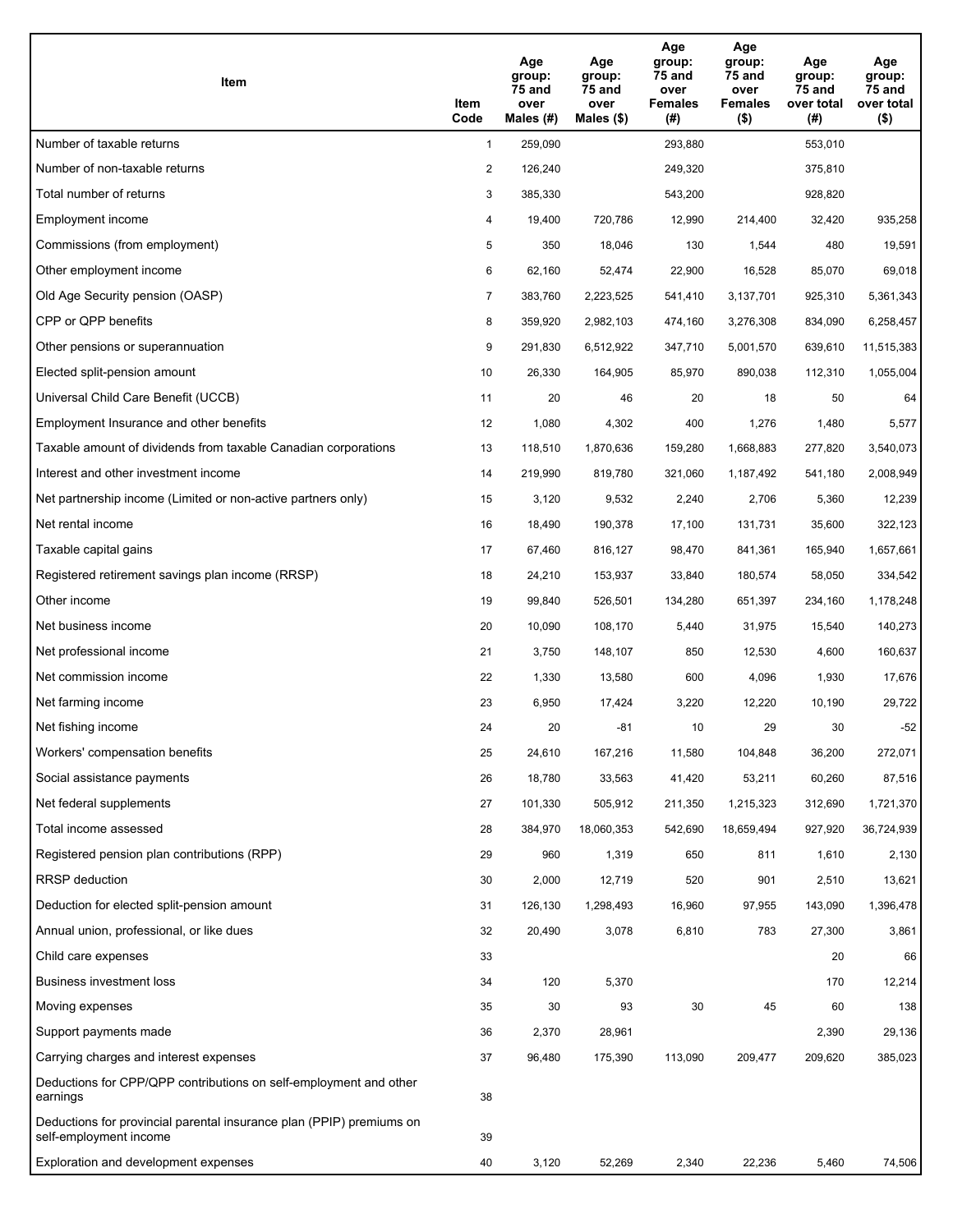| Item                                                              | Item<br>Code | Age<br>group:<br>75 and<br>over Males<br>(#) | Age<br>group:<br>75 and<br>over Males<br>$($ \$) | Age<br>group:<br>75 and<br>over<br><b>Females</b><br>(#) | Age<br>group:<br>75 and<br>over<br><b>Females</b><br>$($ \$) | Age<br>group:<br>75 and<br>over total<br>(#) | Age<br>group:<br>75 and<br>over total<br>$($ \$) |
|-------------------------------------------------------------------|--------------|----------------------------------------------|--------------------------------------------------|----------------------------------------------------------|--------------------------------------------------------------|----------------------------------------------|--------------------------------------------------|
| Other employment expenses                                         | 41           | 1,080                                        | 6,246                                            | 340                                                      | 1,059                                                        | 1,420                                        | 7,305                                            |
| Clergy residence deduction                                        | 42           | 230                                          | 2,131                                            | 30                                                       | 193                                                          | 260                                          | 2,324                                            |
| Other deductions                                                  | 43           | 17,160                                       | 105,695                                          | 22,740                                                   | 213,273                                                      | 39,910                                       | 318,972                                          |
| Total deductions before adjustments                               | 44           | 192,860                                      | 1,692,229                                        | 140,220                                                  | 554,824                                                      | 333,140                                      | 2,247,244                                        |
| Social benefits repayment                                         | 45           | 32,890                                       | 119,714                                          | 34,850                                                   | 118,548                                                      | 67,750                                       | 238,262                                          |
| Net income after adjustments                                      | 46           | 384,710                                      | 16,258,699                                       | 542,560                                                  | 17,994,170                                                   | 927,540                                      | 34,257,770                                       |
| Canadian Forces personnel and police deduction                    | 47           |                                              |                                                  |                                                          |                                                              |                                              |                                                  |
| Security options deductions                                       | 48           | 60                                           | 4,418                                            |                                                          |                                                              | 60                                           | 4,428                                            |
| Other payments deductions                                         | 49           | 122,870                                      | 706,392                                          | 221,540                                                  | 1,372,955                                                    | 344,480                                      | 2,080,231                                        |
| Non-capital losses of other years                                 | 50           | 160                                          | 4,433                                            | 110                                                      | 1,982                                                        | 270                                          | 6,415                                            |
| Net capital losses of other years                                 | 51           | 21,390                                       | 75,204                                           | 27,150                                                   | 72,735                                                       | 48,540                                       | 147,940                                          |
| Capital gains deduction                                           | 52           | 1,480                                        | 129,075                                          | 1,310                                                    | 107,433                                                      | 2,790                                        | 236,601                                          |
| Northern residents deductions                                     | 53           | 120                                          | 337                                              | 140                                                      | 390                                                          | 250                                          | 726                                              |
| Additional deductions                                             | 54           | 16,140                                       | 41,764                                           | 22,200                                                   | 85,571                                                       | 38,350                                       | 127,394                                          |
| Farming/fishing losses of prior years                             | 55           | 190                                          | 2,171                                            | 50                                                       | 728                                                          | 240                                          | 2,899                                            |
| Total deductions from net income                                  | 56           | 155,800                                      | 964,098                                          | 262,460                                                  | 1,642,012                                                    | 418,350                                      | 2,607,147                                        |
| Taxable income assessed                                           | 57           | 384,210                                      | 15,296,350                                       | 541,040                                                  | 16,355,830                                                   | 925,500                                      | 31,656,044                                       |
| Basic personal amount                                             | 58           | 385,320                                      | 4,164,670                                        | 543,200                                                  | 5,872,961                                                    | 928,820                                      | 10,040,739                                       |
| Age amount                                                        | 59           | 360,400                                      | 2,151,141                                        | 518,380                                                  | 3,193,630                                                    | 879,070                                      | 5,346,618                                        |
| Spouse or common-law partner amount                               | 60           | 25,680                                       | 106,174                                          | 4,920                                                    | 30,727                                                       | 30,650                                       | 137,404                                          |
| Amount for eligible dependant                                     | 61           | 260                                          | 1,486                                            | 990                                                      | 5,650                                                        | 1,260                                        | 7,147                                            |
| Amount for children 17 and under                                  | 62           | 440                                          | 1,298                                            | 210                                                      | 619                                                          | 650                                          | 1,916                                            |
| Amount for infirm dependants age 18 or older                      | 63           | 550                                          | 2,180                                            | 440                                                      | 1,715                                                        | 990                                          | 3,908                                            |
| CPP or QPP contributions through employment                       | 64           | 50                                           | 44                                               | 20                                                       | 10                                                           | 70                                           | 53                                               |
| CPP or QPP contributions on self-employment and other<br>earnings | 65           |                                              |                                                  |                                                          |                                                              |                                              |                                                  |
| Employment Insurance premiums                                     | 66           | 7,070                                        | 2,452                                            | 3,670                                                    | 1,097                                                        | 10,740                                       | 3,550                                            |
| PPIP premiums paid                                                | 67           |                                              |                                                  |                                                          |                                                              |                                              |                                                  |
| PPIP premiums payable on employment income                        | 68           |                                              |                                                  |                                                          |                                                              |                                              |                                                  |
| PPIP premiums payable on self-employment income                   | 69           |                                              |                                                  |                                                          |                                                              |                                              |                                                  |
| Volunteer firefighters' amount                                    | 70           | 30                                           | 83                                               |                                                          |                                                              | 30                                           | 92                                               |
| Canada employment amount                                          | 71           | 75,590                                       | 31,971                                           | 31,550                                                   | 14,140                                                       | 107,150                                      | 46,121                                           |
| Public transit amount                                             | 72           | 3,030                                        | 2,052                                            | 5,370                                                    | 2,882                                                        | 8,400                                        | 4,934                                            |
| Children's fitness amount                                         | 73           | 120                                          | 57                                               | 40                                                       | 16                                                           | 160                                          | 73                                               |
| Children's arts amount                                            | 74           |                                              |                                                  |                                                          |                                                              | 50                                           | 25                                               |
| Home buyers' amount                                               | 75           | 80                                           | 318                                              | 50                                                       | 222                                                          | 130                                          | 540                                              |
| Pension income amount                                             | 76           | 299,020                                      | 570,748                                          | 376,130                                                  | 707,472                                                      | 675,220                                      | 1,278,353                                        |
| Caregiver amount                                                  | 77           | 1,730                                        | 9,427                                            | 1,620                                                    | 8,190                                                        | 3,350                                        | 17,628                                           |
| Disability amount                                                 | 78           | 44,880                                       | 338,122                                          | 67,430                                                   | 507,369                                                      | 112,320                                      | 845,573                                          |
| Disability amount transferred from a dependant                    | 79           | 1,940                                        | 14,080                                           | 2,050                                                    | 14,758                                                       | 3,990                                        | 28,846                                           |
| Interest paid on student loans                                    | 80           |                                              |                                                  |                                                          |                                                              |                                              |                                                  |
| Tuition, education, and textbook amounts                          | 81           | 250                                          | 341                                              | 400                                                      | 417                                                          | 640                                          | 758                                              |